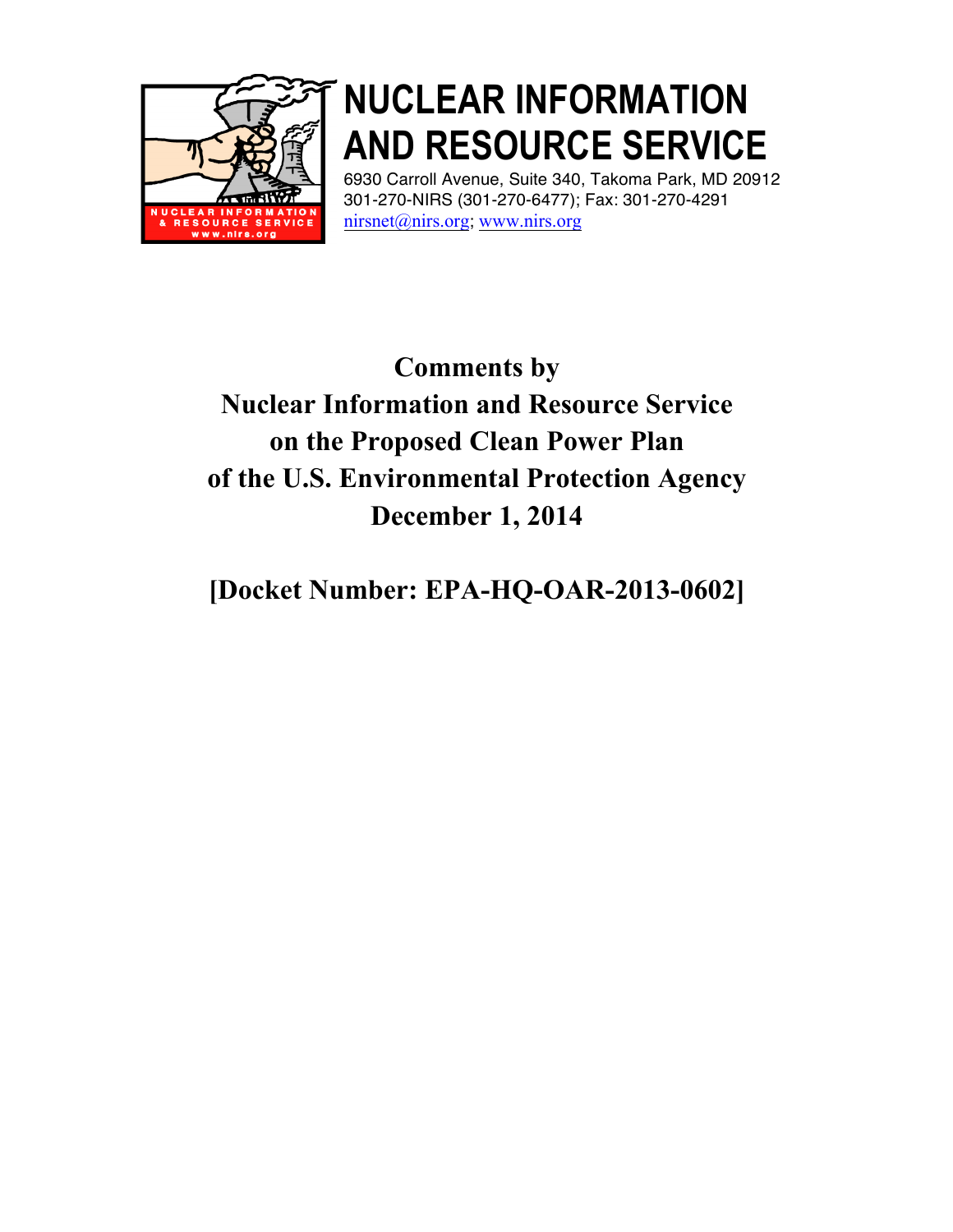# **Table of Contents**

| 2.A. Incorporation of Nuclear and Other Low-/Zero-Carbon Resources 13 |  |
|-----------------------------------------------------------------------|--|
|                                                                       |  |
|                                                                       |  |
|                                                                       |  |
|                                                                       |  |
|                                                                       |  |
|                                                                       |  |
|                                                                       |  |
|                                                                       |  |
|                                                                       |  |
|                                                                       |  |
|                                                                       |  |
|                                                                       |  |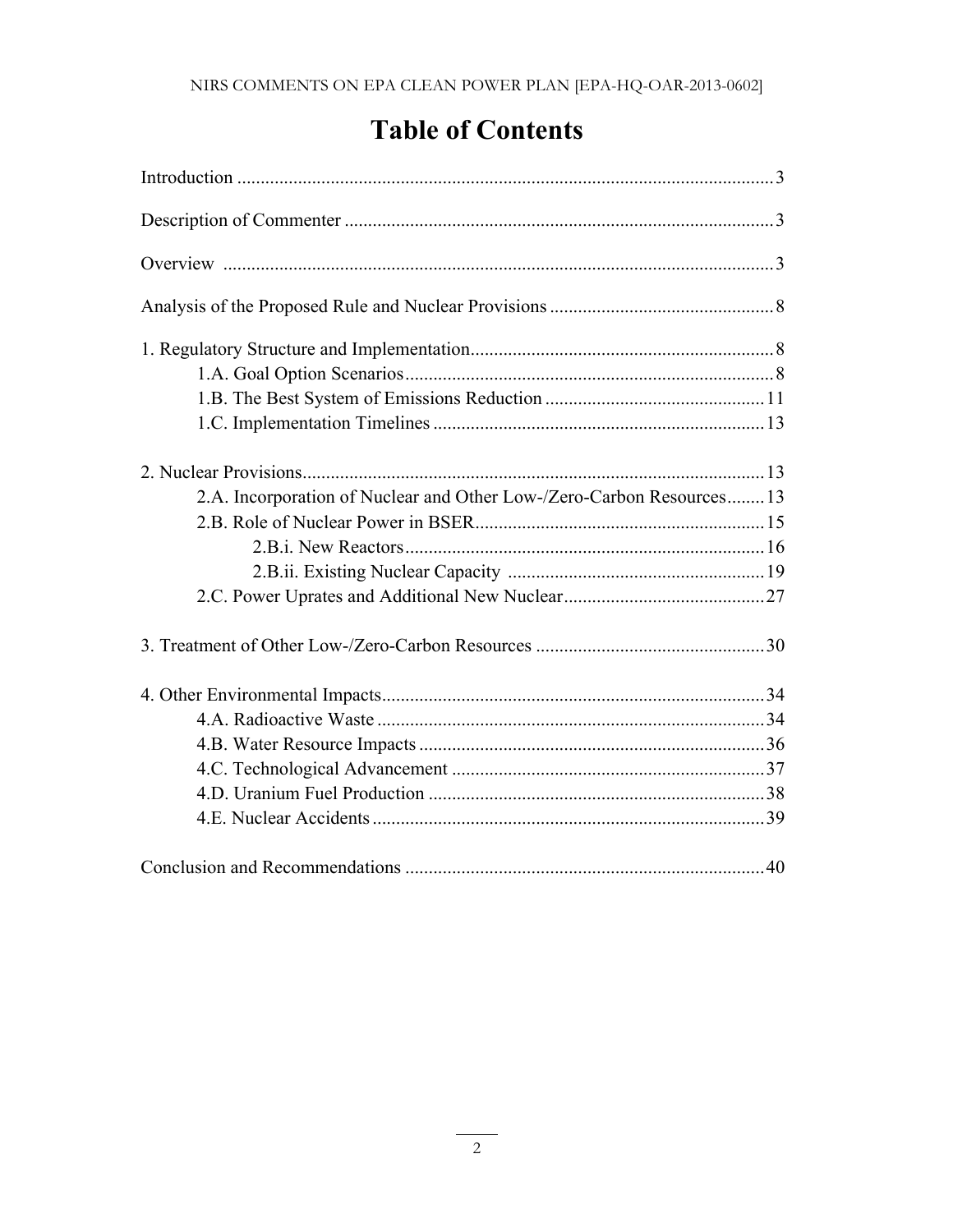#### **Introduction**

The Nuclear Information and Resource Service (NIRS) submits the following comments on the U.S. Environmental Protection Agency's (EPA) Clean Power Plan draft rule (Docket ID: EPA-HQ-OAR-2013-0602), which was issued June 2, 2014 and published in the Federal Register on June 18. NIRS welcomes the publication of the Clean Power Plan (CPP), which we regard as the most significant and promising policy development to address greenhouse gas emissions and climate disruption by the United States to date. We submit the following comments in the interest of helping EPA strengthen the Clean Power Plan and of providing EPA the necessary information to address deficiencies in the proposed regulation and supporting analyses.

#### **Description of Commenter**

Nuclear Information and Resource Service ("NIRS") is a non-profit corporation with over 35,000 members across the United States and world, established in 1978 as the national resource and network hub for individuals and organizations opposed to nuclear energy, concerned about the public health and environmental impacts of radiation and radioactive waste, and interested in advancing a safe and sustainable energy future. NIRS has a mission to promote a nuclear-free, carbon-free energy policy and a concern for the health and safety of the people and ecosphere.

#### **Overview**

On June 2, 2014, the U.S. Environmental Protection Agency (EPA) issued a draft rule and accompanying Regulatory Impact Analysis for its Clean Power Plan. The proposed rule establishes state-specific goals for reducing the rate of carbon dioxide (CO2) emissions from existing electricity generation sources, and sets forth a process, schedule, and flexible framework for state-level implementation and oversight. To establish the goals, EPA evaluated various ways of reducing emissions and grouped them into four "building blocks," comprising a "best system of emissions reduction" (BSER):

- 1. **Improving the fuel efficiency of existing fossil fuel plants.** EPA attributed the greatest potential in this block to efficiency improvements at older coal-fired plants, accounting for reductions of about 6%.
- 2. **Replacing more emissions-intensive generation sources with less intensive generation sources.** This block was credited with contributing the greatest amount of reductions, predominantly by increasing the average utilization rate of natural gas-fired generation sources from 50% to 70%, in order to displace coalfired generation.<sup>1</sup>

<sup>&</sup>lt;sup>1</sup> The Clean Power Plan refers to the displacement of coal generation by natural gas generation

<sup>&</sup>quot;redispatch." However, that nomenclature is easily confused with the accepted parlance, in which

<sup>&</sup>quot;dispatch" refers to the order in which electricity resources are preferentially called into service to meet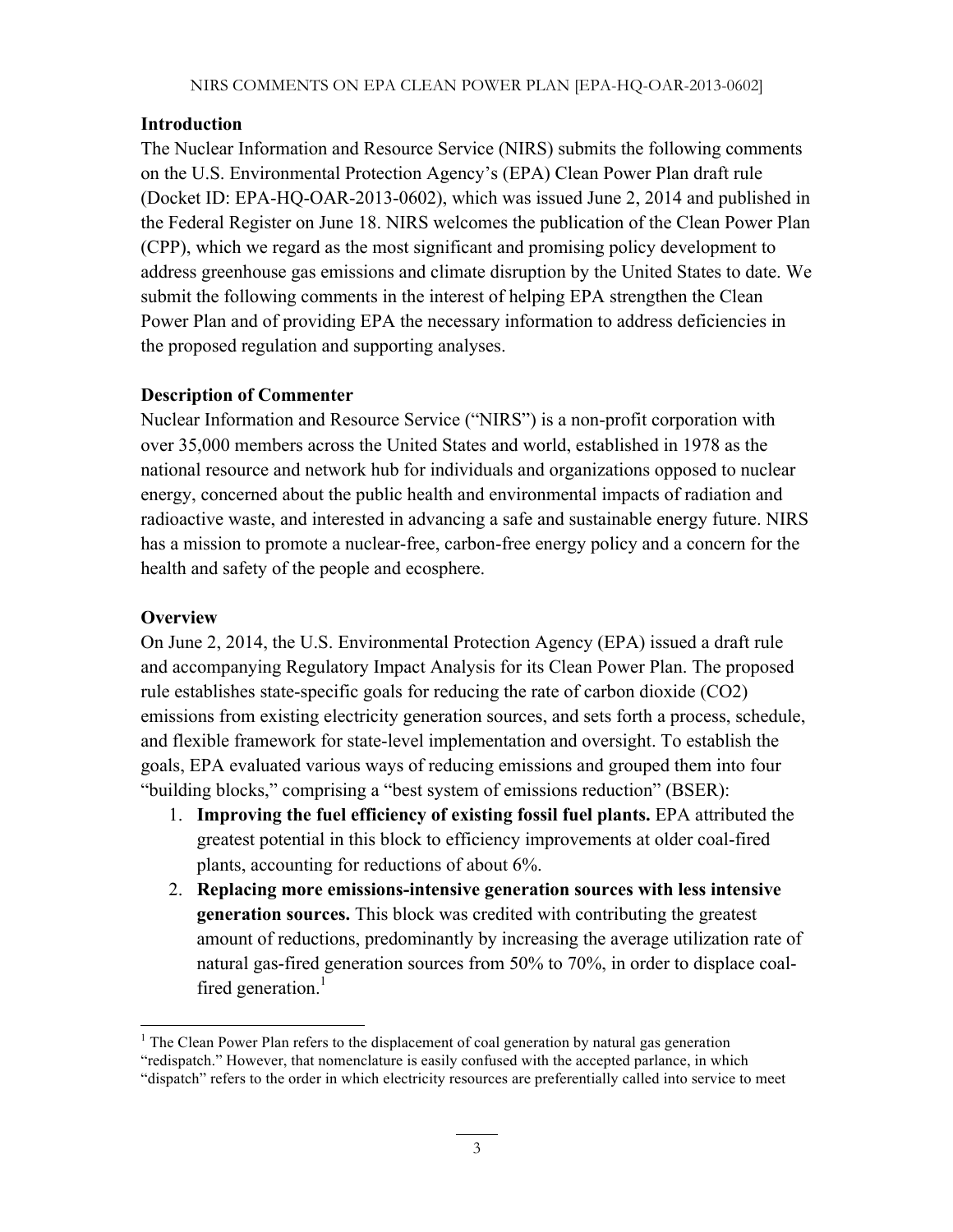- 3. **Increasing low-/zero-emissions generation.** EPA included renewable energy sources and some nuclear generation.
- 4. **Increasing demand-side reduction measures as low-/zero-carbon resources,**  principally through energy efficiency improvements.

EPA utilized the building blocks to assemble the BSER model, by which it calculated goals for each state, expressed as a target emissions rate measured by the mass of carbon dioxide emissions per unit of electricity produced (tons per kilowatt-hour, or tons/kWh). The agency then evaluated the resources in each building block to determine what is economically and technically feasible for each state. By adding up the feasible levels of generation capacity in each block and the total amount of emissions, EPA calculated a unique goal for each state. EPA determined a baseline emissions rate for each state, based on its existing portfolio of the above generation sources.

However, in the draft rule, EPA did not account for increased deployment of non-fossil fuel resources as displacing coal or natural gas. Increased deployment of Blocks 3 and 4 resources were added to the total generation supply (the denominator in the formula), but were not assumed to reduce emissions from fossil fuel sources (in the numerator) as coal and natural gas generation sources fall back in the dispatch order or are phased out. This approach did not take into account the true emissions-reducing potential of increased deployment of low-/zero-carbon resources, resulting in the calculation of artificially high emissions rate goals.

In an October 28 Notice of Data Availability (NODA), EPA responded to feedback from stakeholders on this point, and requested comment on alternative approaches that account for the displacement of fossil fuel generation by Blocks 3 and 4 resources.<sup>2</sup> EPA's proposed approaches differ from one another in determining which fossil fuel sources are displaced, and thereby the amounts to which emissions in the numerator of the formula would be reduced:

- 1. New low-/zero-carbon resources displace existing fossil fuel generation proportionally.
- 2. New low-/zero-carbon resources displace existing fossil fuel generation in order of emissions intensity.
- 3. New low-/zero-carbon resources displace a mix of existing and new fossil fuel generation.

load. In our comments here, we use the common parlance term "displace," which should also be applied to effect of increasing deployment of non-fossil fuel resources. <sup>2</sup> Environmental Protection Agency. "Carbon Pollution Emission Guidelines for Existing Stationary

Sources: Electric Utility Generating Units. [EPA–HQ–OAR–2013–0602; FRL–9918–53– OAR] RIN 2060–AR33." Federal Register. October 30, 2014. Pp. 64552-3.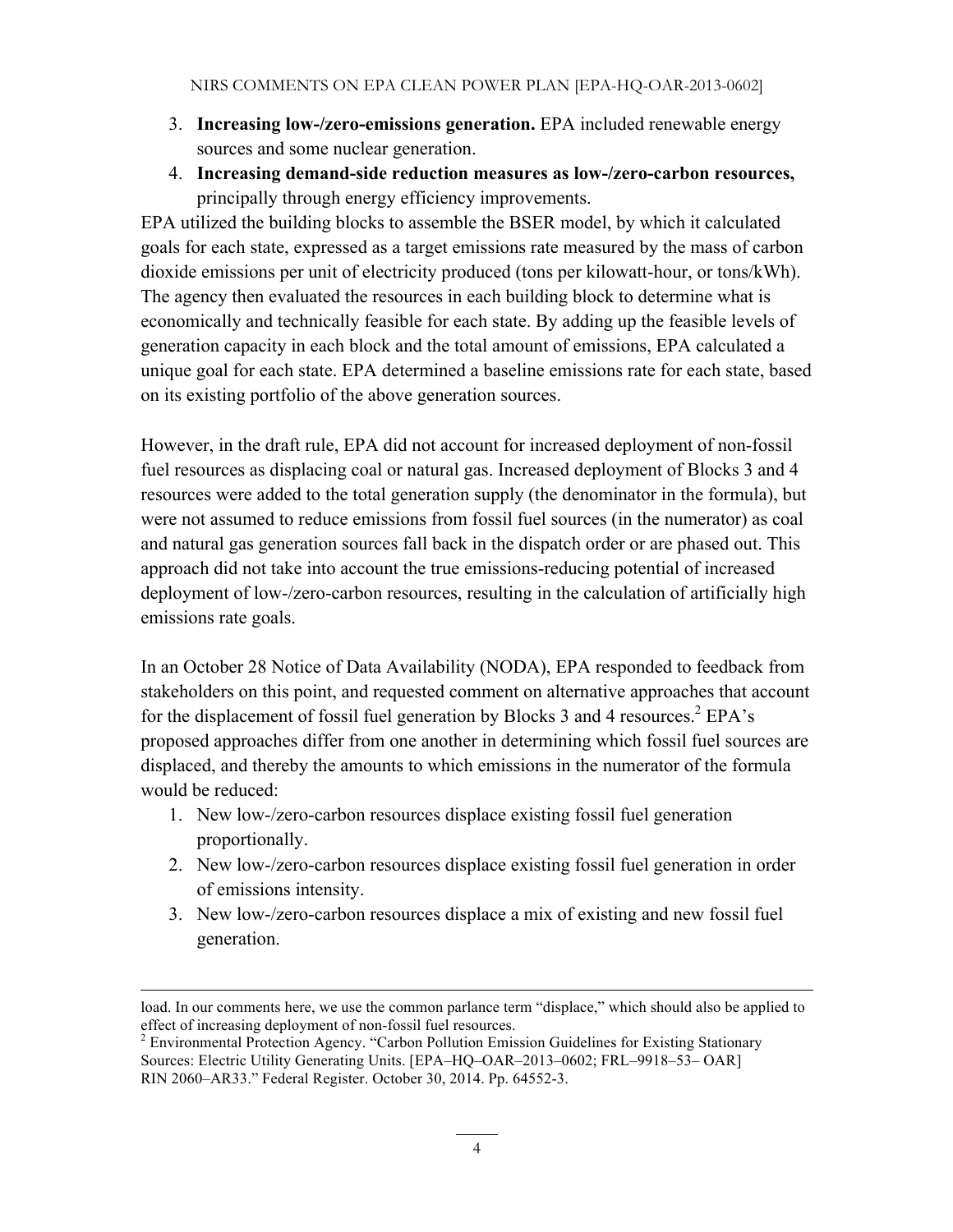Any of these proposals would address a significant bias in the draft rule, which would both establish unrealistically lax emissions rate goals and incentivize preferences for relying on natural gas generation over non-fossil fuel resources in states' implementation plans.

These comments principally relate to provisions in the draft rule relating to nuclear power and its implications for carbon emissions, climate policy, the environment, and sustainable energy. In particular, two types of nuclear resources are incorporated into the BSER and the state goals:

- Five new reactors in construction, amounting to 5,614 MW of capacity Summer 2 and 3 in South Carolina, Vogtle 3 and 4 in Georgia, and Watts Bar 2 in Tennessee.
- Preservation of 6% of each state's existing (2012) nuclear capacity, amounting to an estimated 5,700 MW of capacity.

The draft rule treats nuclear differently than other resources, but does not establish a clear or consistent policy basis for doing so. For instance:

- Large-scale hydro has characteristics similar to nuclear and a comparable percentage of capacity is at risk of retirement, but it is not included in the BSER. By excluding hydro from the BSER, EPA rightly leaves it to states to decide whether the benefits of preserving hydro capacity outweigh replacing it with comparable, low-/zero-carbon resources. In treating nuclear differently, the draft rule grants it a special status, encouraging states to expend resources preserving reactors that are uneconomical or deemed to be environmentally unacceptable.
- Preservation of renewable capacity or natural gas combined cycle (NGCC) generation is not considered, even though potential retirements within the compliance period greatly exceed the 6% of nuclear generation. The BSER includes existing renewable and NGCC capacity in setting the goals, but does not potential economic obstacles to the preservation or replacement of facilities that are no longer economically or technically viable. This is sensible, since retirement of uneconomical generation opens the door to deploying more cost-effective resources and greater innovation, but it means the concern expressed over the retirement of uneconomical reactors is out of place. The viability of replacing onshore wind power capacity that may retire between 2020-30 could be threatened by expiration of, and failure to renew, the Renewable Energy Production Tax Credit. Similarly, the complex market dynamics affecting natural gas prices – from regulations on hydraulic fracturing, to development of gas transmission and LNG export infrastructure – could well change the economics of replacing NGCC capacity that may retire by 2030.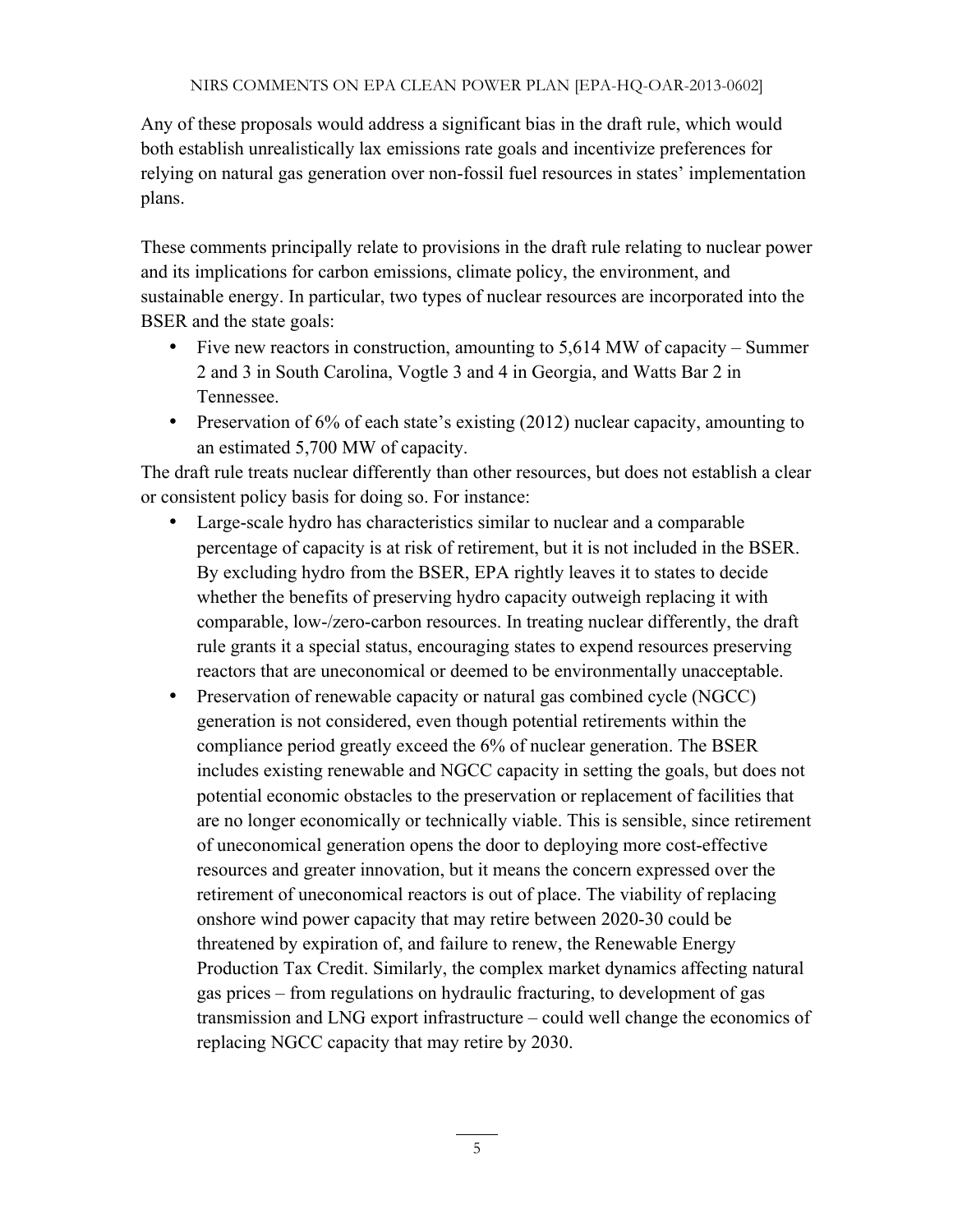In addition, the draft rule significantly underestimates the cost of including nuclear resources in the BSER, by a factor of up to fifty or greater. As discussed below, more accurate estimation of that cost, especially compared with the costs of other resources, would lead to a different conclusion about the appropriateness of subsidizing the preservation of nuclear capacity.

The draft rule sets forth an extremely flexible framework for state-level implementation, per the requirements of Clean Air Act Sect. 111(d). However, because the rule's evaluations of different resources are inconsistent and even inaccurate, particularly in the case of nuclear, it could interfere with EPA's ability to structure state-level implementation toward cost-effective and environmentally sound practices, rather than approaches that merely meet minimum levels of emissions reductions. As demonstrated by former EPA Administrator Carol Browner's service as a spokesperson for a nuclear industry-established advocacy organization (Nuclear Matters), there is a substantial amount of political pressure on states to implement new preferences and incentives for nuclear power. The inclusion of nuclear capacity in the state goals accomplishes three things that are crucial to the industry's broader effort to leverage subsidies and market preferences for existing reactors:

- It would codify nuclear power as a climate solution in U.S. emissions regulations, justifying state-level policies that would include nuclear in "clean" energy policies, programs, and standards.
- Authorizes and incentivizes states to provide subsidies and supports to nuclear power in order to meet carbon reduction requirements, so long as they are consistent with the BSER and satisfy the emissions rate goals.
- Perpetuates the notions that baseload generation is necessary for system reliability and that the variability of sustainable energy resources makes them too unreliable.

The flexibility in the implementation structure is important for encouraging innovation and the adoption of new technologies and programs not considered at the time of the rule's formulation; that flexibility also provides a durable regulatory framework that can withstand inevitable legal challenges and shifting political environments at both the federal and state level over an extended time period. Yet the unequal treatment granted to nuclear compared to other energy sources, and EPA's failure to fully consider the environmental impacts of the energy source, goes beyond providing the flexibility necessary to ensure effective implementation of the rule and achievement of its goals. By encouraging states to view nuclear as an acceptable clean energy resource and encouraging them to preserve existing capacity and to complete capacity in construction – without accurately assessing its costs nor properly evaluating its environmental impacts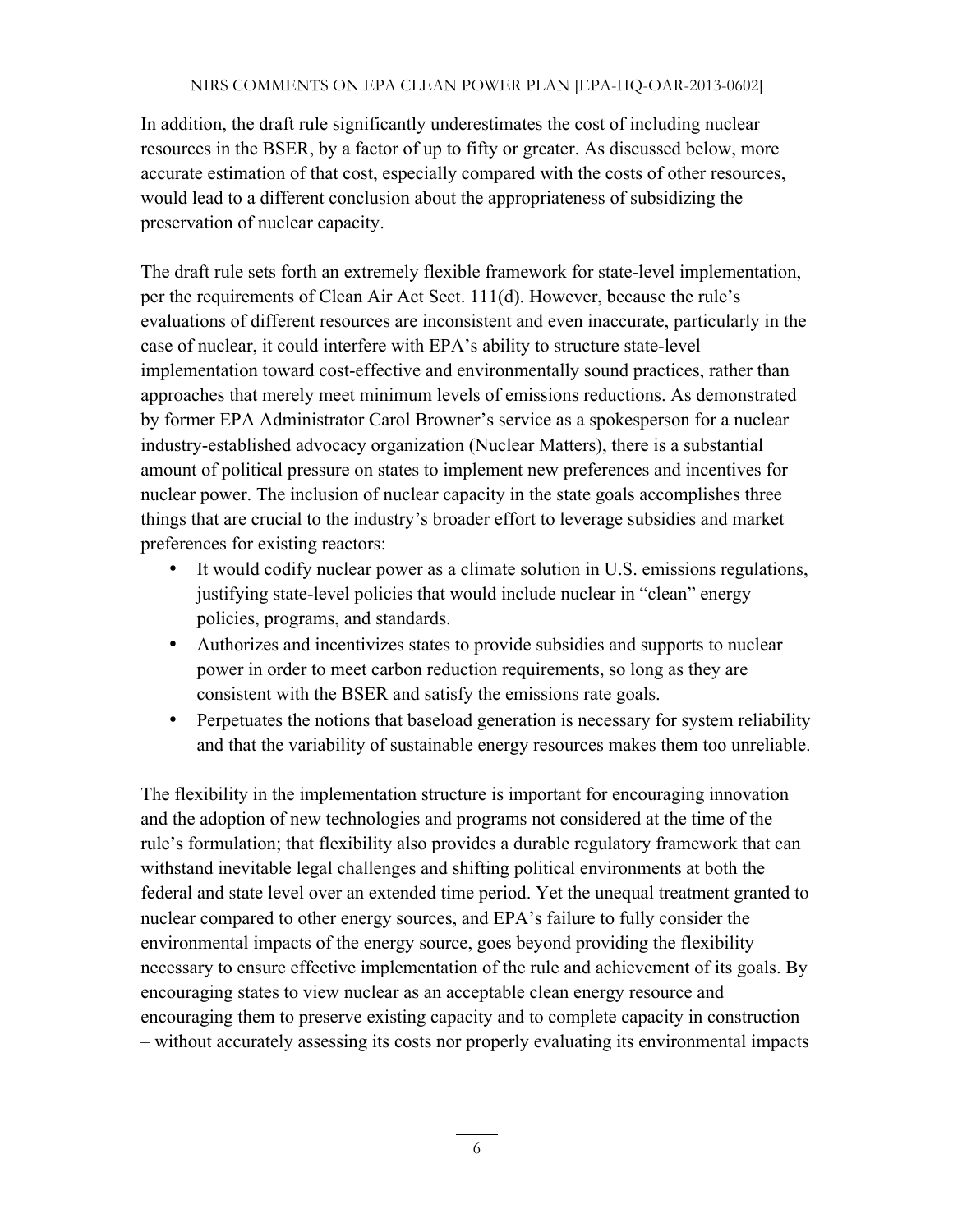and risks – the draft rule creates opportunities for states to implement it in manners that could be counterproductive.

The rule also authorizes states to include nuclear power uprates and new reactors in their implementation plans, even though they are not included in the emissions-rate reductions mandated in the state goals because of their high cost and low feasibility. The implication of this provision is that states could credit nuclear capacity additions toward meeting the goals, despite their extremely high cost. By failing to provide an analysis explicating the reasons uprates and other new reactors are not included in the BSER, the draft rule makes it possible for states to misestimate the true cost or feasibility of those resources compared to other measures, such as efficiency and renewables, that could directly reduce CO2 emissions or have a longer-term impact in advancing technologies that are more promising for the transition to a low-/zero-carbon economy.

The rule also provides states the option of meeting their goals collaboratively, through multi-state or regional approaches. Together with the rule's promotion of nuclear as an emissions-reducing resource and the concern placed on preserving existing capacity, this opens up the possibility that states would turn to regional emissions programs, that permit use of nuclear as an offset to fossil fuel generation. Such programs would both limit the extent of CO2 emission reductions by providing an alternative regulatory compliance mechanism for fossil fuel plants, and they would limit the growth potential of renewables by flooding the market with emissions credits. Replacement of state renewable portfolio standards with so-called "clean" energy standards that include nuclear would have a similar effect.

Only a few efforts to create regional emissions-reduction programs have been unsuccessful in the past. For instance, under the Midwest Greenhouse Gas Reduction Accord, eleven states got as far as producing a draft cap-and-trade program design and model legislation for implementing it, but political upheaval in the 2010 elections led to the accord being shelved.<sup>3</sup> Founded by four states and a province<sup>4</sup> in 2008, the Pacific Coast Collaborative stopped short of directly regulating carbon, instead focused on expanding deployment of low-carbon resources. Only in 2013 did the participants set forth a nonbinding framework for aligning emissions regulations and climate programs.<sup>5</sup>

<sup>3</sup> Paulman, Ken. "Midwest cap and trade: Not dead, just sleeping." *Midwest Energy News.* March 4, 2011. http://www.midwestenergynews.com/2011/03/04/midwest-cap-and-trade-is-it-dead-or-no/

<sup>4</sup> Alaska, British Columbia, California, Oregon, and Washington.

<sup>&</sup>lt;sup>5</sup> Center for Climate and Energy Solutions. "Multi-State Climate Initiatives." http://www.c2es.org/usstates-regions/regional-climate-initiatives#PCC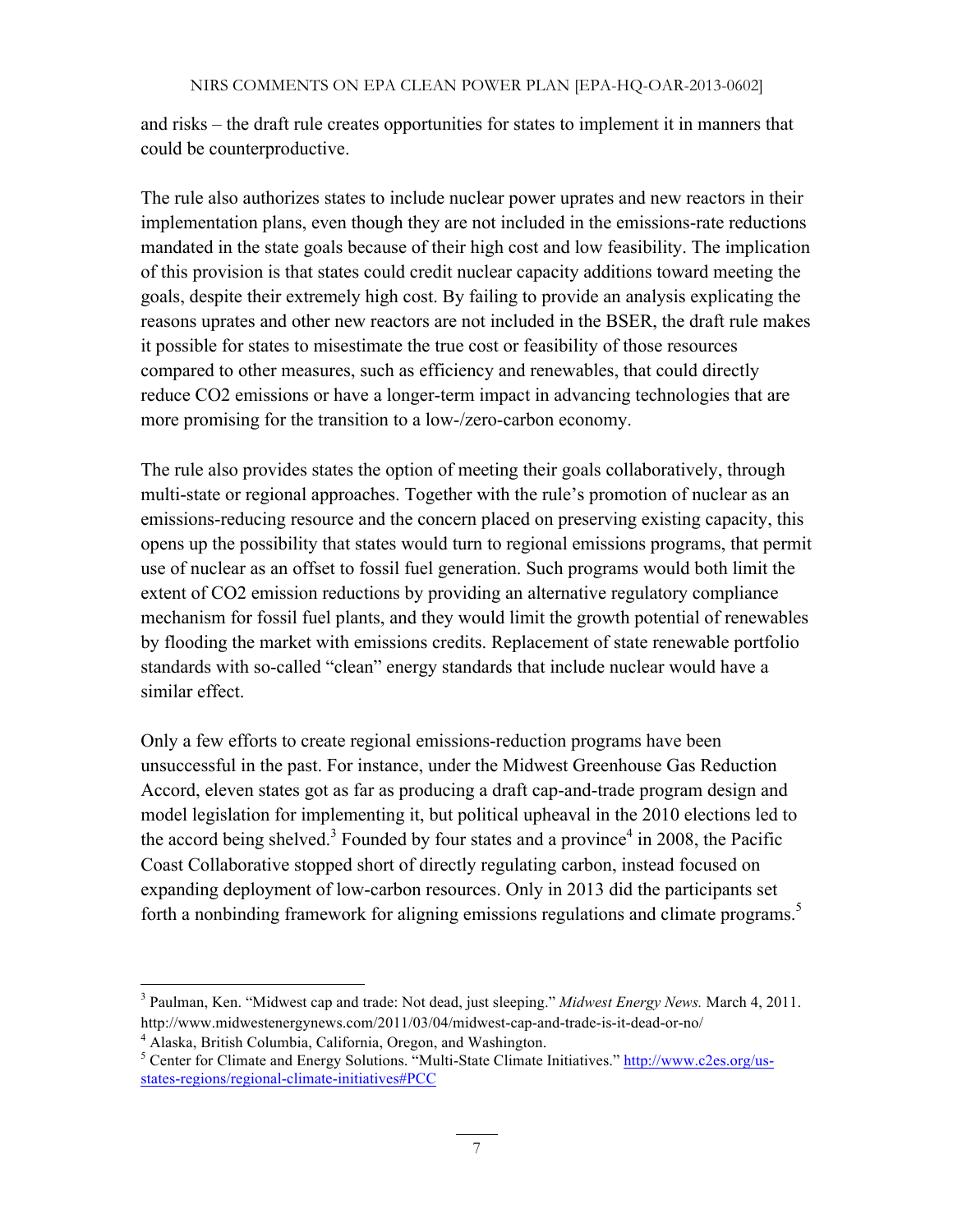However, financial pressure on nuclear and coal generators and the advent of federal emissions regulations may change the political circumstances. Renewed efforts by utilities to undermine sustainable energy programs met with success in 2014:

- Indiana repealed its Energy Efficiency Portfolio Standard.
- Ohio suspended its Renewable Energy and Efficiency Portfolio Standards for two years.
- Illinois failed to revise its Renewable Energy Standard under pressure from Exelon, and passed a resolution calling for, among other things, creation of capand-trade programs that include nuclear.

Elsewhere, the long-established opposition to renewable energy and emissions regulations in the Southeast and the unique level of commitment among states in the region to developing new nuclear, could provide similar conditions for regional implementation plans that utilize nuclear as a primary compliance mechanism for achieving state goals. In so doing, states may be able to achieve the goals, not by reducing carbon dioxide emissions significantly, but by "diluting" their emissions rate with additional nuclear capacity.

This possibility is as much an artifact of the originally proposed BSER formula as it is a flaw of including nuclear – and renewable capacity and efficiency could produce the same effect – but EPA's failure to do an accurate calculation of the costs and environmental impacts of nuclear could create a biased yardstick by which to evaluate state implementation plans.

#### **Analysis of the Proposed Rule and Nuclear Provisions**

#### **1. Regulatory Structure and Implementation**

As a regulatory program, the Clean Power Plan's central feature is the flexibility it affords in its implementation. The rule sets forth a methodology for establishing statespecific goals for reducing the emissions rate of CO2 from existing generation sources (measured in pounds of CO2 per MWh), and a regulatory framework for evaluating states' plans for achieving the goals, evaluating their progress, and ensuring compliance.

# **1.A. Goal Option Scenarios**

The draft rule contemplates two goal option scenarios, called Option 1 and Option 2:

- 1. A ten-year plan, with higher goals to be met by 2030.
- 2. A five-year plan, with lower goals to be met by 2025.

Option 1 is EPA's preferred plan, on which the proposed rule and state goals are based. EPA conducted all of the corresponding analyses for Option 2, and included them in the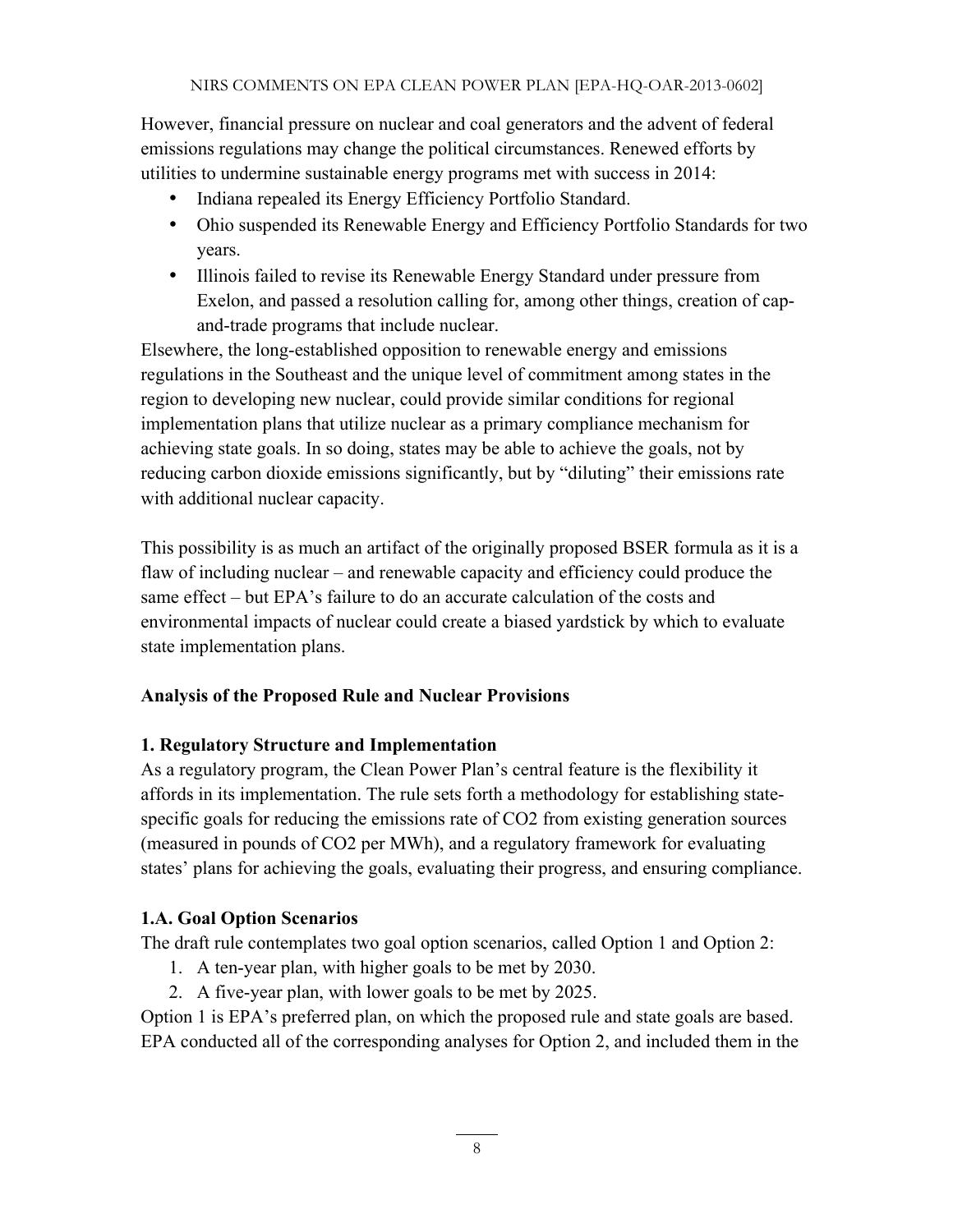draft rule for comparison. The rule also permits states a combination of options for how to construct their plans:

- By jurisdictional approach: On a state-by-state level or on a multi-state level, in collaboration with other states.
- By emissions measure: rate (pounds of CO2/MWh) or by mass of CO2 emitted/year.

Thus, there are a total of eight compliance scenarios that will determine the ultimate policy outcome of the rule. The scenarios are not equivalent to one another, except that mass-based implementation plans must reconcile with the draft rule's emissions-ratebased goals. The draft rule estimates the levels of CO2 reduction for each of four scenarios, corresponding to Options 1 and 2 and their implementation through either a single-state or multi-state approach. Option 2 results in lower levels of emissions reductions, even when compared to 2025 interim goals for Option 1. Because the goals are emissions rate-based rather than mass-based, multi-state approaches result in lower levels of emissions reductions than implementation on a state-by-state basis.<sup>6</sup>

NIRS supports the adoption of Option 1, but with recommendations for modifying the draft rule. A stable, long-term policy framework is necessary to ensure that the U.S. sustains its commitment to reducing emissions. In addition, the country must adopt ambitious targets that both make significant near term reductions and set us on course to meet the long-term reductions necessary to mitigate greenhouse gas concentrations and the extent of climate disruption. NIRS also supports EPA's proposed rate-based approach. It is likely that more end use of energy will shift to the electricity sector as a greater portion of transportation and space heating become electrified. It is possible that energy efficiency improvements and deployment of more efficient technologies (e.g., ground source heat pumps) and energy storage could enable the electricity sector to absorb new load sources without a significant increase in total load. However, such an outcome is not certain, and a rate-based approach would accommodate unforeseen changes in the electricity sector without compromising the effectiveness of the Clean Power Plan framework.

NIRS also recognizes that regional approaches may be advantageous, especially considering that all but five states participate in regional transmission organizations (RTOs) with interconnected electricity grids. We do, however, express concern over how regional programs could be structured to include non-BSER resources and to utilize emissions offsets. Even though establishing a regional emissions program would relieve states of none of their obligations to meet the Clean Power Plan's mandated emissions goals, the adoption of regional compacts that utilize emissions offsets and non-BSER

<sup>6</sup> Tables 10 and 11. Draft Rule. Federal Register Notice. pp. 34931-2.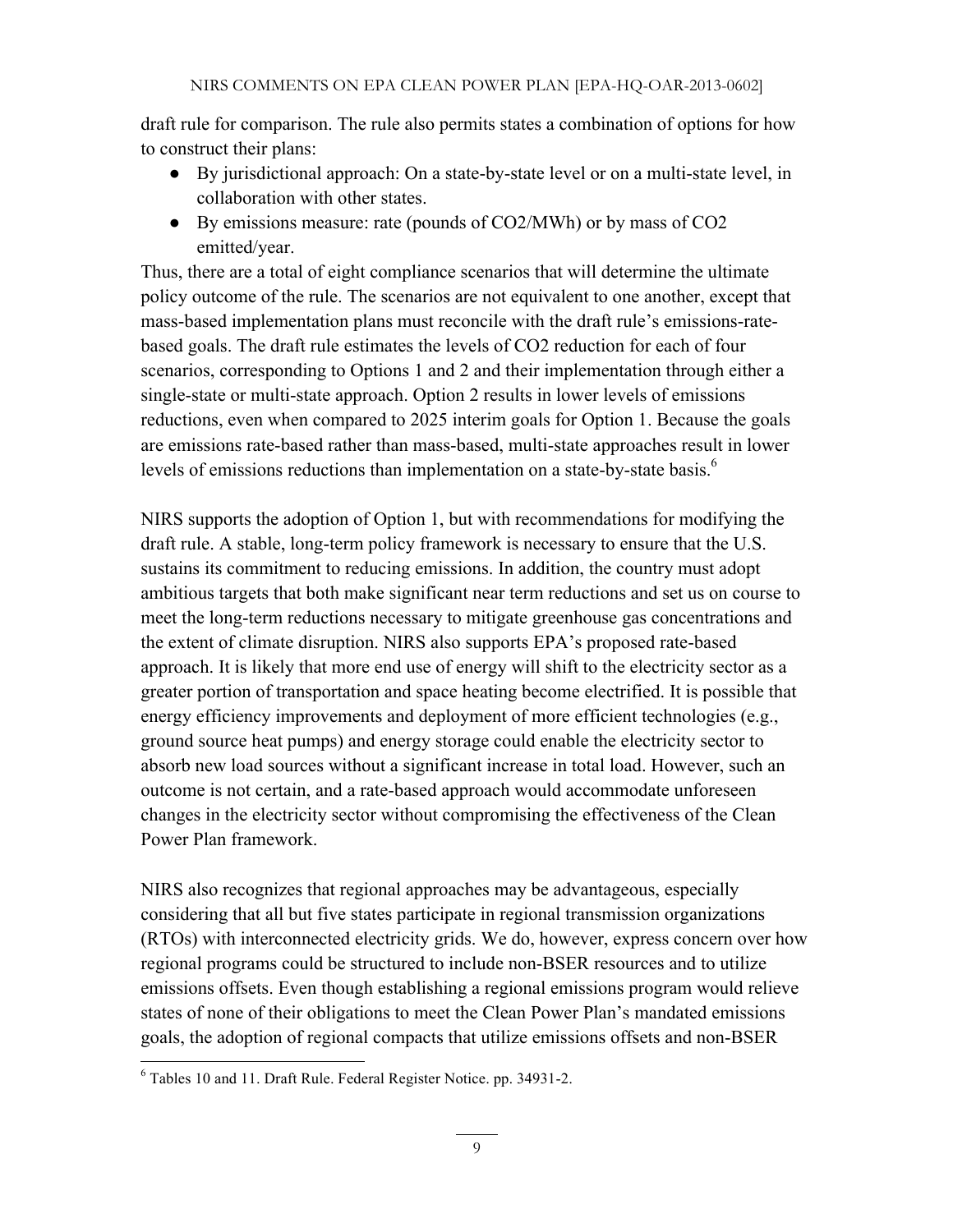resources could encourage the preservation of fossil fuel generation sources and uneconomical low-/zero-carbon resources. Such an outcome could both limit emissions reductions that would otherwise be possible and lead states to put off investments in new infrastructure and innovation, leaving them unprepared to make deeper reductions in emissions after 2030. NIRS therefore encourages EPA to set forth guidelines for how states may structure regional greenhouse gas programs to reflect best practices and to optimize emissions reductions and cost-effectiveness. In particular, programs that adopt emissions offsets should be strictly limited, and those that include nuclear as an offset option should be disqualified.

The Clean Power Plan identifies the Regional Greenhouse Gas Initiative (RGGI) as a model regional program. RGGI limits generation sources' applications of offsets to 3.3% of their total emissions, and sets strict criteria for qualifying offset resources—all of which directly reduce greenhouse gas emissions, remove greenhouse gases from the atmosphere, or convert gases with a greater warming intensity to gases with lower warming intensity.<sup>7</sup> The draft rule notes that rate-based approaches could result in nuclear power receiving disproportionate support over renewables, but does not set a guideline or standard to regulate the extent of reliance on nuclear in states' implementation plans:

In general, when considering nuclear generation in a state plan, states may wish to consider the impacts that different types of policies may have on different types of zero-emitting generation. Under a capped approach which does not provide any ''crediting'' for zero-emitting generation, the impact on all zero-emitting units should be the same. In a rate based approach that credited zero or low-emitting generation, the crediting mechanism used could result in different economic impacts on different types of zero- or low-emitting generation.<sup>8</sup>

This is precisely the concern that has led states with RPS programs to exclude nuclear from qualifying. Not only would existing reactors receive benefits that are intended to support deployment of sustainable technology, drive innovation, and produce cost efficiencies, it could distort renewable energy credit (REC) markets.

Despite expressing this concern, the draft rule's incorporation of 6% of states' existing nuclear capacity in the computation of state goals would nevertheless encourage states to include nuclear as an offset in such programs. That would require states to set higher offset limits, in order to credit resources that are effective at reducing emissions or converting or removing greenhouse gases from the atmosphere. Doing so would effectively increase the amount of carbon emissions by enabling fossil fuel generation

<sup>&</sup>lt;sup>7</sup> Regional Greenhouse Gas Initiative, Inc. "CO2 Offsets." Webpage.  $\frac{http://www.rggi.org/market/offsets}{http://www.rggi.org/market/offsets}$ <sup>8</sup> Draft Rule. Federal Register Notice. p. 34923.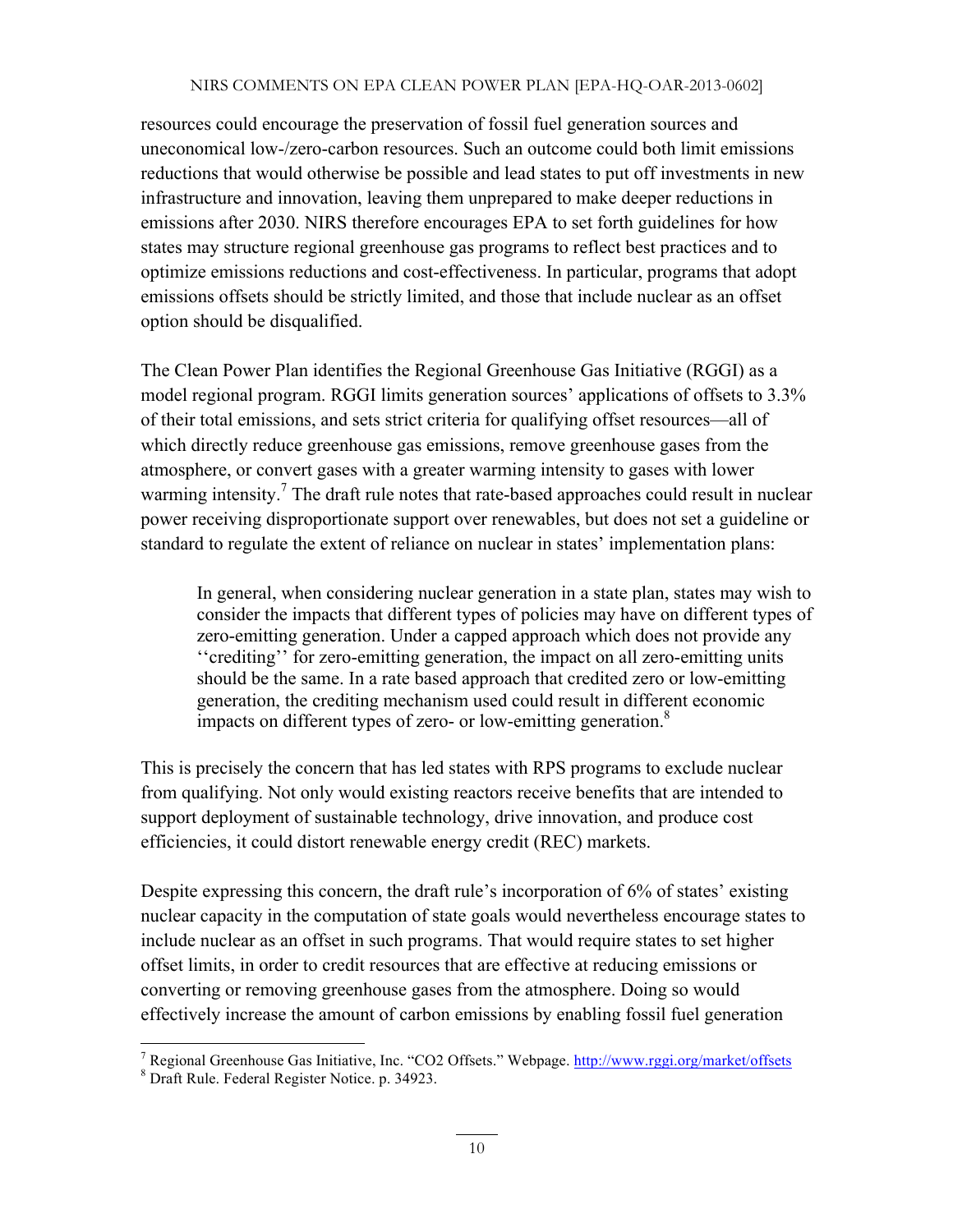sources to buy their way to compliance rather than by reducing emissions. In states such as Illinois and South Carolina, in which nuclear approaches 50% of the states' electricity generation, just 6% of nuclear would account for nearly all of the 3.3% of CO2 emissions from fossil fuel generation sources—without, however, removing a single pound of CO2 from the atmosphere. Even in states with lower proportions of nuclear capacity, the effect would be the same, just to a lesser degree. EPA may not be able to directly regulate regional emissions compacts under the Clean Power Plan, but it can define the way in which measures states include in their 111(d) implementation plans are credited toward compliance. In the final rule, EPA should therefore establish guidelines defining what aspects of regional emissions programs will count toward compliance.

#### **1.B. The Best System of Emissions Reduction**

States (or groups of states) are given flexibility in determining how they meet the emissions goals. Per the Clean Air Act, EPA constructed a "best system of emission reduction" (BSER) based on a variety of resources states could utilize to reduce CO2 emissions from existing fossil-fuel plants. The BSER categorizes emissions-reducing resources into four "building blocks":

- 1. Improving the efficiency of fossil-fuel generation sources, as measured by plants' heat rates (BTU/kWh).
- 2. Replacement of fossil fuel generation ("redispatch") by lower-emitting fossil fuel plants, for instance, by operating natural gas combined-cycle plants at higher capacity rates and coal-, oil-, or gas-fired steam plants at lower rates.
- 3. Replacement of fossil-fuel generation with low- or zero-carbon generation sources, specifically nuclear and renewables.
- 4. Displacement of fossil fuel generation with demand-side load reductions, primarily through energy efficiency.

The EPA evaluated each of the resources in the building blocks to determine their feasibility for reducing emissions. Those analyses were used to establish the state goals by evaluating the levels of emissions reductions that would be feasible through utilization of the approaches and resources in each building block.

However, the draft rule does not require states to utilize the building blocks in any particular combination; states are free to develop their implementation plans based on whatever approaches they deem reasonable, so long as they are consistent with the BSER and meet the emissions goals. Neither does the draft rule prescribe criteria for cost or environmental impacts, by which state implementation plans will be evaluated:

States are not required to use each of the measures that the EPA determines constitute BSER, or use those measures to the same degree of stringency that the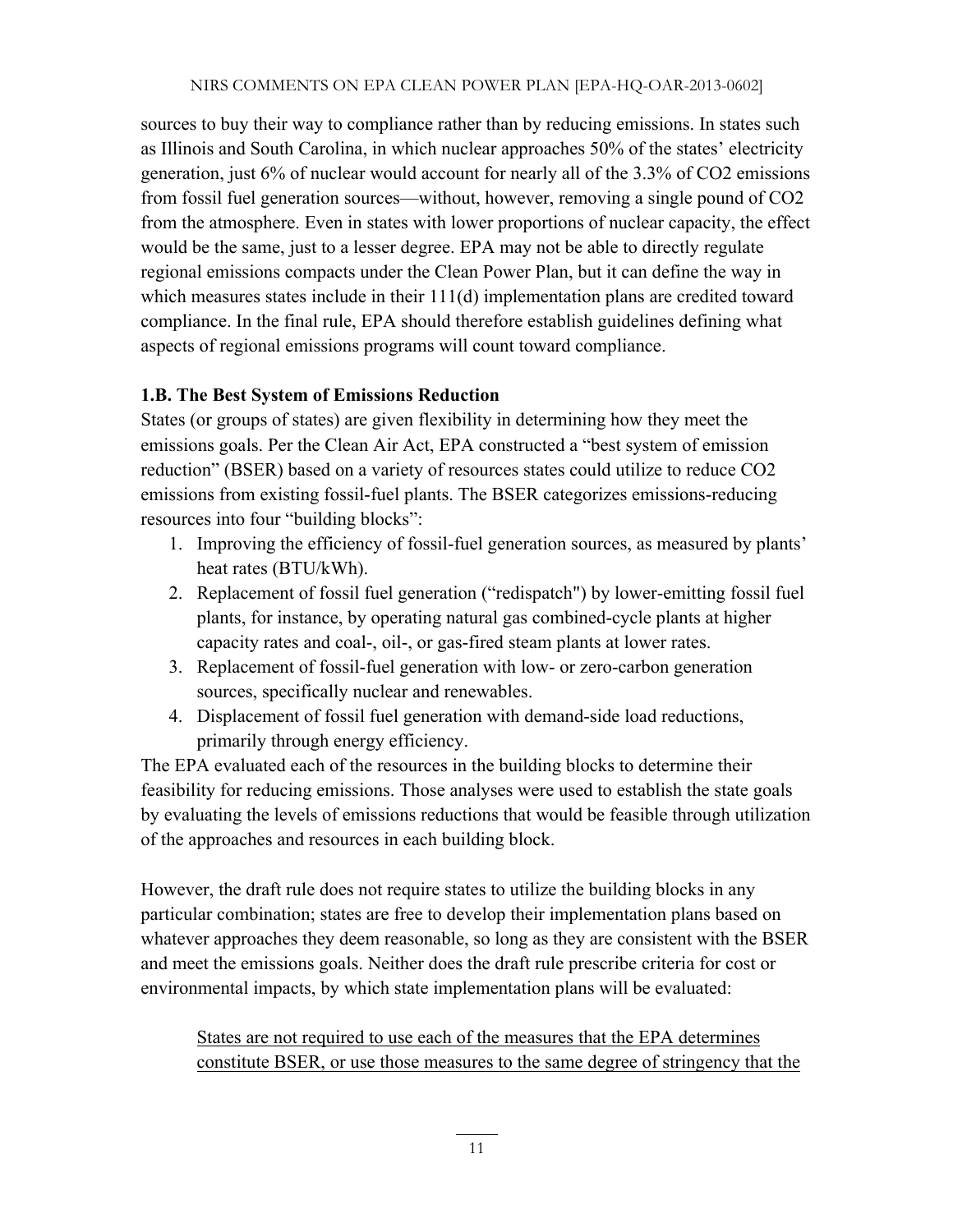EPA determines is achievable at a reasonable cost; rather, CAA section 111(d) allows each state to determine the appropriate combination of, and the extent of its reliance on, measures for its state plan, by way of meeting its state-specific goal. Given the flexibilities afforded states in complying with the emission guidelines, the benefits, cost and economic impacts reported in this RIA are not definitive estimates, but are instead illustrative of compliance actions states may take.<sup>9</sup>

To put a finer point on the matter, the analyses of nuclear, renewables, NGCC, etc., were utilized in generating the state goals, not as guidelines or limitations on how states must incorporate them into their implementation plans. Further, the draft rule states EPA's interpretation that section 111(d) of the Clean Air Act proscribes the agency's role in evaluating states' plans for implementing air quality regulations. The Regulatory Impact Analysis clarifies EPA's expectations in this regard:

Under CAA sections  $111(a)(1)$  and (d), the EPA is authorized to determine the BSER and to calculate the amount of emission reduction achievable through applying the BSER; and the state is authorized to identify the standard(s) of performance that reflects that amount of emission reduction. In addition, the state is required to include in its state plan the standards of performance and measures to implement and enforce those standards. The state must submit the plan to the EPA, and the EPA must approve the plan if the standards of performance and implementing and enforcing measures are satisfactory.<sup>10</sup>

In fact, while the rule provides clarity on the goals and structure of the program and the optimal means for implementation and compliance (BSER), EPA acknowledges that states may base their plans in part or in whole on resources and approaches not included in the Building Blocks, so long as the approach is consistent with the BSER:

The state may choose the measures it will include in its plan to achieve its goal. The state may use the same set of measures as in the EPA's approach to setting the goals, or the state may use other or additional measures to achieve the required CO2 reductions.<sup>11</sup>

EPA specifically mentions construction of new nuclear capacity as an example of "other or additional measures" states may decide to incorporate, which are not included in the BSER.

<sup>&</sup>lt;sup>9</sup> Regulatory Impact Analysis. p. ES-3. Emphasis added. <sup>10</sup> Regulatory Impact Analysis. pp. ES-1 to ES-2. <sup>11</sup> Draft Rule. Federal Register Notice. p. 34837.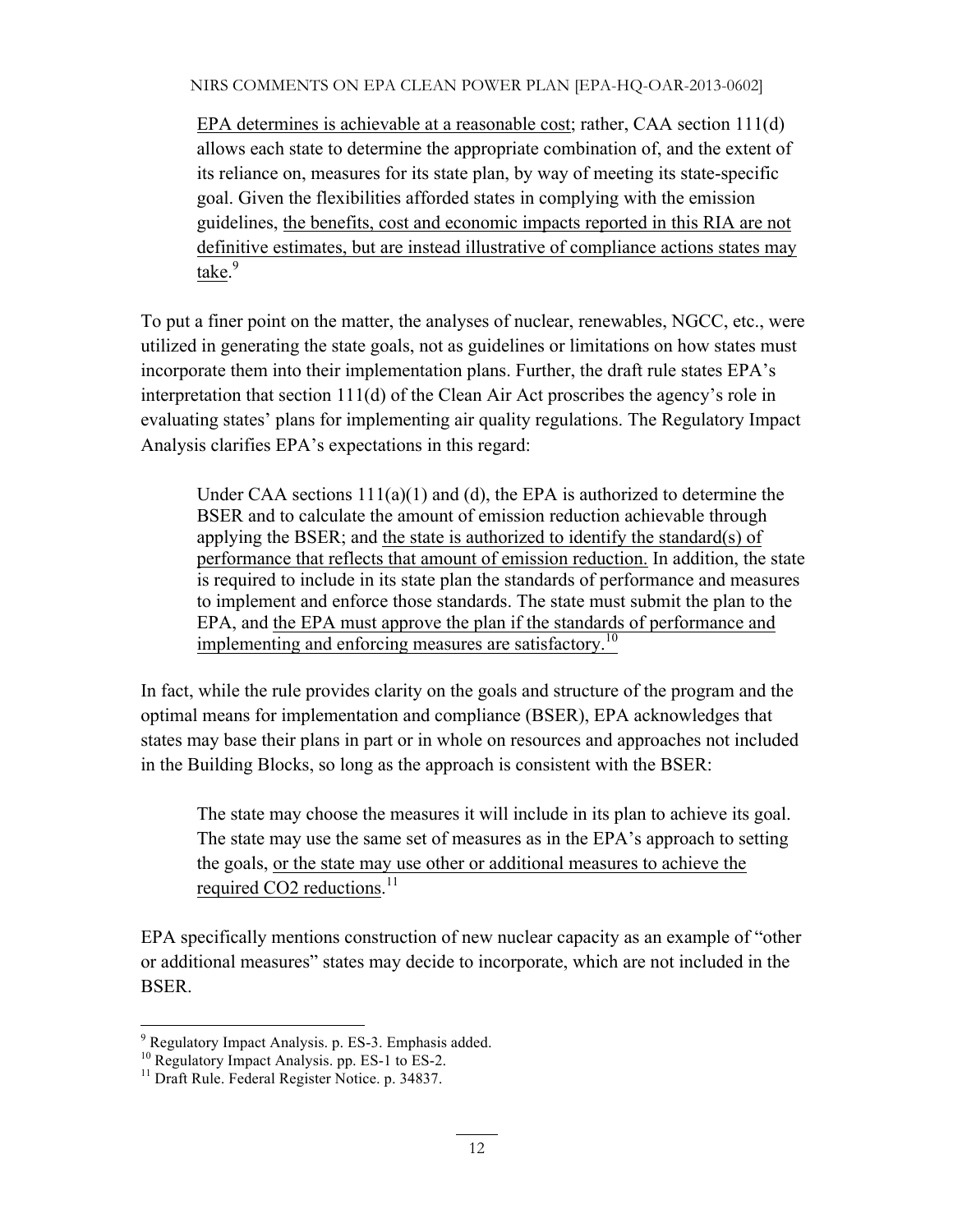# **1.C. Implementation Timelines**

The timeline for implementation of the plan offers states flexibility primarily in the development of their plans, which are due beginning in 2016. However, states may opt for a two-phase submittal of their plans, with complete and final plans due in 2017 or 2018, depending on whether they are opting for a single-state or multi-state approach. In any case, implementation of the rule must begin in 2020 with interim goals and annual reporting.

| June 2, 2014 Draft Rule Issued<br>June 1, 2015 Final Rule Issued |                                                           |                                                               |  |  |
|------------------------------------------------------------------|-----------------------------------------------------------|---------------------------------------------------------------|--|--|
| <b>June 30, 2016</b>                                             | <b>State Plans Submitted</b>                              |                                                               |  |  |
|                                                                  | <b>OPTION</b> for two-phase submission:                   |                                                               |  |  |
|                                                                  | June 2016                                                 | Initial (partial) plan due                                    |  |  |
|                                                                  | June 2017                                                 | Complete plan--single-state, or                               |  |  |
|                                                                  | June 2018                                                 | Complete plan--multi-state                                    |  |  |
| <b>June 30, 2017</b> (or 2018/2019)                              |                                                           | EPA approval/disapproval                                      |  |  |
| <b>January 1, 2020</b>                                           |                                                           | <b>First Interim Goal, Compliance Period Starts</b>           |  |  |
| <b>July 1, 2022</b>                                              | First two-year progress report due                        |                                                               |  |  |
|                                                                  |                                                           | Reports covering the prior two-years due annually, thereafter |  |  |
| <b>January 1, 2025</b>                                           | <b>Second Interim Goal</b> (or Completion under Option 2) |                                                               |  |  |
| <b>January 1, 2030</b>                                           | <b>Completion under Option 1</b>                          |                                                               |  |  |

#### **2. Nuclear Provisions**

#### **2.A. Incorporation of Nuclear and Other Low-/Zero-Carbon Resources**

EPA has structured the draft rule to include contributions of low- and zero-carbon energy resources in reducing emissions rates (Blocks 3 and 4). The agency has invited comment on whether they should be included in the final rule, or instead base the rule only on Blocks 1 and 2, efficiency and redispatch of existing fossil fuel sources. NIRS believes that low-/zero-carbon resources should be included in the BSER, but with modifications in the composition of Block 3 and in the formula for computing states' emissions goals. With respect to the former, nuclear should be removed from the BSER, for reasons described in detail below.

With respect to the latter – the BSER formula – the way in which renewables and efficiency are included in the draft rule is significantly flawed. Increased deployment of Blocks 3 and 4 resources were added to the total generation supply (the denominator in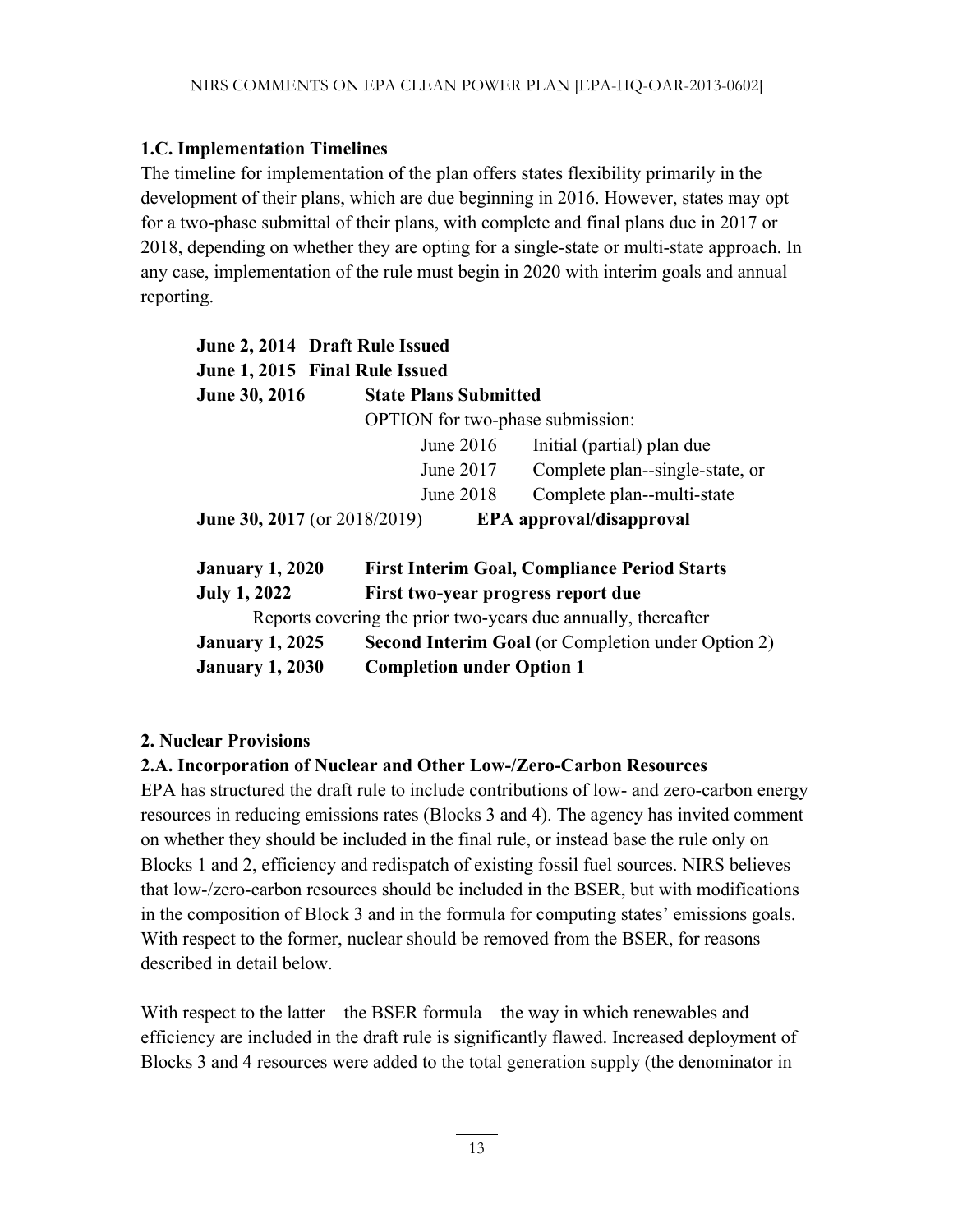the formula), but were not assumed to reduce emissions from fossil fuel sources (in the numerator) as coal and natural gas generation sources fall back in the dispatch order or are phased out. This approach did not take into account the true emissions-reducing potential of increased deployment of low-/zero-carbon resources, resulting in the calculation of artificially high emissions rate goals.

In an October 28 Notice of Data Availability (NODA), EPA responded to feedback from stakeholders on this point, and requested comment on alternative approaches that account for the displacement of fossil fuel generation by Blocks 3 and 4 resources.<sup>12</sup> EPA's proposed approaches differ from one another in determining which fossil fuel sources are displaced, and thereby the amounts to which emissions in the numerator of the formula would be reduced:

- 1. New low-/zero-carbon resources displace existing fossil fuel generation proportionally.
- 2. New low-/zero-carbon resources displace existing fossil fuel generation in order of emissions intensity.
- 3. New low-/zero-carbon resources displace a mix of existing and new fossil fuel generation.

Any of these proposals would address a significant bias in the draft rule, which would both establish unrealistically lax emissions rate goals and incentivize preferences for relying on natural gas generation over non-fossil fuel resources in states' implementation plans. NIRS hereby adopts and incorporates the recommendations of the Institute for Energy and Environmental Resources in comments submitted by Arjun Makhijani, Ph.D and M.V. Ramana, Ph.D on this date.

The result of including low-/zero-carbon resources as EPA did in the draft rule, is that states could achieve compliance without actually reducing emissions substantially. For instance, if the state's total electricity consumption were to grow substantially over the next fifteen years, but the state satisfied enough of that demand with block 3 and 4 resources, it would effectively "dilute" its existing level of actual carbon emissions in a greater quantity of electricity produced. For example, Southern Company seems prepared to encourage Georgia along such a path, stating it intends to propose a yet another pair of new reactors, linking the proposal to implementation of the EPA rule.<sup>13</sup> While the deployment of so much low-/zero-carbon resources to achieve such an outcome would

<sup>&</sup>lt;sup>12</sup> Environmental Protection Agency. "Carbon Pollution Emission Guidelines for Existing Stationary Sources: Electric Utility Generating Units. [EPA–HQ–OAR–2013–0602; FRL–9918–53– OAR]

RIN 2060–AR33." Federal Register. October 30, 2014. Pp. 64552-3.<br><sup>13</sup> Kempner, Matt. "Georgia Power preps for more nuclear projects." *Atlanta Journal-Constitution*. August 29, 2014. http://www.myajc.com/news/business/georgia-power-preps-for-more-nuclearprojects/nhCFp/#\_\_federated=1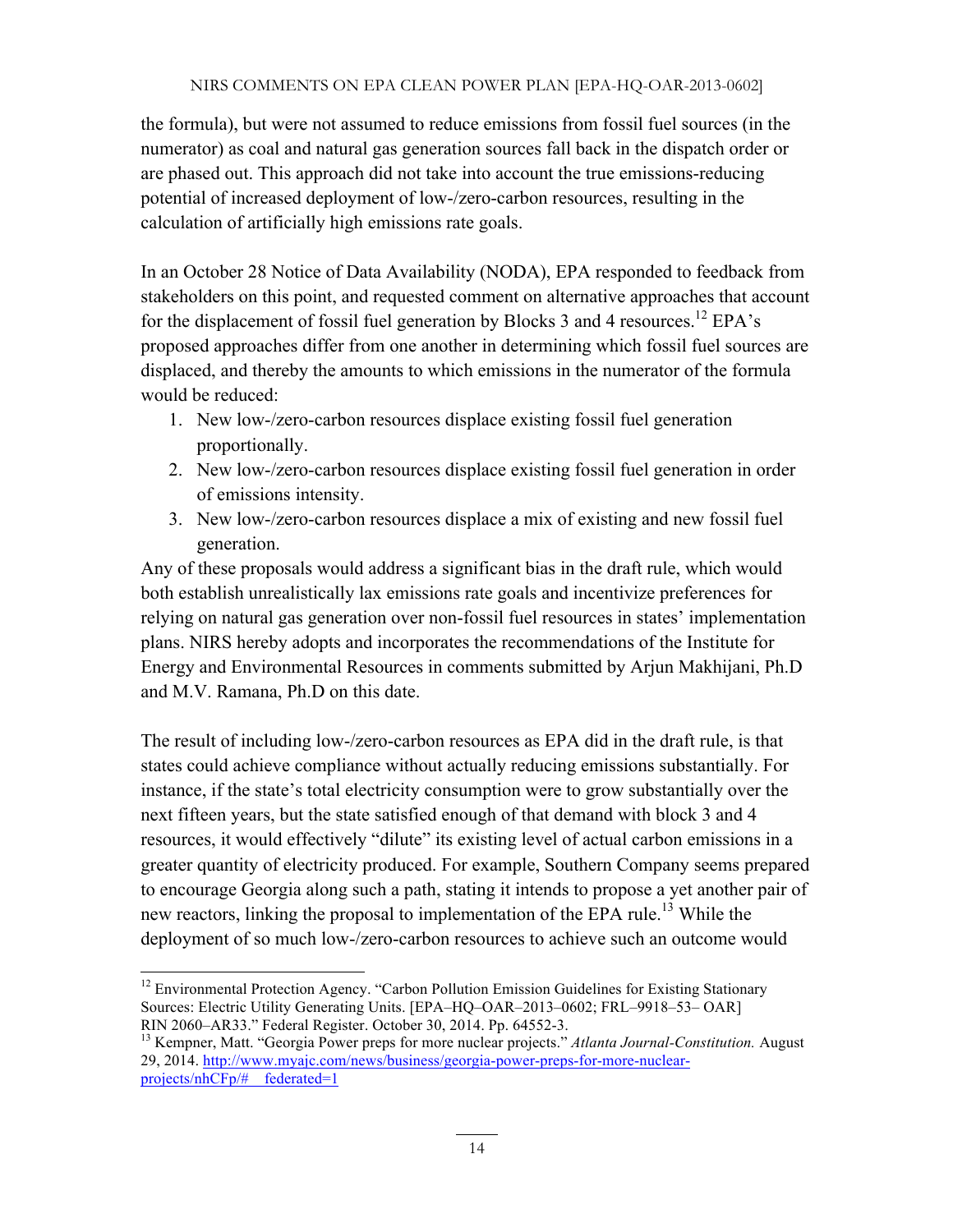signal a significant change in the trajectory of state energy policies, it would not advance the ultimate objective of reducing the amount of CO2 added to the atmosphere by existing generation sources.

That said, the rule's inclusion of nuclear power in Block 3 would also be problematic in that it could enable the diversion of economic resources from measures that would be more effective in reducing emissions of CO2 and other air pollutants. The draft rule's evaluation that nuclear power should be taken into account in the state goals — in terms of both new and existing reactors — would set a precedent by codifying it as environmentally beneficial in the most significant piece of U.S. climate policy to date. Unfortunately, it does so by disregarding the significant environmental impacts of nuclear without conducting an analysis to support such a conclusion. The draft rule also fails to conduct any meaningful analysis of the costs of nuclear generation resources of any type (existing reactors, new reactors, and reactor power uprates), and thereby fails to recognize that nuclear should be disqualified from the BSER as economically infeasible. In addition, EPA's recommendation that states provide incentives to promote the preservation of existing nuclear reactors is inconsistent with the treatment afforded other low-/zero-carbon energy resources.

# **2.B. Role of Nuclear Power in BSER**

The EPA rule evaluates the role of nuclear energy in achieving reductions in CO2 emissions rates, which follows from the following premise:

Nuclear generating capacity facilitates CO2 emission reductions at fossil fuelfired EGUs [electric generating units] by providing carbon-free generation that can replace generation at those EGUs. Because of their relatively low variable operating costs, nuclear EGUs that are available to operate typically are dispatched before fossil fuel-fired EGUs. Increasing the amount of nuclear capacity relative to the amount that would otherwise be available to operate is therefore a technically viable approach to support reducing CO2 emissions from affected fossil fuel-fired EGUs.14

Based on this consideration and its evaluation of economic issues, the draft rule covers both existing and new nuclear, including the following specific recommendations:

- Ensuring that five new reactors now being constructed are completed and brought online.
- Preserving uneconomical/uncompetitive reactors that may close for financial reasons.

<sup>&</sup>lt;sup>14</sup> Draft Rule. Federal Register Notice. p. 34870. Emphasis added.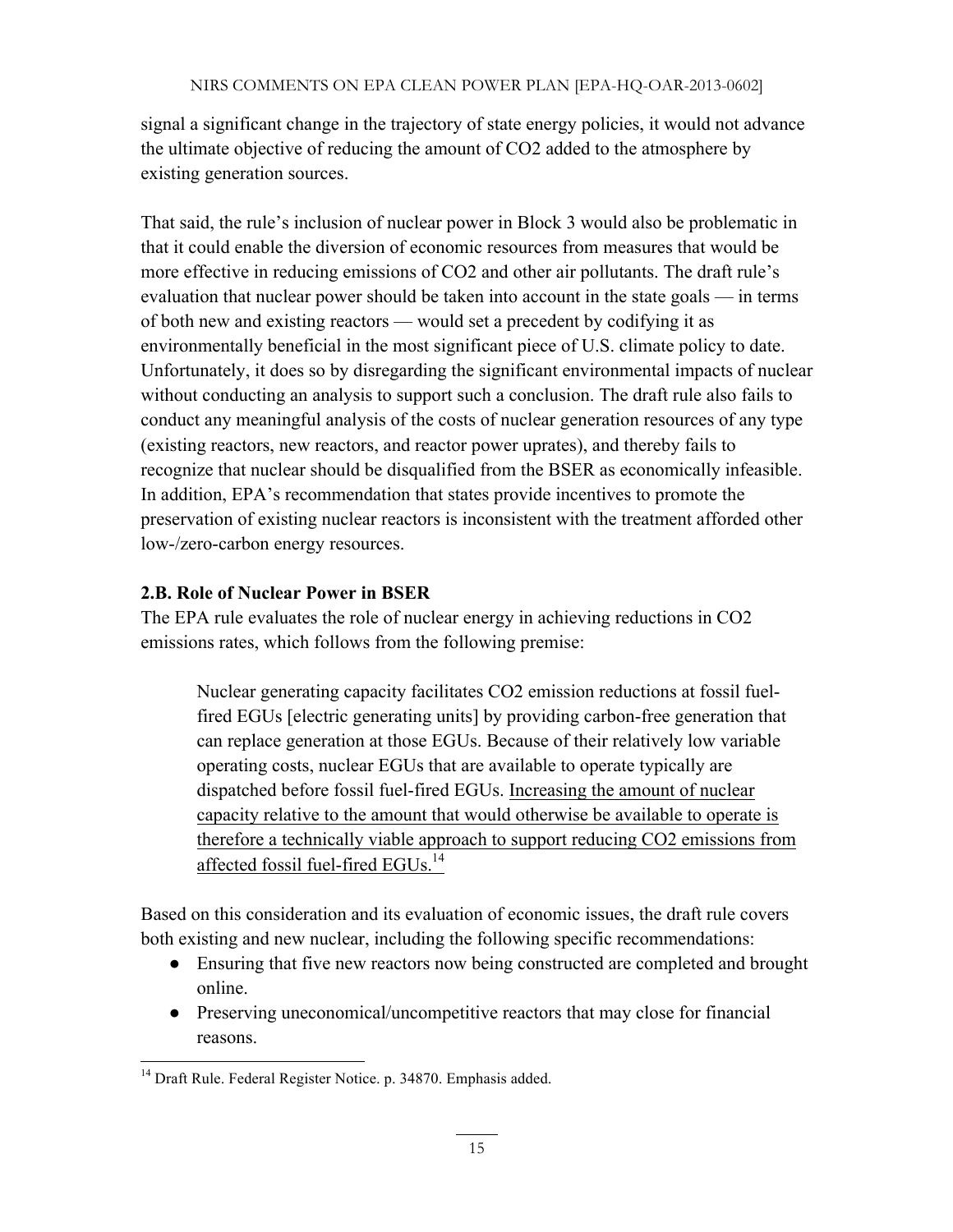- Crediting states for other types of capacity additions:
	- Power uprates for existing reactors
	- Construction of additional new reactors

The rule primarily codifies the first two recommendations by incorporating contributions from the five new reactors and a portion of existing nuclear in the BSER and computation of state goals. With respect to power uprates and further new construction, the draft rule provides no economic or technical analysis, but does say that states may utilize them as options in developing their plans.

# **2.B.i. New Reactors**

With respect to the addition of new nuclear generation capacity, EPA recognizes the fundamentally uneconomical cost of new reactors and its impact on the viability of the resource:

One way to increase the amount of available nuclear capacity is to build new nuclear EGUs. However, in addition to having low variable operating costs, nuclear generating capacity is also relatively expensive to build compared to other types of generating capacity, and little new nuclear capacity has been constructed in the U.S. in recent years.<sup>15</sup>

However, EPA does not appear to have performed a meaningful analysis of the costs of new nuclear. Instead, the agency accepted the premise that new nuclear is too expensive to be competitive and focused on the five new reactors already in construction, but nevertheless determined the incremental cost of their inclusion in the rule to be zero because the states/utilities involved have already decided to build them, regardless of the rule. The draft rule includes those five reactors in the calculation of the goals for the affected states (Georgia, South Carolina, and Tennessee).

EPA used the same methodology with NGCC units currently in construction, but its application to nuclear warrants a more substantive economic analysis because of its much greater costs. The agency implicitly understood this, based on its assessment that the low levels of capacity additions are due to the excessive cost of new reactors. What is more, although EPA did not conduct the requisite economic analysis to reach a properly informed conclusion as to the appropriateness of its approach, it does recognize that uncertainties remain regarding the ultimate completion of the reactors:

[W]e are proposing that the emission reductions achievable at affected sources based on the generation provided at the identified nuclear units currently under construction should be factored into the state goals for the respective states where these new units are located. However, the EPA also realizes that reflecting

<sup>&</sup>lt;sup>15</sup> Ibid. Emphasis added.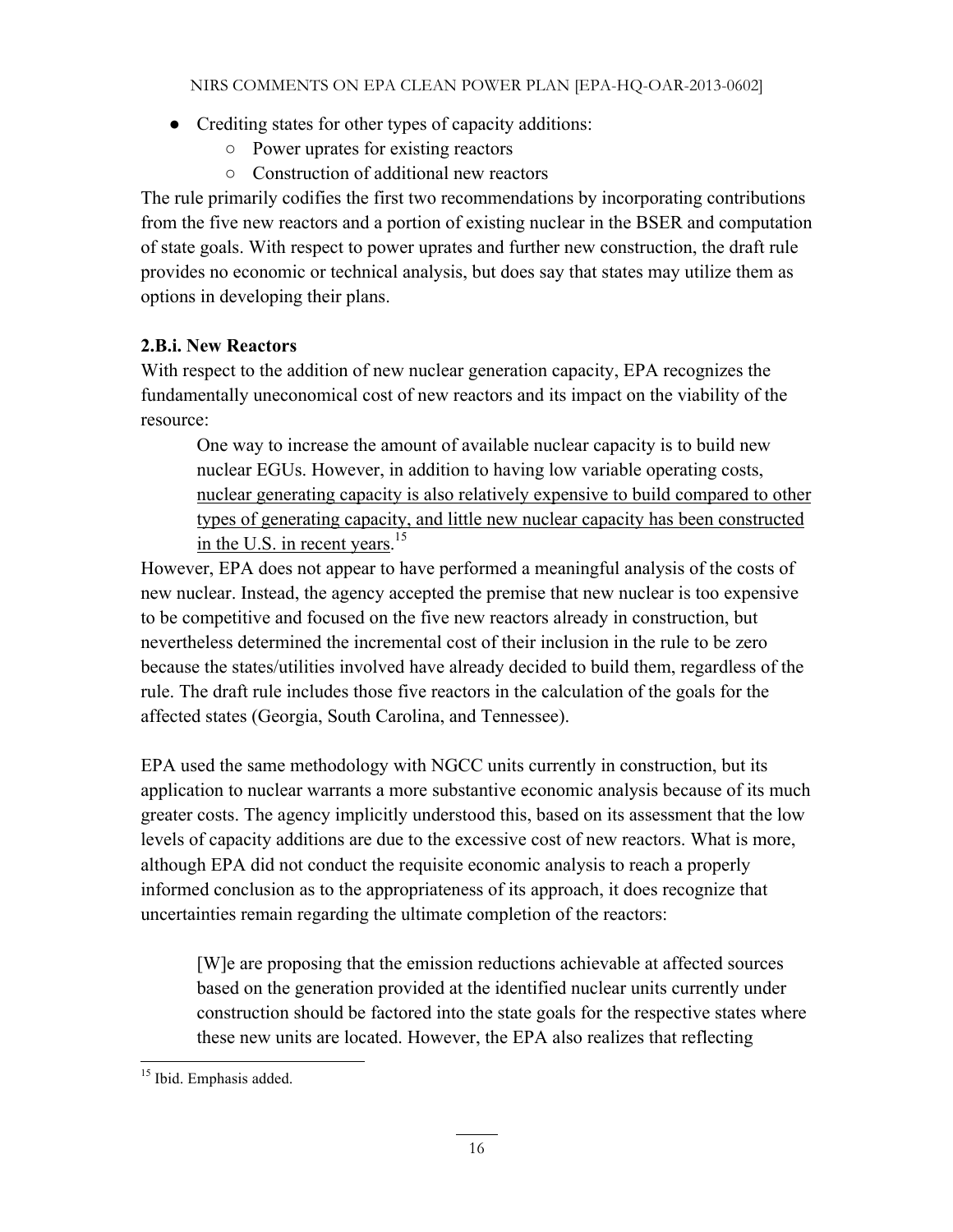completion of these units in the goals has a significant impact on the calculated goals for the states in which these units are located. If one or more of the units were not completed as projected, that could have a significant impact on the state's ability to meet the goal.

Without having calculated the incremental cost of bringing the reactors online, and by assuming it to be zero, EPA lacks a credible rationale for this aspect of the rule. The significance of this defect is considerable. The draft rule would incentivize the states to ensure these reactors are completed by requiring them to achieve the same emissions rate reductions, regardless of the projects' total costs nor those of the alternatives. The states would be under pressure to count the cost of including the reactors in their 111(d) compliance plans as \$0. If the costs of alternative to nuclear were greater than than \$0, they would appear to be less cost-effective compliance options even if, in reality, they were less expensive than completing the reactors.

Furthermore, because construction on most of the reactors is still at less than 50% complete,  $^{16}$  it would be possible to avoid a significant amount of the total cost should the states or utilities decide to cancel them. It is essential that EPA calculate the cost of completing the reactors so the states may accurately compare it to other available alternatives. Such an analysis would be complicated due to its dependency on a number of variables, from the timing of the decision, the stage of completion of the reactor at that time, the escalation of costs that might influence such a decision, the "exit costs" of canceling contracts with vendors and contractors, stranded costs, etc. EPA's failure to recognize the need for such rigor makes it appear that the decision to incorporate the five new reactors into Building Block 3 was arbitrary and capricious, and conclusion-driven rather than a sound policy decision.

Based on the history of cancelled nuclear reactor projects, it is quite possible that one or more of the five reactors in construction could be cancelled. Of fifty-one reactors that were cancelled after commencing construction, nine were at an advanced stage of completion (50% or greater), including four which were more than 80% complete and one which was completed but never began commercial power operations. Utilities had

<sup>&</sup>lt;sup>16</sup> The Vogtle 3&4 project is farther along than the Summer 2&3 project. With a total project cost estimated at \$14 billion, Southern Co.'s share would be \$6.4 billion, based on its 45.7% ownership stake. Yet, Southern reported only having \$2.6 billion invested as of December 31, 2013, or 40% of its share of the total cost.

http://chronicle.augusta.com/news/business/local-business/2012-05-11/price-vogtle-expansion-couldincrease-900-million

http://southerncompany.com/what-doing/energy-innovation/nuclear-energy/pdfs/Vogtle-Fact-Sheet.pdf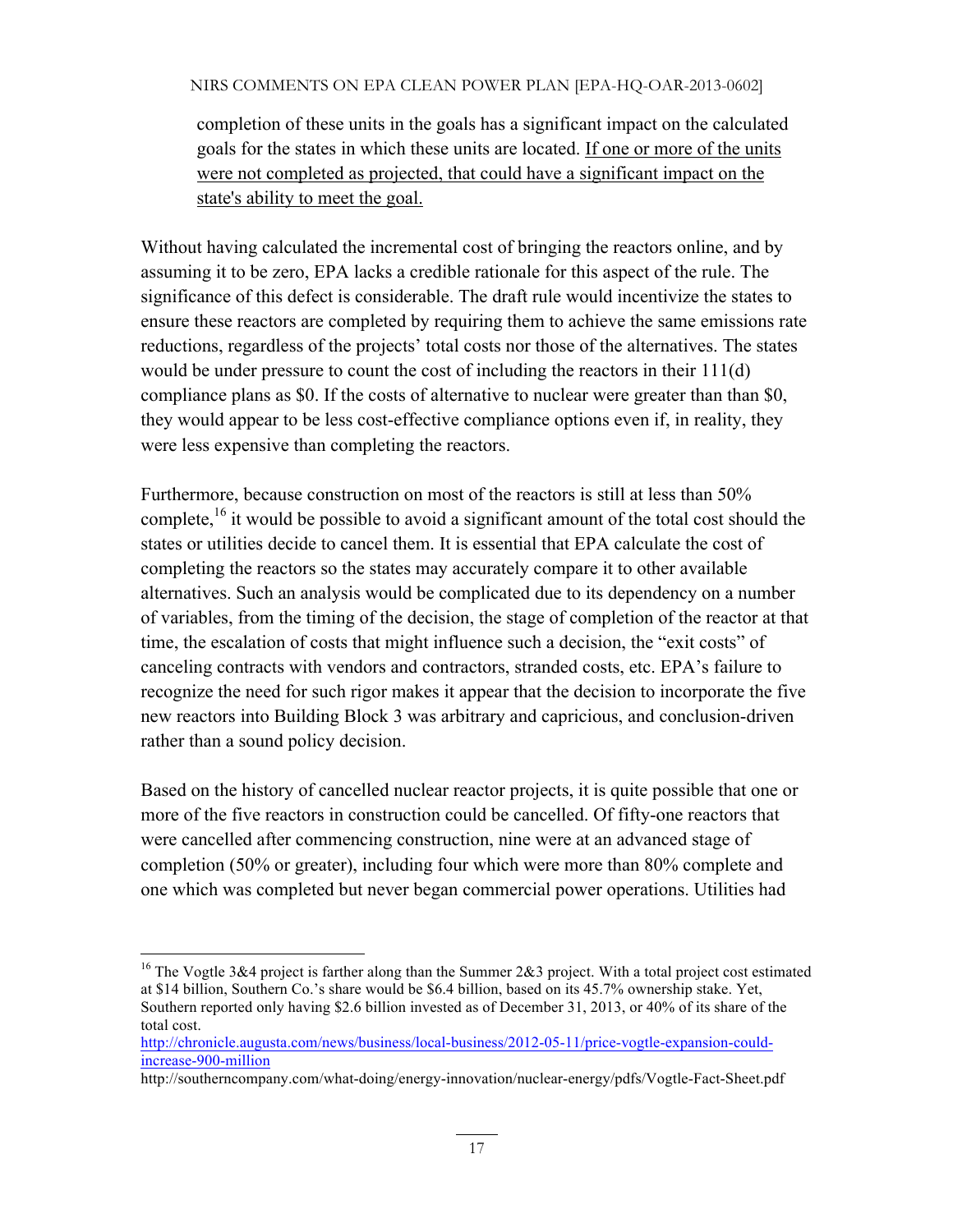spent a total of over \$25 billion on the projects, amounting to an inflation-adjusted (2014) \$58 billion.

| <b>Stage of Construction</b> | <b>Reactors</b> |
|------------------------------|-----------------|
| 80%-100%                     | ↖               |
| 50%-79%                      |                 |
| 30%-49%                      | 6               |
| 10%-29%                      |                 |
| $1\% - 19\%$                 | 13              |
| $<1\%$                       | 16              |
| <b>TOTAL</b>                 | 51              |

# **Reactors Cancelled After Commencing Construction**

#### **Reactor Cancellations at Advanced Stage of Construction**

| <b>Reactor</b>    | <b>Year Cancelled</b> | % Completion | <b>Sunk Cost</b>             | <b>2014 \$ Value</b> |
|-------------------|-----------------------|--------------|------------------------------|----------------------|
| Bellefonte 1      | 1988                  | 88%          | \$6 billion                  | \$12 billion         |
| Bellefonte 2      | 1988                  | 58%          | (incl. w/Unit 1)             |                      |
| WPPS 1            | 1983                  | 63%          | \$6 billion                  | \$14.3 billion       |
| (Columbia)        |                       |              |                              |                      |
| WPPS <sub>3</sub> | 1983                  | 76%          | (incl. w/Unit 1)             |                      |
| (Satsop)          |                       |              |                              |                      |
| Marble Hill 1     | 1984                  | 60%          | \$2.5 billion                | \$5.7 billion        |
| Midland 1         | 1984                  | 85%          | \$4 billion<br>\$8.7 billion |                      |
| Midland 2         | 1984                  | 85%          | (incl. w/Unit 1)             |                      |
| Shoreham 1        | 1989                  | 100%         | \$6 billion                  | \$13.2 billion       |
| Zimmer 1          | 1983                  | 97%          | \$1.8 billion                | \$4.3 billion        |
| <b>TOTAL</b>      |                       |              | \$25.3 billion               | \$58.2 billion       |

The owners of both the Vogtle<sup>17</sup> and Summer<sup>18</sup> projects have announced construction delays and cost overruns, and analysts predict that more can be expected. While the

<sup>&</sup>lt;sup>17</sup> Mirshak, Meg. "Plant Vogtle expansion falling further behind schedule, construction monitor reports." *The Augusta Chronicle.* November 25, 2014. http://chronicle.augusta.com/latest-news/2014-11-25/plantvogtle-expansion-falling-further-behind-schedule-construction-monitor

Henry, Ray. "Delays could grow at Plant Vogtle nuclear plant and cause price to rise \$2 million per day, government monitors say." *Florida Times-Union.* June 23, 2014.

http://jacksonville.com/news/georgia/2014-06-23/story/delays-could-grow-plant-vogtle-nuclear-plant-andcause-price-rise-2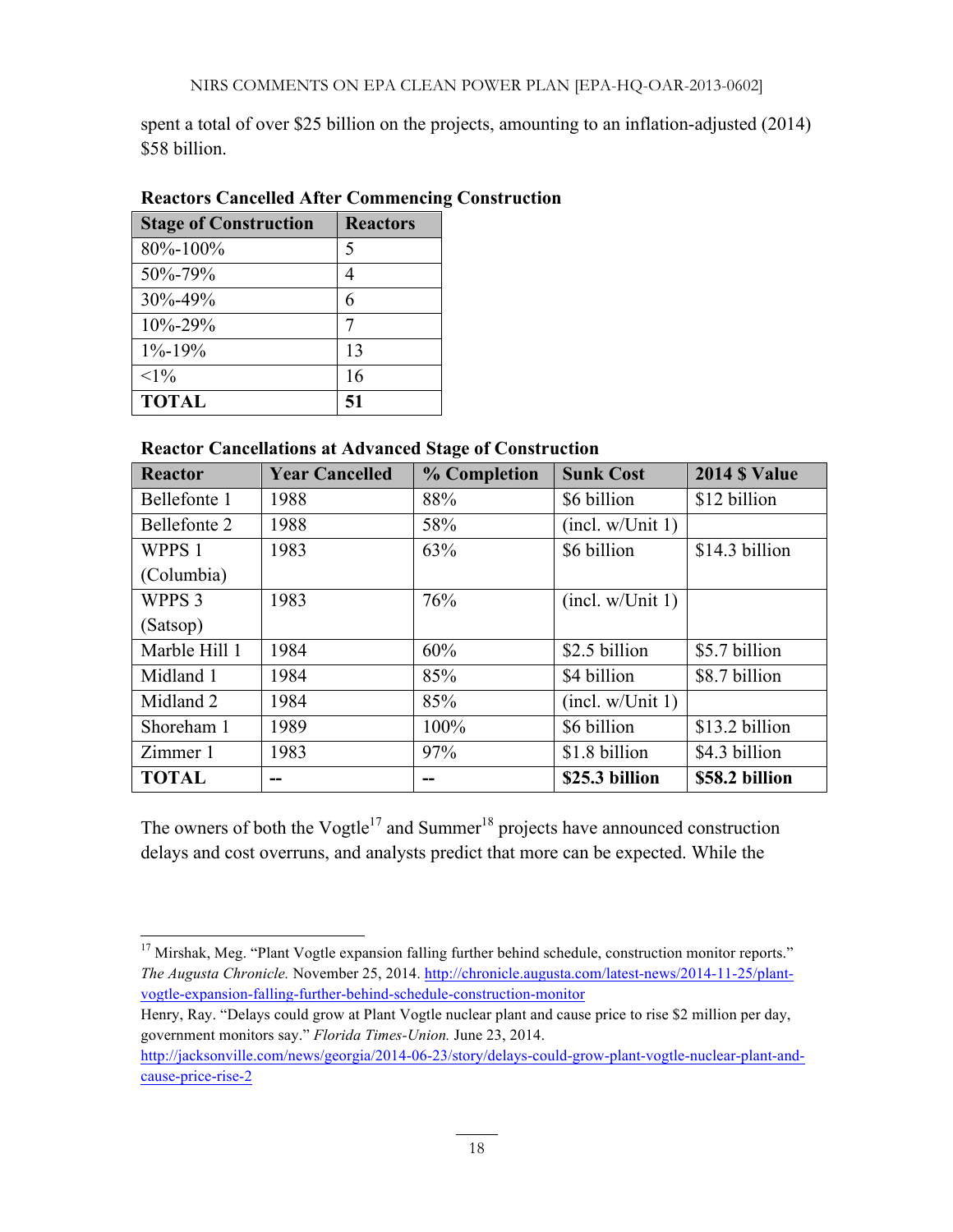utilities and regulators have exhibited willingness to continue with the projects, it is quite possible they will reevaluate the projects before the reactors begin commercial operation, even if they have reached an advance stage of completion. The Tennessee Valley Authority (TVA) all but cancelled the Watts Bar Unit 2 project, suspending construction for nearly 20 years after having reached an advanced stage of construction (~80%). In addition, TVA must still receive an operating license from the Nuclear Regulatory Commission, since the reactor is being licensed under the regulations that were in place when TVA commenced the project in 1973. The exceptional level of uncertainty that plagues nuclear reactor construction warrants a thorough evaluation of these projects.

Based on their exceptional cost and the possibility that they may never be completed, EPA should remove reactors in construction from the BSER. Doing so would result in higher goals for the three affected states (and therefore lower levels of emissions reductions), but EPA has no rational basis for its decision to include them in the BSER. However, using more realistic estimates of renewable energy and efficiency additions, as recommended by IEER, would establish goals for these three states that are more economically and technically sound, and which would be comparable to or superior to those in the draft rule.

#### **2.B.ii. Existing Nuclear Capacity**

The EPA also evaluated the inclusion of existing nuclear capacity in the BSER. The central premise put forward in the draft rule is that the generation capacity of closed reactors would be replaced with fossil fuel generation sources:

Another way to increase the amount of available nuclear capacity is to preserve existing nuclear EGUs that might otherwise be retired.

The EPA's evaluation of existing nuclear appears to be driven by a concern for its preservation not accorded to other low-/zero-carbon resources, as well as the related assumption that retired nuclear capacity will be replaced by fossil fuel sources. The draft rule does not present any technical or economic analysis for its assumption about the feasibility of replacing retired nuclear capacity with other low-/zero-carbon resources.

<sup>&</sup>lt;sup>18</sup> "Cost of new South Carolina nuclear plant could grow by \$1 billion because of delays." Associated Press. Atlanta, Georgia. October 2, 2014. http://www.foxbusiness.com/markets/2014/10/02/cost-newsouth-carolina-nuclear-plant-could-grow-by-1-billion-because-delays/

Staff report. "SCANA Corp. nuclear project facing further delays." *GSA Business*. August 12, 2014. http://www.gsabusiness.com/news/52173-scana-corp-nuclear-project-facing-further-delays?rss=0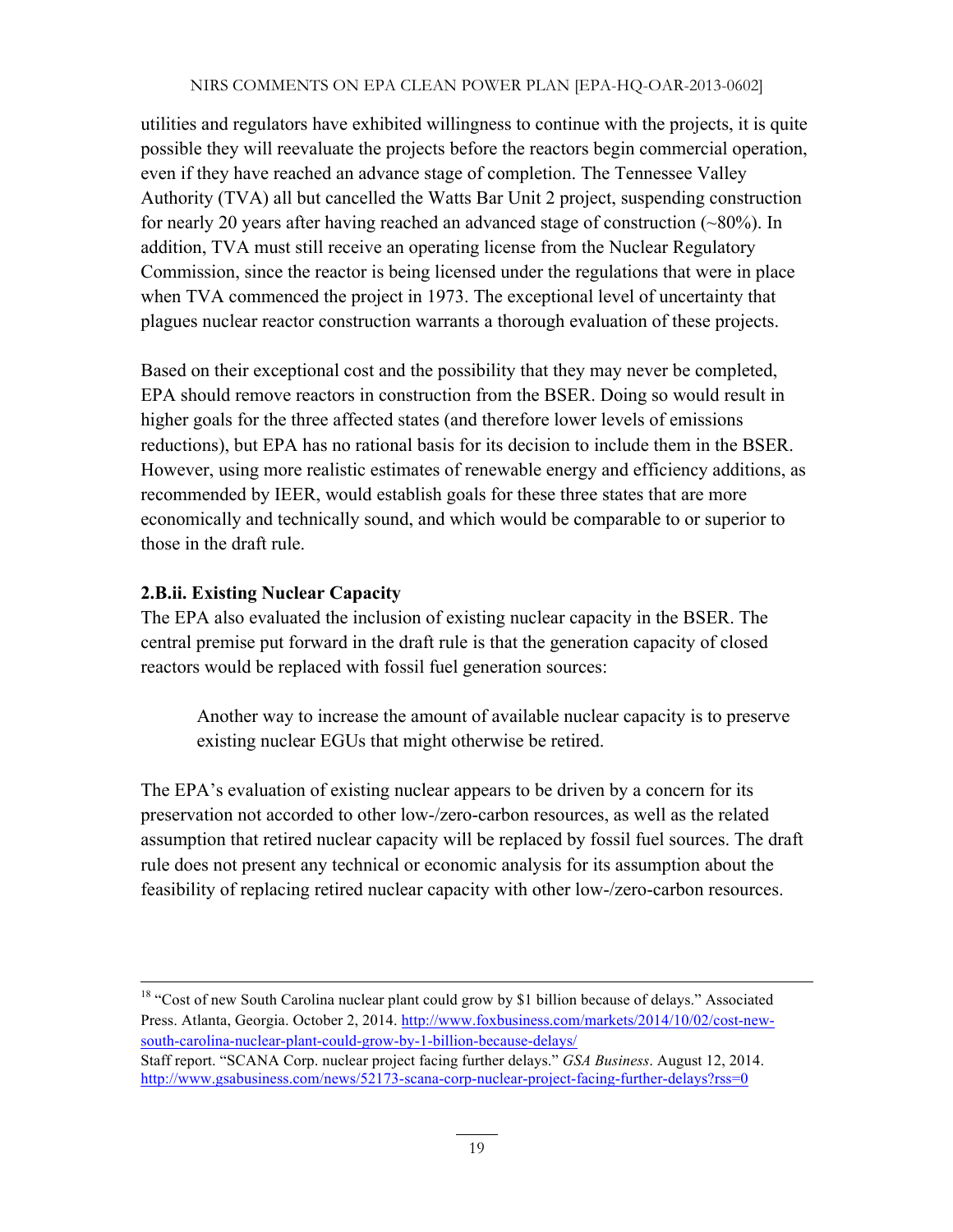The EPA recognizes that the economic conditions for existing nuclear have changed, and that some reactors are at risk of retirement due to financial pressures. The agency did not conduct a thorough analysis of the issue to understand the implications for the rule. Instead, the agency relied upon an estimate by the Energy Information Administration (EIA) that 6% of existing nuclear capacity is at risk of retirement for economic reasons (without identifying specific plants), and a Credit Suisse report estimating the average economic margin influencing closure decisions at \$6/MWh.<sup>19</sup> EPA then used the generic EIA and Credit Suisse figures as proxies for evaluating the feasibility of preserving existing nuclear capacity, concluding that the 6% of existing capacity could be preserved at a cost of \$6/MWh, or a cost of \$12-17 per metric ton of CO2. On that basis, the draft rule EPA recommends that 6% of each state's nuclear capacity be included in the goals.

However, it is not at all clear that EPA interpreted these two documents correctly. The EIA report is very clear that the reactors at risk of retirement for economic reasons are in states in which utility restructuring resulted in their operating as merchant power plants.<sup>20</sup> EPA had no reason to assume that the risk retirement of nuclear units for economic reasons would be distributed evenly throughout the country. The Credit Suisse document is a slide presentation and includes no statement that the cost margin for reactors at risk of retirement is  $$6/MWh.<sup>21</sup>$  There is a chart on page 11 of the presentation which shows free cash flow margins for a number of reactors at different market price levels, and the range of shortfalls generally ranges between \$4 and \$10/MWh in the PJMW market; there is also a statement that "Layering in typical parent overhead of \$5-7 / MWH, unit economics look even worse." EPA is at pains to explain where it derived the \$6/MWh figure. As detailed below, it is an unrealistically low figure.

In addition to disregarding the EIA's clear characterization of the economic challenges facing merchant reactors, a further inaccuracy in the draft rule's evaluation of existing reactors is that nuclear generating capacity does not come in gradated percentile increments. The average generating capacity of nuclear reactors is relatively large compared to other sources. Also, reactors are designed to operate as baseload generators, and even among those types of plants, they are the most inflexible. Reactors take hours to power up or down, and can take days to restart from cold shutdown. As a result, they must run at 100% of their rated capacity to operate economically; for all practical purposes, they are either on or off, in discrete quantities of generation capacity. The US's one-hundred (soon to be 99) operating reactors range in size from 476 megawatts (MW)

<sup>&</sup>lt;sup>19</sup> Draft Rule. Federal Register Notice. p. 34871.<br><sup>20</sup> Jones, Jeffrey, and Michael Leff. "Implications of accelerated power plant retirements." Energy<br>Information Administration. April 2014. http://www.eia.gov/forecasts

<sup>&</sup>lt;sup>21</sup> Eggers, Dan, et al., "Nuclear … The Middle Age Dilemma?: Facing Declining Performance, Higher Costs, Inevitable Mortality." Credit Suisse. February 19, 2013.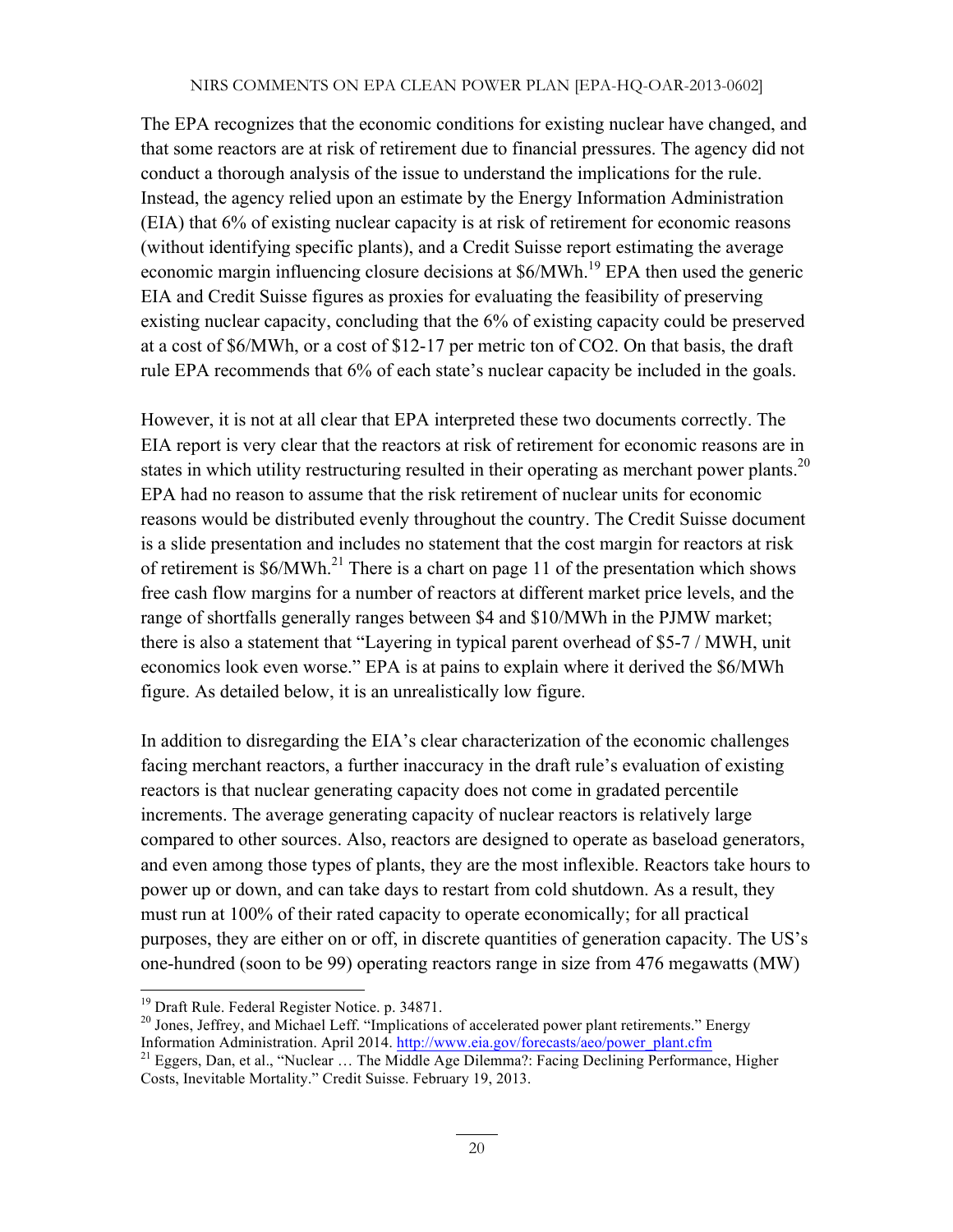to 1,478 MW; the average size is 1,003 MW, and the median is 1,048 MW. By contrast, the rule shows the average size of the 1,266 coal-fired units as 250 MW, and the median size between  $150-250$  MW.<sup>22</sup>

Despite the availability of detailed information, EPA opted not to consider which reactors were actually at risk of closure. The factors placing reactors at risk are both plant-specific and locationally specific. As a result, the draft rule's proxy for at-risk nuclear is entirely unrepresentative of the nature and scope of the issue it purports to address. Even in Illinois, with more nuclear reactors than any other state, the smallest single reactor (Dresden 2, at 869 MW) is 7.5% of the total nuclear capacity in the state; but Dresden 2 is actually one of the reactors least at economic risk in Illinois. Those at greatest risk are Clinton (1,065 MW) and Quad Cities 1 and 2 (912 MW each), which add up to over 25% of the state's nuclear capacity. The reactors' owner, Exelon, has also stated that its Byron 1 and 2 reactors could close, which, if true, would raise the total to over 45% of Illinois' nuclear capacity. In New York, as in Illinois, over 25% of nuclear generation is at risk of closure; in MA, it is 100%; in Ohio 42%, etc. As a result, the rule as construed literally would not save a single at-risk reactor, and therefore would not serve the intended purpose.

However, because the rule offers states a high degree of latitude in developing their implementation programs, this shortcoming of the rule actually provides a strong rationale for states to include measures in their implementation plans that go far beyond what the rule contemplates. For example, Illinois could aver that it agrees wholeheartedly with the intent of rule, but 25% of its nuclear capacity is at direct risk of closure and all of the reactors have suffered economic losses for five years.<sup>23</sup> EPA may not give Illinois full credit toward meeting the mandated emissions goal, but the state could still divert substantial resources from renewables and efficiency under the rationale provided by the draft rule.

<sup>22</sup> Table 2-4. Regulatory Impact Analysis. p. 2-4 <sup>23</sup> Wernau, Julie. "Exelon may shut nuke sites; Clinton fears fallout." *Chicago Tribune.* March 9, 2014. http://articles.chicagotribune.com/2014-03-09/business/ct-exelon-closing-nuclear-plants-0308-biz-20140309\_1\_quad-cities-plant-byron-plant-exelon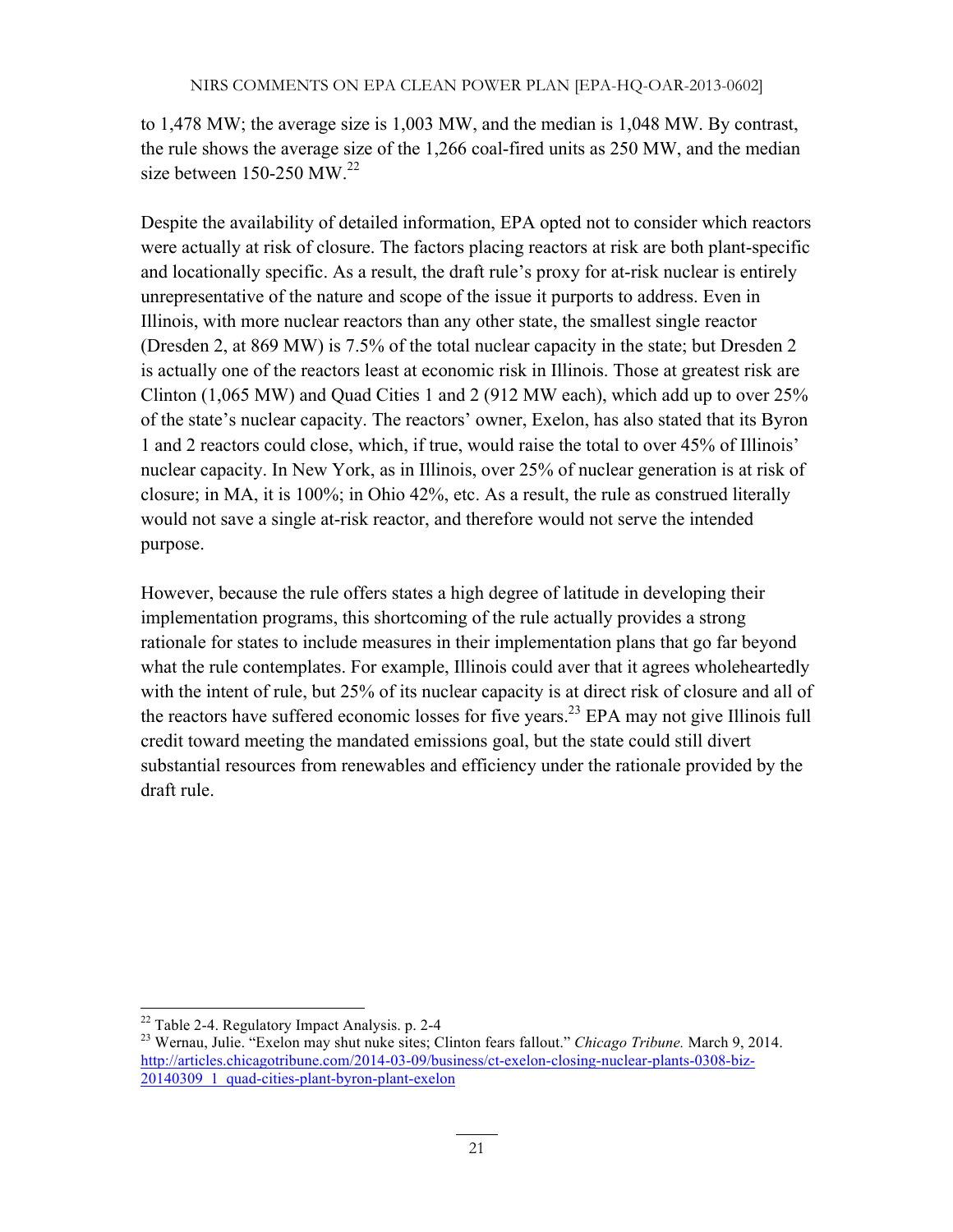| <b>Scale</b>    | Capacity<br><b>Covered (MW)</b> | <b>Capacity Factor</b> | <b>Subsidy Rate</b><br>(S/MWh) | <b>Annual Cost</b> |
|-----------------|---------------------------------|------------------------|--------------------------------|--------------------|
| 6%              | 5,700                           | 90%                    | 6                              | \$270 million      |
| Average Reactor | 1,003                           | 90%                    | 6                              | \$47.4 million     |
| Illinois        | 11,581                          | 90%                    | 6                              | \$548 million      |
| Whole Fleet     | 100,000                         | 90%                    | 6                              | \$4.6 billion      |

**Cost Estimates of Implementing Provisions for Preserving At-Risk Nuclear**

What is more, the economic margin affecting the most at-risk units is far greater than \$6/MWh, so Illinois may propose incentives greater than that. Even if EPA's insufficient \$6 rate were applied to 100% of Illinois' nuclear capacity – as the state is now considering doing, and with the draft rule's provisions as one of the primary policy rationales<sup>24</sup> – it would cost ratepayers at least \$548 million/year, while not preventing a single reactor from closing. Nationally, such a subsidy could total \$4.6 billion/year, without producing any net benefit.

EPA also did not consider how nuclear preservation incentives would be allocated. States will not want to have to decide which reactors are at risk – especially in states like New York and Pennsylvania, where different companies own reactors and the state would have to decide which ones should receive subsidies and at what levels if they are to actually prevent closures. The industry could use such dynamics as additional leverage for programs covering the operating cost margin for all of a state's nuclear capacity, which EPA would have to accept if the states show it is prudent for meeting the goals.

Another flawed assumption undergirding EPA's analysis is that, if a reactor closes, it will necessarily be replaced by fossil-fuel generation. As detailed below, EPA does not assume the same about the retirement of renewable energy resources during the compliance period, which could also be substantial. This leads the agency to ignore the total cost of offering incentives to preserve nuclear, which is actually far greater than \$6/MWh – that is, \$6 in addition to the cost of market revenues (wholesale, capacity, grid

<sup>24</sup> Daniels, Steve. "Exelon puts an opening price tag on nuclear rescue: \$580 million." *Crain's Chicago Business.* September 24, 2014.

http://www.chicagobusiness.com/article/20140924/NEWS11/140929909/exelon-puts-an-opening-pricetag-on-nuclear-rescue-580-million

Springer, Benjamin. "Power Politics: How Exelon Stands to Shape US Energy Policy." *GreenTechMedia.com.* November 5, 2014. http://www.greentechmedia.com/articles/read/power-politicshow-exelon-stands-to-shape-us-energy-policy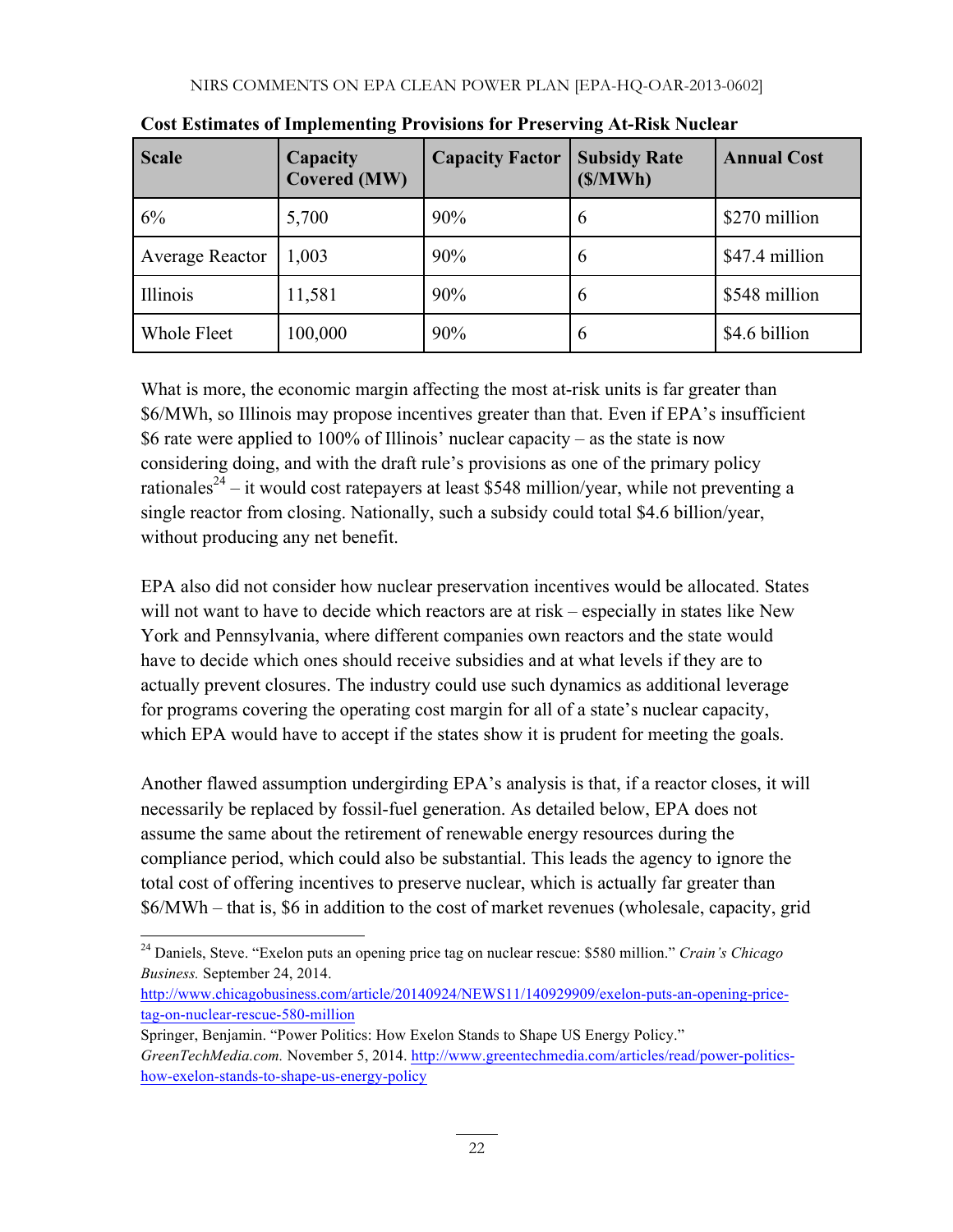support, etc.) and other subsidies. Just the carbon rule incentives and market revenues could add up to a total cost well above, or at least comparable to, that of other, lowcarbon alternatives. For instance, the average cost of wholesale wind power contracts in 2013 was \$25/MWh, compared to at least \$35-\$40/MWh for nuclear with a \$6/MWh subsidy. $25$ 

A more sensible solution would be to recommend that states plan to replace retired Block 3 and 4 resources with similar resources. Even aside from the question of economic competitiveness, there will continue to be instances — like the San Onofre and Crystal River nuclear plants — where the cost of repairing reactors is far above what is reasonable for ratepayers to absorb or for merchant operators to invest, and states might have a hard time meeting the goals if they have planned on keeping old nuclear plants around forever and not begun preparing to accommodate renewables and demand-side management. In fact, a better investment of ratepayer dollars to prepare for such contingencies would be to begin investing in infrastructure to support renewables and distributed generation, such as transmission lines, smart-grid, electric vehicle charging stations and vehicle-to-grid connections. As detailed below, the amount of nuclear capacity estimated to be at risk could easily be replaced by other low-carbon resources, such as wind, so there is no need to make a special case of preserving existing nuclear. Recommending that states collect a fee to plan for reactor closures and invest in renewable energy deployment, efficiency, and transmission system upgrades would be a more prudent hedge against the possibility of unannounced reactor closures. In fact, such a provision need not apply only to nuclear; the rule should simply recognize the reality that low-/zero-carbon resources will face retirements, along with nuclear and fossil fuel generation sources.

To unpack the first flaw in the provisions for existing nuclear, it is necessary to understand the actual economic problems facing the industry. The dominant factors are:

- Rising capital costs for maintaining an aging fleet of reactors, with the median age of 35 years.
- Other basic characteristics, such as the reactor's generation capacity and the number of operating reactors at the plant.
- The average market price of power in the region.

The Nuclear Energy Institute reports that reactor operating costs was \$44.17/MWh in 2012, having risen over 10% from 2010 – far faster than the rate of inflation. Singlereactor plants operated at a cost of over \$50.54/MWh, whereas multi-reactor sites

<sup>&</sup>lt;sup>25</sup> Taking the market price figures for Exelon's Clinton (\$29/MWh) and Dresden (\$33/MWh) plants in Illinois as cited in the *Chicago Tribune*, and adding EPA's \$6/MWh incentive.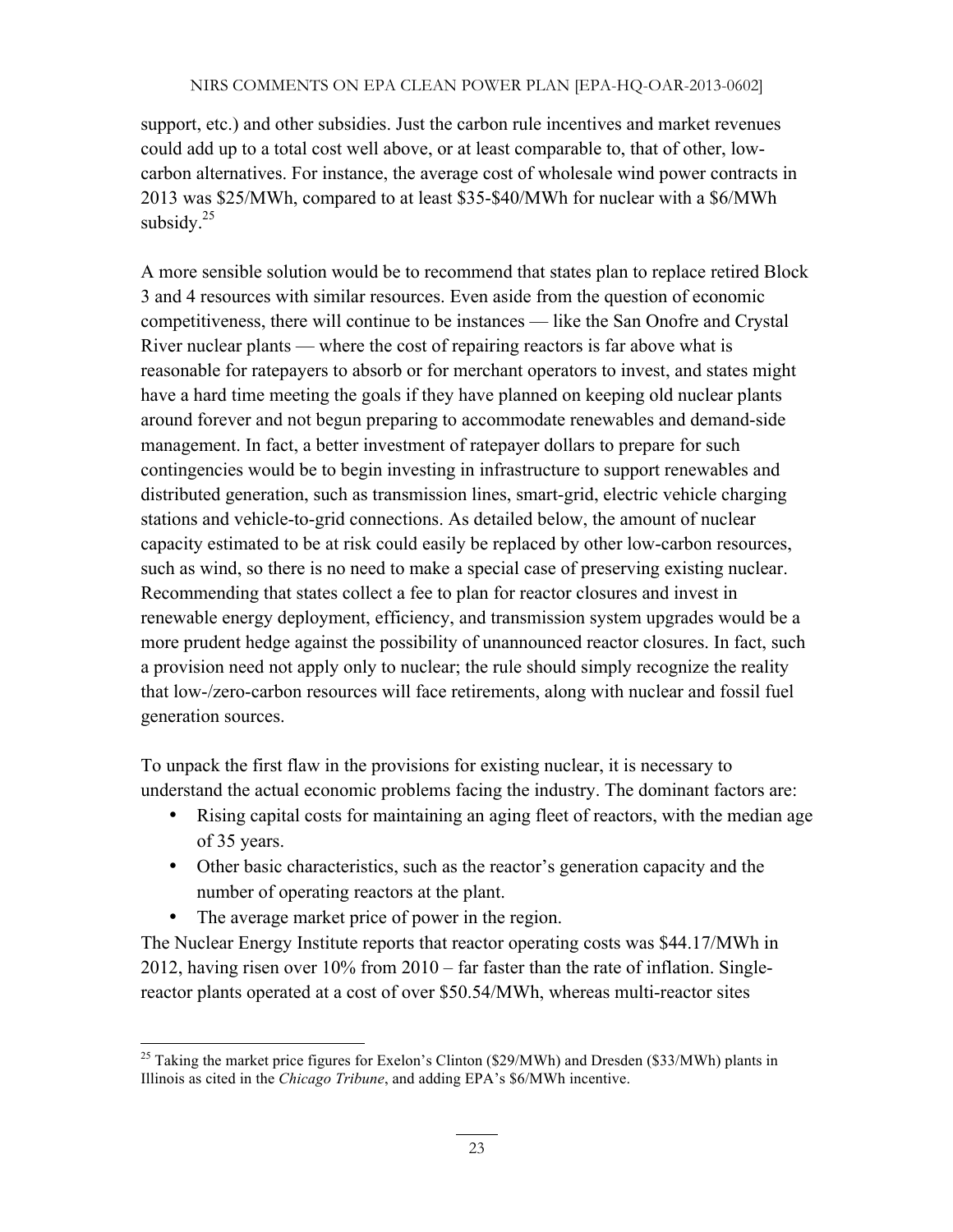operated at just under  $$39.44/MWh.<sup>26</sup>$  When compared to average market prices below \$40/MWh in several regions – and less than \$30/MWh in some – owners of smaller, older, single-unit nuclear plants like Kewaunee (in Wisconsin) and Vermont Yankee have found those plants with an unbridgeable economic gap and been forced to retire them.

The 5,700 MW of at-risk capacity is actually based on eight or nine specific reactors that have been cited by industry analysts and/or the operators as at risk of closure due to poor inherent economics, rising costs, and local market-based pricing levels. These reactors are almost all old, smaller, and/or single-unit plants, which have the highest operating cost profile, per unit of generation. The cost of operating these reactors is rising as they age and components need to be replaced. They are also operating in deregulated markets and in geographical areas where market electricity prices are low, generally because these reactors are in regional markets where prices are low because of an oversupply of capacity (in some places 40% or more). Exelon's Clinton and Quad Cities 1&2 reactors face this most acutely, in part because they are in more rural areas with substantial growth in wind generation.

| Reactor             | <b>State</b>         | Capacity<br>(MW) | % of State<br>Nuc. Cap. | Years<br>Operating | <b>Market</b><br><b>Structure</b> | Owner    |
|---------------------|----------------------|------------------|-------------------------|--------------------|-----------------------------------|----------|
| Clinton             | $\mathop{\text{IL}}$ | 1,065            | $9.2\%$                 | 27                 | Dereg                             | Exelon   |
| Quad Cities 1       | IL                   | 912              | 7.9%                    | 41                 | Dereg                             | Exelon   |
| Quad Cities 2       | IL                   | 912              | 7.9%                    | 41                 | Dereg                             | Exelon   |
| Pilgrim             | MA                   | 688              | 100.0%                  | 42                 | Dereg                             | Entergy  |
| FitzPatrick         | <b>NY</b>            | 838              | 15.3%                   | 40                 | Dereg                             | Entergy  |
| Ginna               | <b>NY</b>            | 582              | 10.7%                   | 44                 | Dereg                             | Exelon   |
| Three Mile Island 1 | <b>PA</b>            | 829              | 8.4%                    | 40                 | Dereg                             | Exelon   |
| Davis-Besse         | <b>OH</b>            | 882              | 41.9%                   | 36                 | Dereg                             | FirstEn. |
| <b>TOTAL</b>        |                      | 5,870            |                         | AVG.: 38.9         |                                   |          |

<sup>&</sup>lt;sup>26</sup> Nuclear Street News Team. "NEI Lays Out the State of Nuclear Power." Nuclearstreet.com. February 26, 2014.

https://nuclearstreet.com/nuclear\_power\_industry\_news/b/nuclear\_power\_news/archive/2014/02/26/neilays-out-the-state-of-nuclear-power-in-2013-\_2800\_with-reactor-construction-photos\_2900\_- 022602.aspx#.U\_akEaXUwdL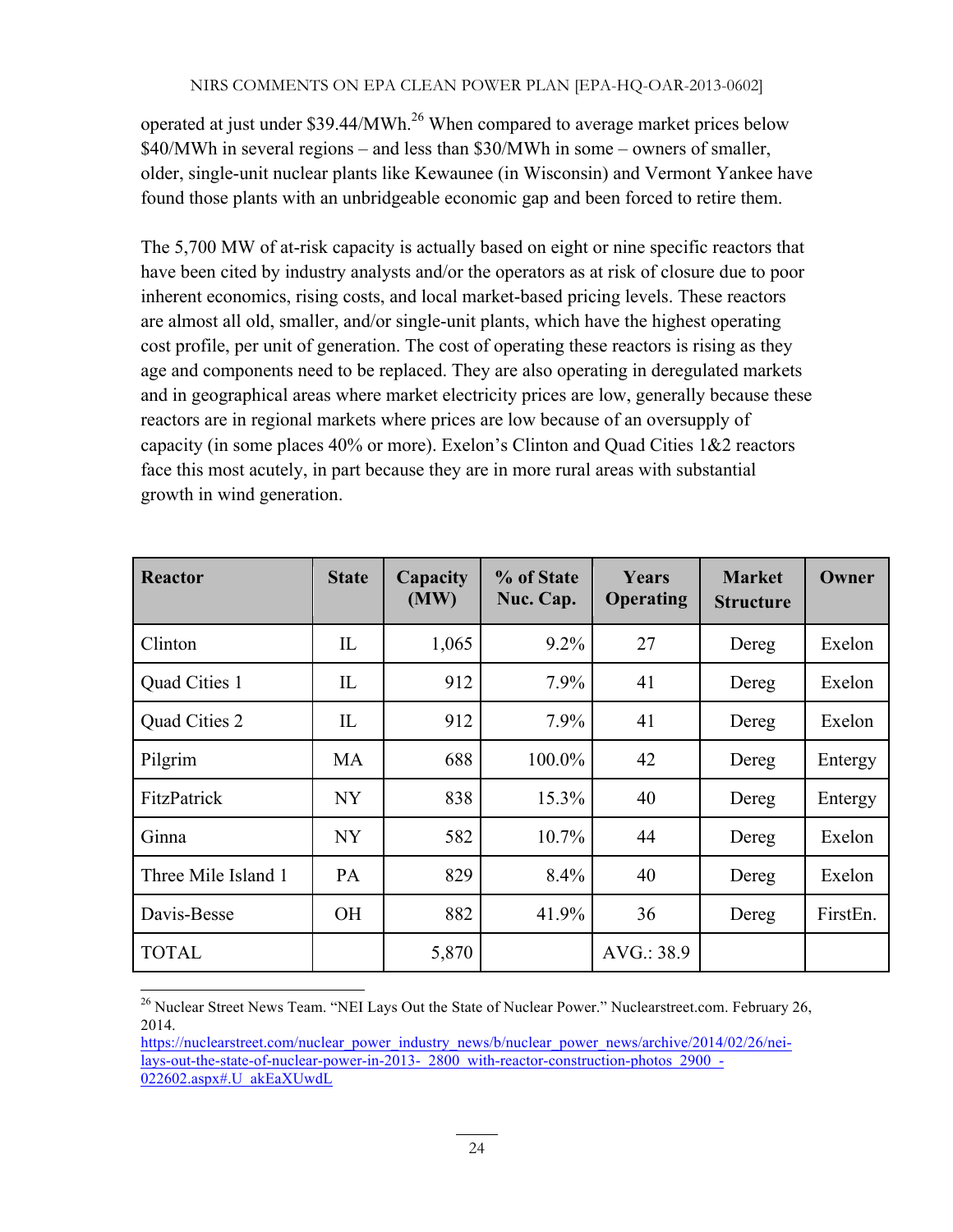The phase-out of some baseload capacity, without loss of reliability, is entirely feasible in many areas with low market prices, and would result in prices moderating upward to a level that would reduce economic pressure on the remaining plants. Such a dynamic could even incentivize further growth in wind, efficiency, and other low-carbon resources that can compete effectively in a low-price environment.

Two current efforts to preserve at-risk reactors are illustrative of the shortcoming in EPA's analysis. In New York, Exelon has petitioned the Public Service Commission to force Rochester Gas & Electric to enter into a contract for electricity from the Ginna Nuclear Power Plant that would preserve its operation through at least October 2018.<sup>27</sup> Although Exelon and RG&E are still negotiating a contract and a proposed power price has not been disclosed, a minimum estimate of what the corporation will seek can be calculated from Exelon's filing. Exelon states that, under a recently expired power purchase agreement (PPA) with RG&E, Ginna suffered nearly \$100 million in losses during 2012 and 2013, during which period Ginna operated at 95% average annual capacity factor. Under the PPA, Exelon was guaranteed an average price of \$44.76/MWh for 90% of Ginna's output, plus a capacity price of  $$1,850/MW$ -month.<sup>28</sup> The remainder of Ginna's output Exelon was free to sell on the NYISO wholesale market for Load Zone B (Genesee). The Day-Ahead Location Based Market Price (LBMP) for Load Zone B during the 2012-13 period was \$34.22/MWh. Accounting for revenues from those sources and the \$100 million in losses, Ginna's break-even operating cost would have been \$56.75/MWh – \$19.92/MWh greater than the total cost of electricity on the wholesale market during the same period (\$36.83/MWh, with the average capacity market price included).<sup>29</sup> Exelon also suggests in the petition to NY PSC that it will ask for a return on investment in the contract, which could easily result in an average price of

 $27$  Exelon Corporation, Constellation Energy Nuclear Group, LLC, and R.E. Ginna Nuclear Power Plant, LLC. "Petition for Initiation of Proceeding to Examine Proposal for Continued Operation of R.E. Ginna Nuclear Power Plant." Filed with New York State Public Service Commission. Albany, NY. July 11, 2014. http://documents.dps.ny.gov/public/Common/ViewDoc.aspx?DocRefId=%7b3046BCE2-7856-404B-B73A-29E731C6A44C%7d<br><sup>28</sup> Calculated from data in Schedules A-C. "Power Purchase Agreement Between Constellation Power

Source, Inc. and Rochester Gas and Electric Corporation. Dated as of November 24, 2003." Accessible via the Nuclear Regulatory Commission ADAMS document filing system, Accession Number ML040090198, at pp. 357-359.

 $29$  Had Ginna participated in the NYISO capacity market during the same period, it would have earned an average capacity market price of \$1,810/MW-month, for revenue equivalent to \$2.61/MWh. The average price is calculated by weighting the 2011-12 and 2013-14 winter prices proportionally to the number of months that fall within the 2012 and 2013 periods: January-April 2012 (four months) and November-December 2013 (two months). The MHh equivalent price is calculated based on Ginna's 2012-13 annual average capacity factor (95%).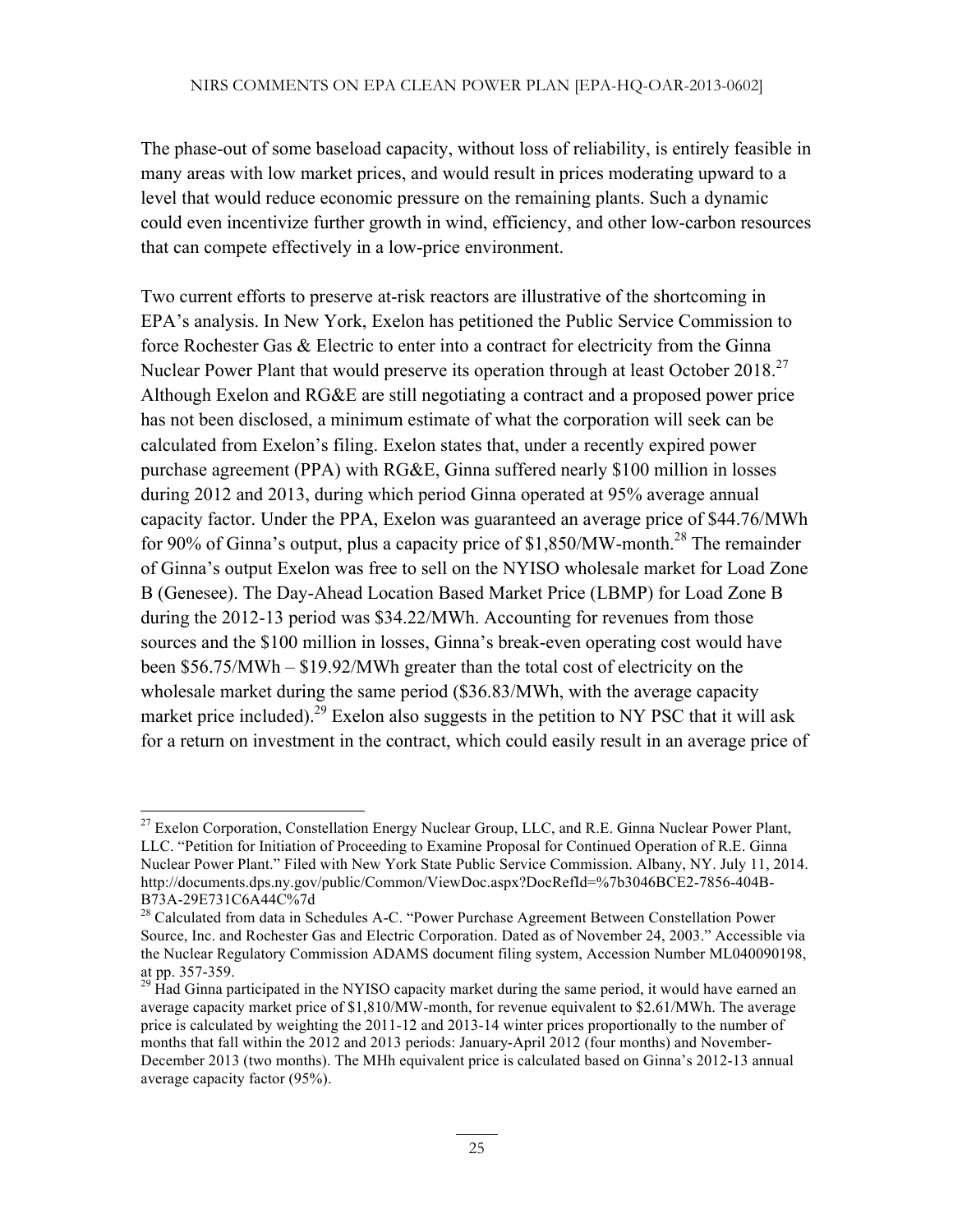at least \$60/MWh, roughly \$23 greater than the average market price for electricity in NYISO Load Zone B from 2009-13.

FirstEnergy submitted a petition to the Public Utility Commission of Ohio (PUCO) in August 2014 asking for similar treatment. The company is seeking relief to prevent the closure of its Davis-Besse Nuclear Power Plant and three coal-fired plants.<sup>30</sup> The petition requests authority to sell electricity from the plants to the utility companies FirstEnergy operates in Ohio, requiring ratepayers to pay for their full operating cost, plus an 11.15% rate of return on investment. Investment firm UBS estimates the average rate under the proposal would be \$65/MWh, \$26 higher than current market prices. However, considering that the operating cost of coal plants is generally lower than that of nuclear, it is likely that the costs attributable to Davis-Besse would be greater than the average price of \$65/MWh. Regardless of the lack of specificity on this point, the cost of "preserving" Davis-Besse would be in the same neighborhood as Ginna. Both could be taken as more realistic proxies for what is truly necessary to prevent uncompetitive reactors from closing.

In the draft rule, EPA assumes that such reactors could be preserved with a subsidy for 6% of capacity applied at a price of \$6/MWh. Those subsidy levels, if applied as the rule implies, would equate to subsidies of \$1.65 million/year for Ginna and \$2.51 million/year for Davis-Besse. The actual subsidies Exelon and FirstEnergy appear to require are 58-72 times greater than what the EPA's formulation would entail, suggesting an actual carbon cost of \$600-\$1,200 per metric ton of CO2. In the draft rule, EPA evaluates the cost of state Renewable Portfolio Standards at \$3 per ton, $31$  and the cost of Building Block 3 resources on the whole at \$10-\$40 per ton.<sup>32</sup> The cost-effectiveness of preserving the atrisk nuclear capacity outstrips that range by a very large margin and should be disqualified as a component of the BSER.

<sup>&</sup>lt;sup>30</sup> Caddell, Ted, and Rich Heidorn, Jr. "FirstEnergy Wants Regulated Companies to Subsidize Generation." RTO Insider. August 12, 2014. http://www.rtoinsider.com/firstenergy-subsidize-gen/<br><sup>31</sup> Draft Rule. Federal Register Notice. p. 34869.<br><sup>32</sup> Draft Rule. Federal Register Notice. p. 34858.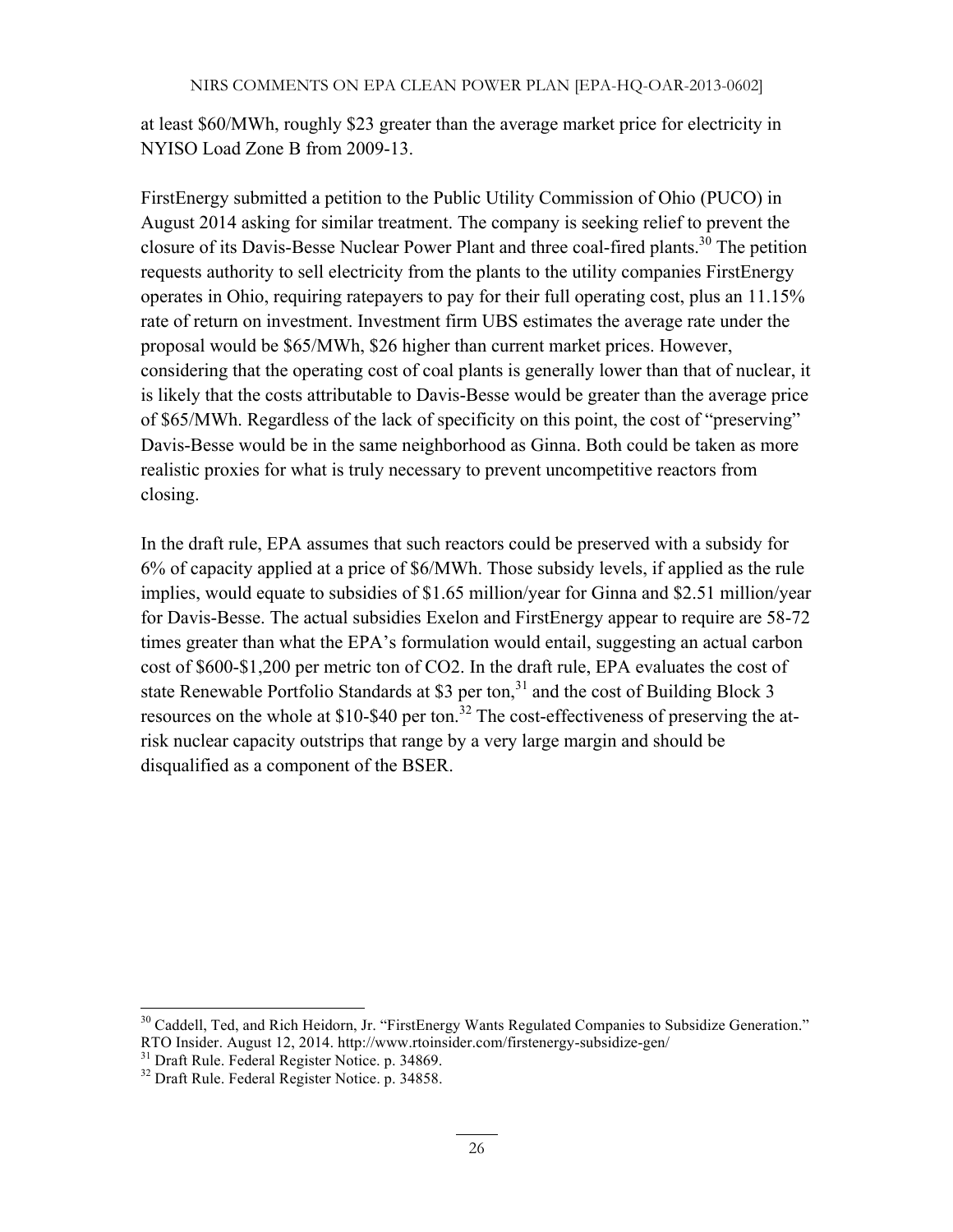| <b>Scale</b>              | Capacity<br>Covered<br>(MW) | Capacity<br><b>Factor</b> | <b>PPA Rate</b><br>(S/MWh) | <b>Subsidy</b><br>Rate<br>(S/MWh) | <b>Total</b><br><b>Annual</b><br>Cost | Annual<br><b>Subsidy</b><br>Cost |
|---------------------------|-----------------------------|---------------------------|----------------------------|-----------------------------------|---------------------------------------|----------------------------------|
| Ginna NPP                 | 582                         | 95%                       | 56.75                      | 19.92                             | \$275<br>million                      | \$96.5 million                   |
| Ginna $(a)$ 6%            | 35                          | 90%                       | n/a                        | 6                                 | n/a                                   | \$1.65 million                   |
| Davis-Besse<br><b>NPP</b> | 882                         | 90%                       | 65.00                      | 26.00                             | \$452<br>million                      | \$182 million                    |
| Davis-Besse<br>@6%        | 53                          | 90%                       | n/a                        | 6                                 | n/a                                   | \$2.51 million                   |

**Costs of Preserving Two At-Risk Reactors: Actual vs. CPP Model**

In reality, the draft rule's inclusion of at-risk nuclear is a "solution" in search of a problem. To the extent that there is potentially a carbon impact to reactor closures, the better way to deal with it would be the way the market/grid regulators do: when a closure is announced, conduct an assessment of the impact on reliability (or in this case emissions) and decide if it requires mitigation and what the best options would be. EPA should provide a more accurate analysis, like the one presented here, to assist states in evaluating the economic feasibility of subsidizing uncompetitive reactors. If states were to extend subsidies to reactors other than those truly at risk of closure, they would be providing subsidies to reactors that don't need them. That would mean literally wasting economic resources on incentives that provide no concrete benefit toward meeting carbon pollution goals, and would actually be counterproductive since those dollars could otherwise be put toward reducing emissions further through greater investment in efficiency and renewables, and consequent displacement of coal and gas generation.

# **2.C. Power Uprates and Additional New Nuclear**

EPA does not include other means of increasing nuclear generation in the BSER, presumably because their technical and economic feasibility is not favorable. However, the agency does note in Sect. VIII.F. "State Plan Considerations," that states may include power uprates and additional new reactors in their plans, and it requests comment on "alternative nuclear capacity baselines, including whether the date for recognizing additional non-BSER nuclear capacity should be the end of the base year used in the BSER analysis of potential nuclear capacity (i.e., 2012)."<sup>33</sup> This suggests that EPA would consider allowing states to include these resources in their plans, credited at 100% of the

<sup>33</sup> Draft Rule. Federal Register Notice. p. 34923.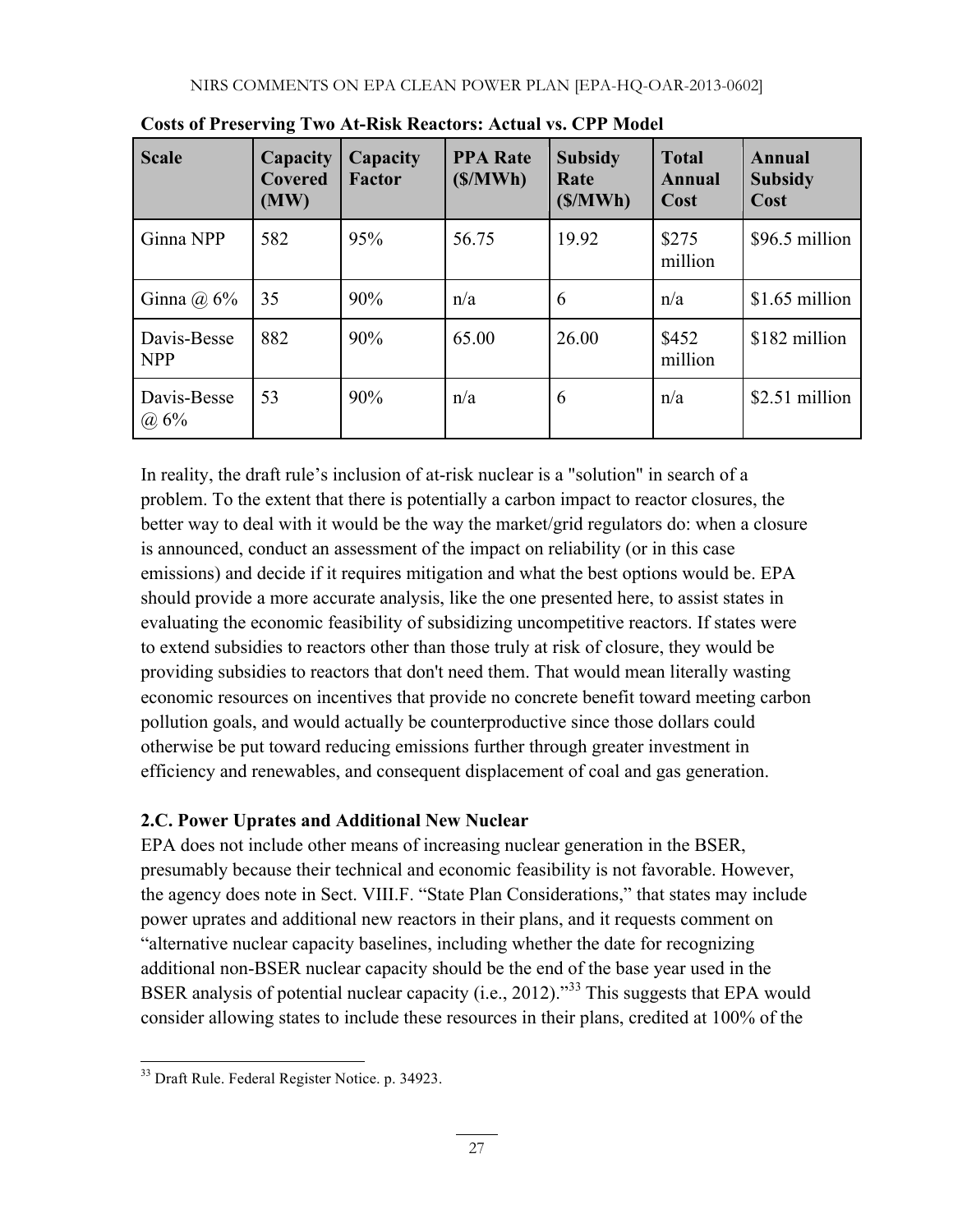additional capacity relative to the baseline year, even though power uprates and additional new reactors are not included in the goal.

EPA did not include an analysis of uprates in the draft rule, but it did exclude additional new reactors from the BSER because the cost of construction is too high for them to be a feasible option. It is presumed that, of the three categories of power uprates authorized by the Nuclear Regulatory Commission, EPA refers to extended power uprates. The categories are distinguished by the degree of increase in thermal power output, but entail different types of engineering interventions, each of which may not be feasible at every reactor: 34

| <b>Uprate Category</b>                            | <b>Uprate Category</b> | <b>Intervention Measure</b>                                                                                                                    |
|---------------------------------------------------|------------------------|------------------------------------------------------------------------------------------------------------------------------------------------|
| <b>Measurement Uncertainty</b><br>Recapture (MUR) | $<2\%$                 | Improvements in coolant flow monitoring<br>that permit the reactor to operate at slightly<br>higher power.                                     |
| <b>Stretch Power Uprates</b>                      | $2 - 7\%$              | Involve instrumentation changes, but<br>depends on the engineering margins built<br>into the design of the reactor.                            |
| <b>Extended Power Uprates</b>                     | $7\% - 20\%$           | Large increases in power output, beyond<br>what the reactor was originally designed<br>for; require extensive upgrades and major<br>equipment. |

#### **Power Uprate Categories**

Beyond the five power uprates that were cancelled in 2013 and the twelve listed as pending or expected by NRC, it is not clear how much uprate capacity remains in the existing reactor fleet. A total of ninety-eight reactors have implemented power uprates, resulting in a total increase in nuclear capacity of  $21,105$  MW thermal capacity ( $\sim 6,800$ ) MW electric). $35$ 

<sup>&</sup>lt;sup>34</sup> http://www.nrc.gov/reactors/operating/licensing/power-uprates/type-power.html<br><sup>35</sup> http://www.nrc.gov/reactors/operating/licensing/power-uprates/status-power-apps/approvedapplications.html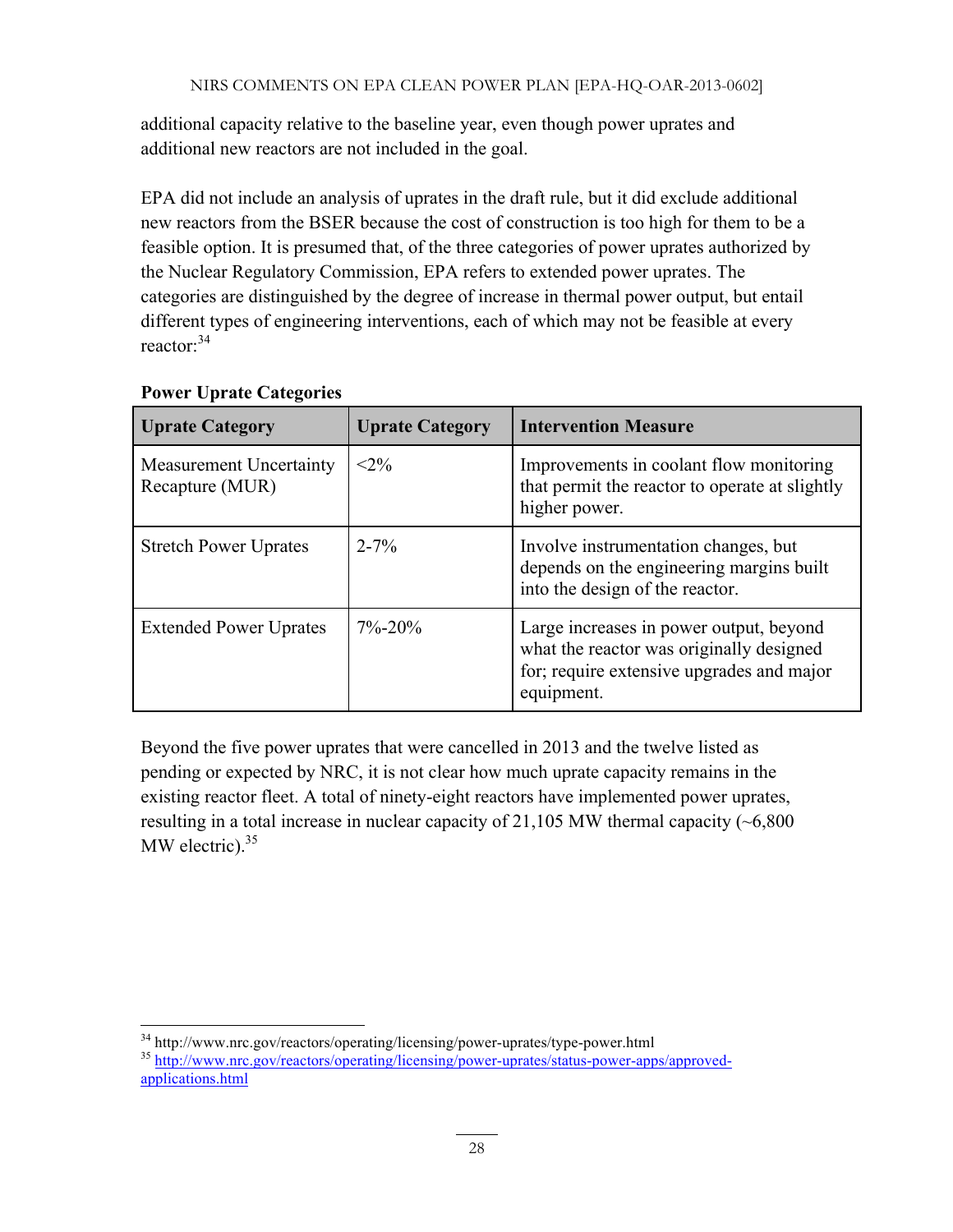| <b>Uprate Type</b> | <b>Reactors</b> | <b>Capacity (MWt)</b> |
|--------------------|-----------------|-----------------------|
| <b>MUR</b>         | 58              | 2,765                 |
| Stretch            | 62              | 8,499                 |
| Extended           | 29              | 9,841                 |

**Power Uprate Capacity Additions by Category**

Given the high percentage of existing reactors that have undergone stretch uprates and the limited economic impact of MURs, the contribution available from those types of capacity increases is very limited. It is not clear how many reactors could accommodate extended uprates, but the number may be small and recent experience suggests those measures may not be economical. Five planned extended power uprates were cancelled in 2013, along with the announcements of five reactor closures and eight new reactor cancellations. Most recently, the 12% extended power uprate for the Monticello reactor in Minnesota will add 71 MW of capacity at a cost of \$748 million – approximately \$10.5 million/MW, more costly than most new reactors.<sup>36</sup>

In fact, extended uprates may actually be counterproductive to the economics of existing nuclear. Half of the at-risk reactors implemented extended uprates several years ago. In addition to the high capital cost of implementing a power uprate, the increased material stress on reactor components may either increase maintenance costs on an ongoing basis, or shorten the mechanical life of the reactor:<sup>37</sup>

| <b>Reactor</b>  | Uprate % | <b>Year Approved</b> |
|-----------------|----------|----------------------|
| Quad Cities 1&2 | 17.8%    | 2001                 |
| <b>Clinton</b>  | 20%      | 2002                 |
| Ginna           | $16.8\%$ | 2006                 |

Of the other at-risk reactors, FitzPatrick implemented a 4% stretch uprate in 1996, and the other three have implemented only small MUR uprates. The value of power uprates in improving reactors' economics would appear to be inconclusive. Given the extensive capital costs associated with extended uprates, EPA should only consider uprates on a

<sup>36</sup> Shaffer, David. "Xcel management blamed for cost overruns at Monticello nuclear plant." *Minneapolis Star-Tribune.* July 9, 2014. http://www.startribune.com/business/266353511.html <sup>37</sup> http://www.nrc.gov/reactors/operating/licensing/power-uprates/status-power-apps/approved-

applications.html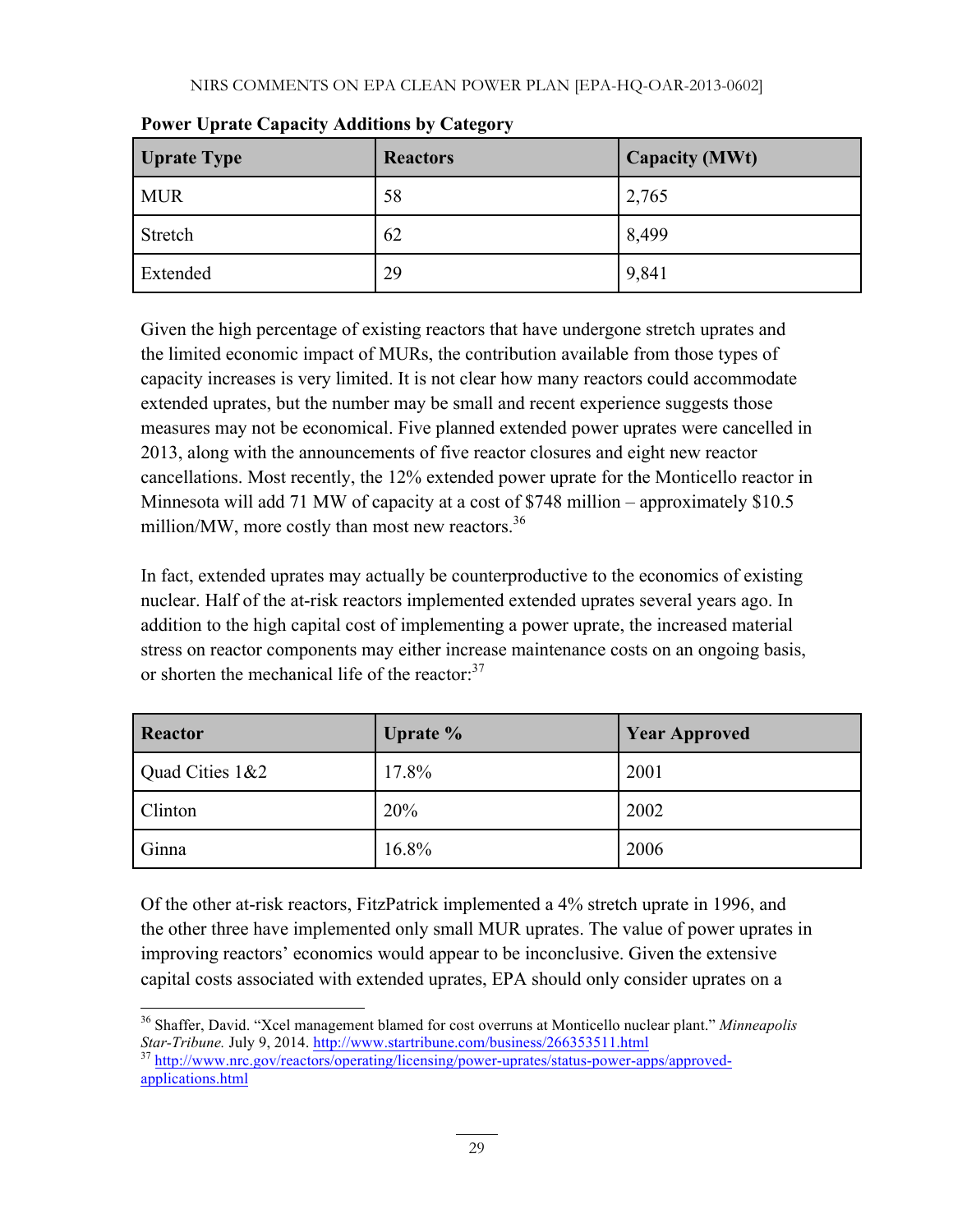case-specific basis, and with thorough scrutiny of the calculated economic costs and benefits.

The draft rule also suggests that power uprates and new reactors could suppress natural gas and market electricity prices.<sup>38</sup> Given the limited capacity for further uprates, particularly within any given energy market, the impact of such an effect would have to be marginal. To provide a level of new capacity likely to displace a meaningful amount of CO2 emissions or an effect on local gas and electricity prices would require extended uprates, which could be more expensive than the associated market price impact warrants, as well as uneconomical for the future operation of the reactor. Similarly, new reactor construction could displace substantial amounts of natural gas utilization, but at an extremely high cost. In addition, the ability for nuclear to displace gas is highly conditional on the mix of fossil fuel capacity in a particular market. Nuclear might be more likely to displace coal generation in most regions, leading to little change in demand for natural gas. Furthermore, market prices are predominantly driven by the interaction between gas prices and peak load scarcity dynamics in wholesale auctions, rather than by the presence of baseload nuclear capacity. EPA should regard plans based on claims that new nuclear capacity will lower natural gas and electricity market prices skeptically, and conduct a thorough analysis of the deployment cost and market projections.

#### **3. Treatment of Other Low-/Zero-Carbon Resources**

It is important to note that not all generation sources are included in the rule. For instance, conventional hydro is not included in Block 3 because, as EPA states, it "could distort regional targets that are later applied to states lacking that existing hydropower capacity."39 Substantially the same thing could be said of states with high levels of nuclear capacity. This is significant, because nuclear and large hydro share several critical characteristics:

- Capable of producing large amounts of electricity.
- Capable of operating in a baseload capacity.
- Some existing capacity is at risk of retirement (in the case of hydro, mostly because of ecosystem restoration efforts).
- Very low feasibility of capacity increases in the compliance period.
- Significant non-air quality impacts.

<sup>&</sup>lt;sup>38</sup> Draft Rule. Federal Register Notice. p. 34934.<br><sup>39</sup> Draft Rule. Federal Register Notice, p. 34867.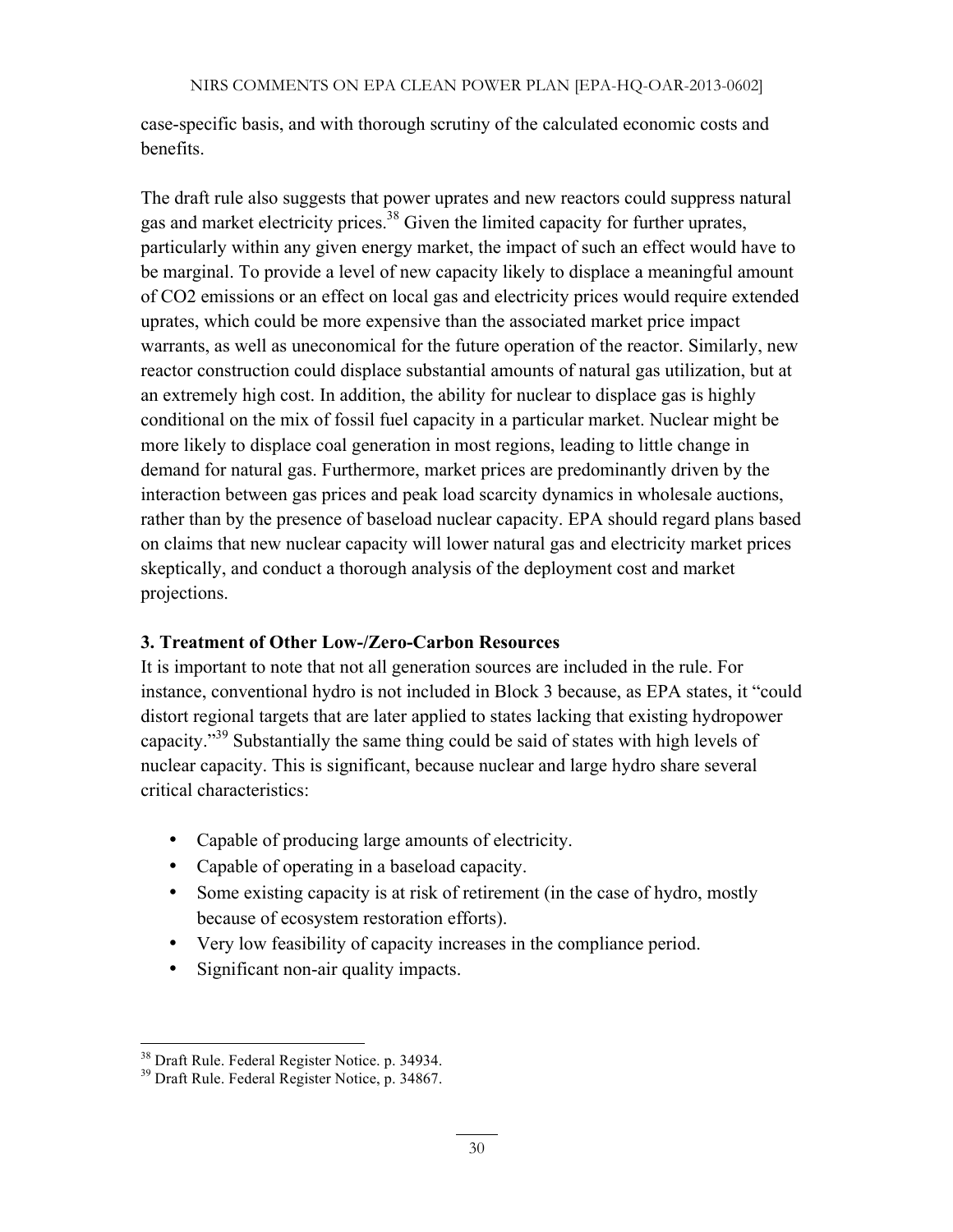In addition, hydro has other characteristics that make it more valuable than nuclear in providing electricity system reliability: hydro can also operate as a dispatchable resource, filling the same role as NGCC plants in following load and providing reserve and peaking capacity; thus, the preservation of hydro capacity would directly displace reliance on fossil fuel resources that may otherwise be called upon. EPA's reasons for not including large hydro resources in the BSER are sound, but inclusion of nuclear is no more sensible than inclusion of hydro would be, especially considering the unwarranted value placed on the at-risk nuclear capacity.

Similarly, EPA did not include grid reliability measures that could reduce operating reserve requirements in the BSER, which would directly reduce CO2 emissions. Operating reserve (also called spinning reserve) requirements often mandate that capacity sufficient to replace the largest generator on the system  $-$  up to 20% of load, in many cases – must be operating but held in reserve, meaning that fossil fuel generators are emitting CO2 that is not producing electricity. In many places, nuclear units are the largest on the system, requiring additional CO2 emissions as a result of their operation. Incorporation of storage technologies, such as super-capacitors, compressed air, and battery storage, $40$  all of which have rapid ramp time characteristics, could reduce the need for spinning reserves, improve fossil fuel efficiency, and reduce CO2 emissions.

The rule also fails to consider the economic feasibility of replacing retired renewable resources during the compliance period. The rated lifespan of both wind and solar PV generators is generally 20-25 years. As a result, a significant portion of the nation's existing wind capacity will be at risk of retirement by 2030, entailing a loss of current low-/zero-carbon generating capacity greater than the amount of nuclear capacity at risk of retirement. In 2010, there were 38.0 GW of wind capacity installed in the US, $41/64\%$ of the 59.6 GW of the 2012 nameplate wind capacity EPA considered in the draft rule.<sup>42</sup> All but 1.7 GW, or 36.3 GW, of the 2010 wind capacity came online in 1998 or later. And because the BSER formula includes all existing wind capacity, the replacement of retiring wind generation is equally relevant to the success of the rule.

<sup>&</sup>lt;sup>40</sup> This would be particularly true of storage in a vehicle-to-grid arrangement, in which a large amount of total capacity could be distributed close to load centers.

<sup>&</sup>lt;sup>41</sup> U.S. Energy Information Administration. "Wind capacity additions slowed during 2010." May 17, 2011. http://www.eia.gov/todayinenergy/detail.cfm?id=1410

<sup>&</sup>lt;sup>42</sup> Table 2-1. Regulatory Impact Analysis. p. 2-2.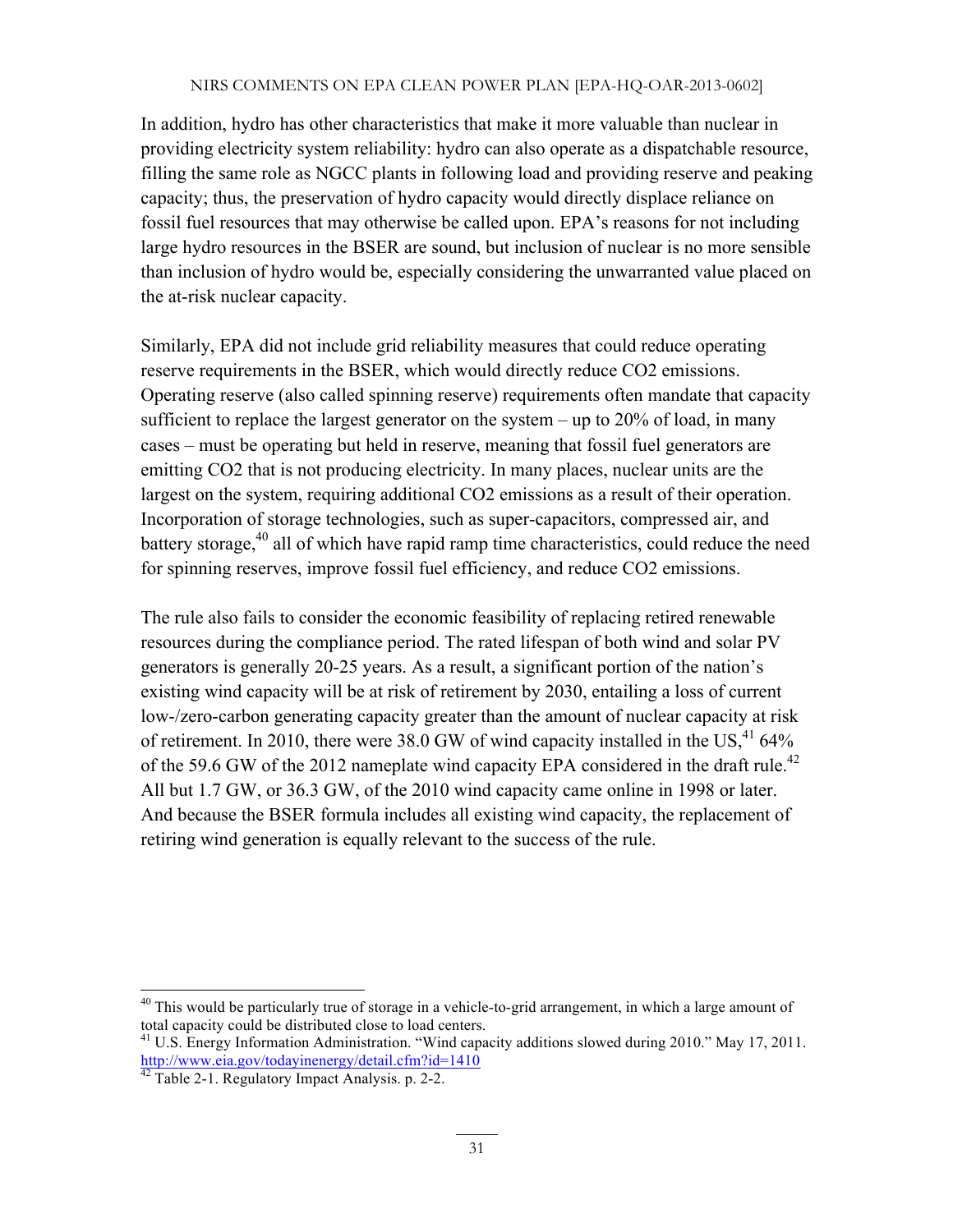

Wind capacity and additions, 1998 - 2010

*Source: U.S. Energy Information Administration.*

At an average capacity factor of 30% for wind -- compared to the 90% capacity factor on which EPA bases its evaluation of nuclear -- that amount of capacity represents the potential retirement of more than twice (212%) the net carbon-free generation output as the at-risk nuclear capacity.

| <b>Resource</b> | <b>At-Risk Capacity (GW)</b> | <b>Capacity Factor</b> | <b>Annual Generation (GWh)</b> |
|-----------------|------------------------------|------------------------|--------------------------------|
| Wind            | 36.3                         | 30%                    | 95,396                         |
| Nuclear         | 5.7                          | 90%                    | 44,940                         |

**Wind Retirements vs. Uneconomical Nuclear Retirements**

Given the economic uncertainty the wind industry faces due to the difficulty in extending the Renewable Energy Production Tax Credit, EPA might also have expressed the same concern about the impact of wind generation retirements as it professes regarding nuclear. Yet there is good reason not to be so concerned about the viability of replacing wind generation: the economics of wind are generally favorable and improving, where the economics of new nuclear are not. In addition, wind generation can be replaced with little or no additional environmental impact, by constructing a new windmill on the same site as the retired one. The same is not necessarily possible with nuclear, given site constraints and the lengthy process of decommissioning and site remediation.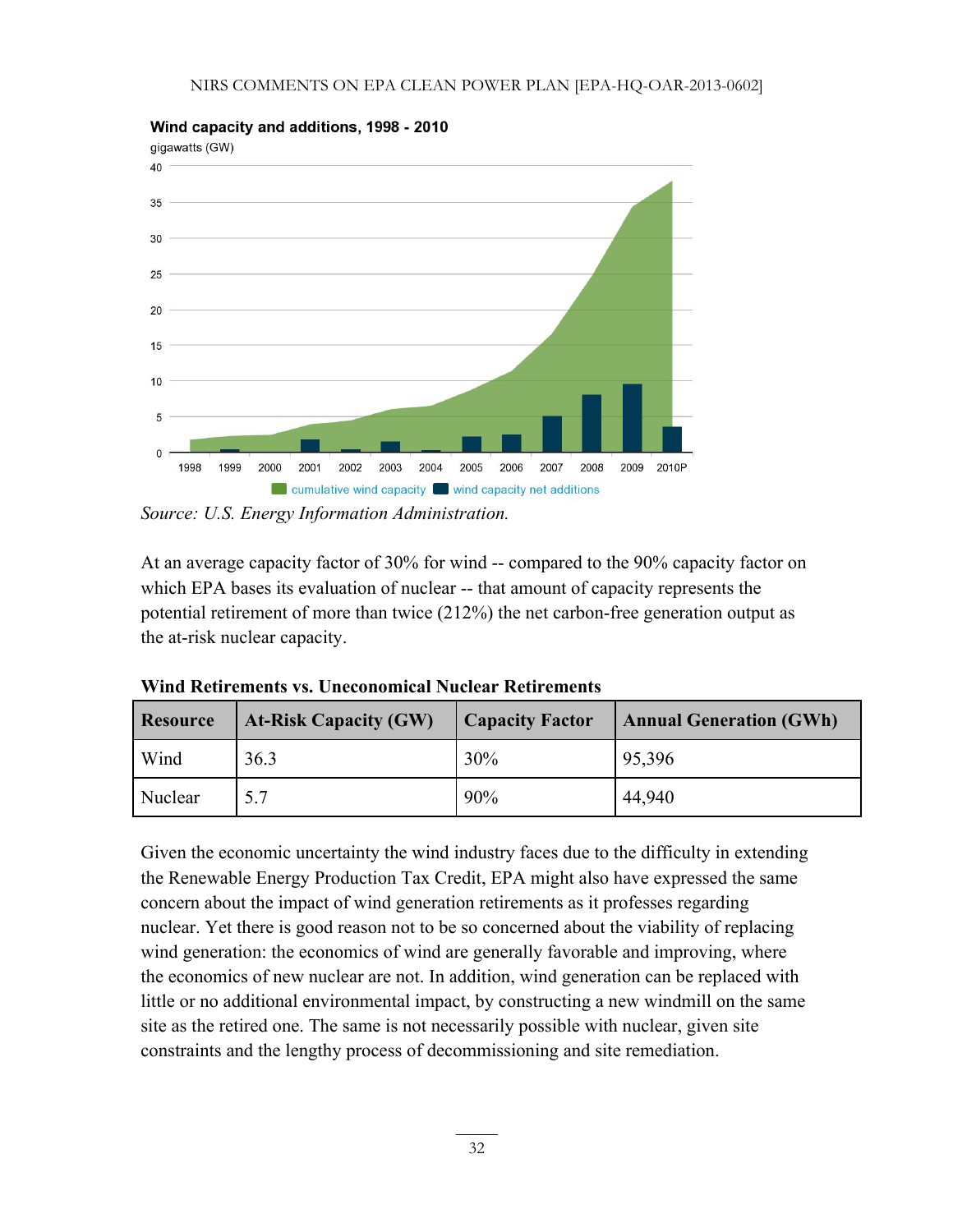But regardless, it is the incentive to preserve *uneconomical* capacity that is unwarranted and out of place. In the case of nuclear, the amount of generation deemed to be at-risk is within the range of how much wind capacity is now routinely developed in the U.S. within one to two years, $43$  and at much lower cost than the construction of new nuclear (\$1.5-\$2.2 million/MW for wind, compared to \$6-10 million/MW for nuclear). It should, therefore, be feasible to replace the generation provided by at-risk nuclear within the compliance period (or even before it begins), through increased deployment of sustainable resources.

| <b>Resource</b>        | <b>Annual</b><br><b>Generation (GWh)</b> | Capacity<br><b>Factor</b> | <b>Installed</b><br>Capacity<br>(GW) | <b>Time to</b><br>Replace<br><b>Nuclear</b> |
|------------------------|------------------------------------------|---------------------------|--------------------------------------|---------------------------------------------|
| <b>At-Risk Nuclear</b> | 44.94                                    | 90%                       | 5.7                                  |                                             |
| Wind: low capacity     | 44.94                                    | 30%                       | 17.1                                 | $1 \, \text{yr}$ , $5 \, \text{mo.s}$       |
| Wind: high capacity    | 44.94                                    | 40%                       | 12.8                                 | $1 \text{ yr}$ ., $1 \text{ mo}$ .          |

**Replacement of At-Risk Nuclear at Current Wind Energy Deployment Rates**

The extent to which EPA has underestimated the growth potential of renewables and efficiency is underlined by the climate action pact the Obama administration recently announced with China. Under the agreement, China has committed to providing 20% of its total energy use from non-fossil fuel energy sources by 2030. China's commitment has been widely reported as equivalent to building as much new generation capacity as the United States' total generation supply in the form of renewables and nuclear. A deeper look at the probable mix of nuclear and renewables reveals that the vast majority of China's fulfillment of its obligations will be through deployment of renewables rather than nuclear.<sup>44</sup> The U.S. has no less robust renewable energy resources than China, so much greater rates of renewable energy deployment should be achievable.

This suggests an alternative approach to be considered: planning for replacement of retired generation resources. Rather than subsidizing the preservation of uneconomical generation sources, states could invest such funds in system planning and infrastructure

<sup>&</sup>lt;sup>43</sup> In 2012, more than 12,000 MW of wind were brought online in the US, and 12-14,000 MW each are expected to be completed in each of the next two years (2014 and 2015). Morales, Alex. "Wind Power Projects to Rise to Record in 2014, Lobby Says." Bloomberg.com. April 9, 2014. http://www.bloomberg.com/news/2014-04-09/wind-power-projects-to-rise-to-record-in-2014-lobbysays.html

<sup>&</sup>lt;sup>44</sup> Judson, Tim. "The Inconvenient Truth in the US-China Climate Pact?" *GreenWorld*. November 13, 2014. http://safeenergy.org/2014/11/13/the-inconvenient-truth-in-us-china-climate-pact/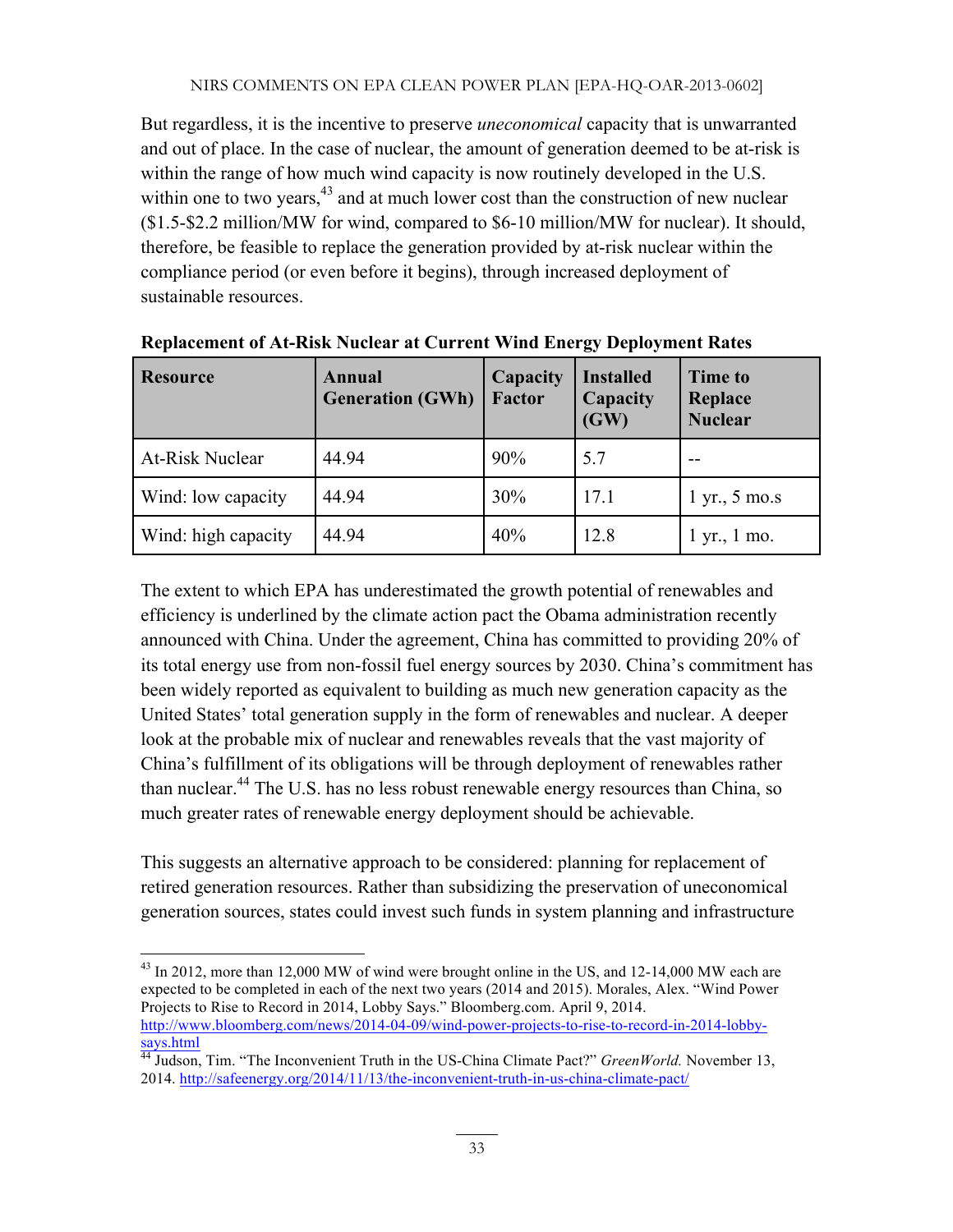development needed to accommodate the replacement of resources that may retire, whether expectedly or unexpectedly. Investing ratepayer resources in transmission upgrades, incentive programs, or low-interest revolving loan funds would ensure timely maintenance and upgrades to provide reliability, facilitate planning, lower barriers to market entry, and encourage investment in new technology.

# **4. Other Environmental Impacts**

The draft rule does not appear to fulfill the Clean Air Act Sect.  $111(a)^{45}$  requirement that non-air quality health and environmental impacts be evaluated. This is due both to an inadequate evaluation of certain impacts, and the omission of others:

- Radioactive waste
- Water resources
- Technological advancement
- Uranium fuel production
- Nuclear accidents

#### **4.A. Radioactive Waste**

The draft rule dismisses radioactive waste impacts resulting from preservation and/or increased deployment of nuclear capacity. EPA disregards this impact as equivalent to the solid waste impacts of coal generation, but the judgment appears to be qualitative as the draft rule does not include a technical analysis to support such a claim:

The EPA recognizes that nuclear generation poses unique waste disposal issues (although it avoids the solid waste issues specific to coal-fired generation). However, we do not consider that potential disadvantage of nuclear generation relative to fossil fuel fired generation as outweighing nuclear generation's other advantages as an element of building block 3.<sup>46</sup>

It is not clear which radioactive waste impacts EPA considered in making this statement, which represents the sum total of the agency's comments on the issue. In fact, there are multiple forms of radioactive waste that are directly generated by the operation of commercial nuclear reactors, including:

- Irradiated nuclear fuel and other high-level radioactive waste (HLRW).
- Contaminated reactor equipment and other low-level radioactive waste (LLRW) produced during the decommissioning and site remediation process.

 $^{45}$  U.S. Code Sect. 7411<br> $^{46}$  Ibid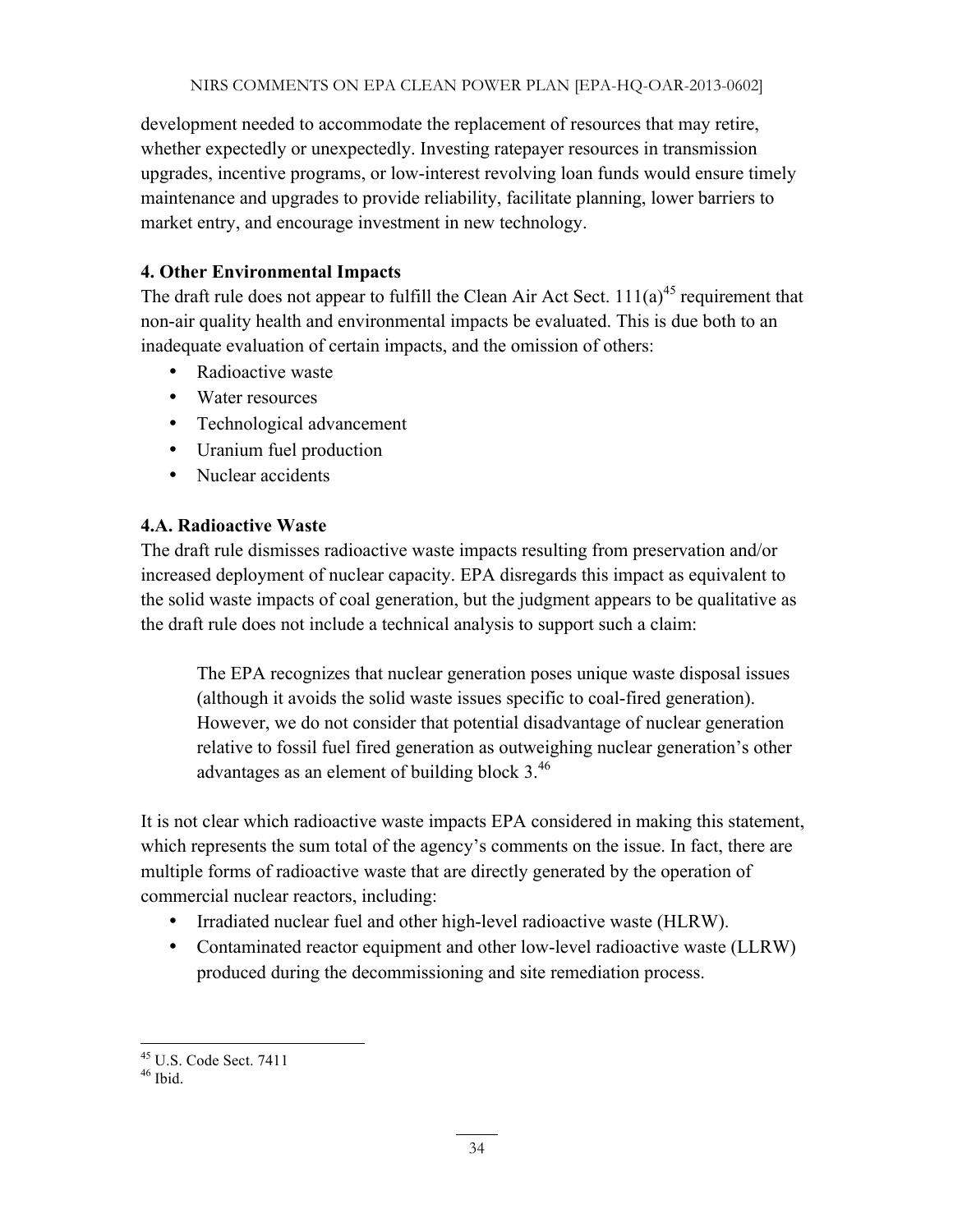- Solid and liquid radioactive effluents released to the environment during normal reactor operation.
- LLRW generated during routine operation, from contaminated parts and equipment to uniforms and protective gear.
- Highly radioactive solid waste particles ("crud") from the primary coolant system.

Not only does the increased generation of radioactive waste have a long-term impact on health and the environment, it has potentially significant economic impacts both from possible environmental contamination events and due to the cost of development and management of interim and long-term storage facilities.

Presumably, the statement in the draft rule refers to irradiated nuclear fuel and high-level radioactive waste. The long-term management of HLRW is very much uncertain, and the generation of additional waste as a result of the Clean Power Plan warrants a full evaluation. The federal government's ability to fulfill those obligations faces great uncertainty, due the Nuclear Waste Policy Act's (NWPA) statutory requirement that the first repository be constructed at the Yucca Mountain site in Nevada, which faces significant technical and political obstacles. In addition, the Yucca Mountain repository is statutorily limited to storing 70,000 metric tons of commercial irradiated fuel, a quantity that has already been surpassed. Any additional waste generated by existing and new reactors would have to be disposed of at an as-yet unidentified and unauthorized repository site. In addition, the Department of Energy (DOE) is currently prohibited from collecting fees from the industry to pay for the long-term storage program, and at the same time is responsible to reimburse operators for on-site waste storage costs due to the government's default on its obligations under the NWPA. It is entirely possible that the full cost of managing irradiated fuel going forward would be borne by the general public. However, even if the DOE is able to resume charging licensees for HLRW management, most of those costs are ultimately borne by the public through charges passed on to ratepayers by utilities that own reactors.

At the same time, under its new "Continued Storage" rule the NRC now admits waste may need to be managed at reactor sites indefinitely. The failure to develop a repository has forced the agency to consider the possibility that its licensing decisions may entail indefinite or permanent storage of irradiated fuel using technologies and facilities designed for temporary storage. In promulgating the Continued Storage Rule, the NRC maintains that irradiated fuel can be stored safely in such facilities, at which the waste may need to be re-containerized every one-hundred years for as long as necessary. The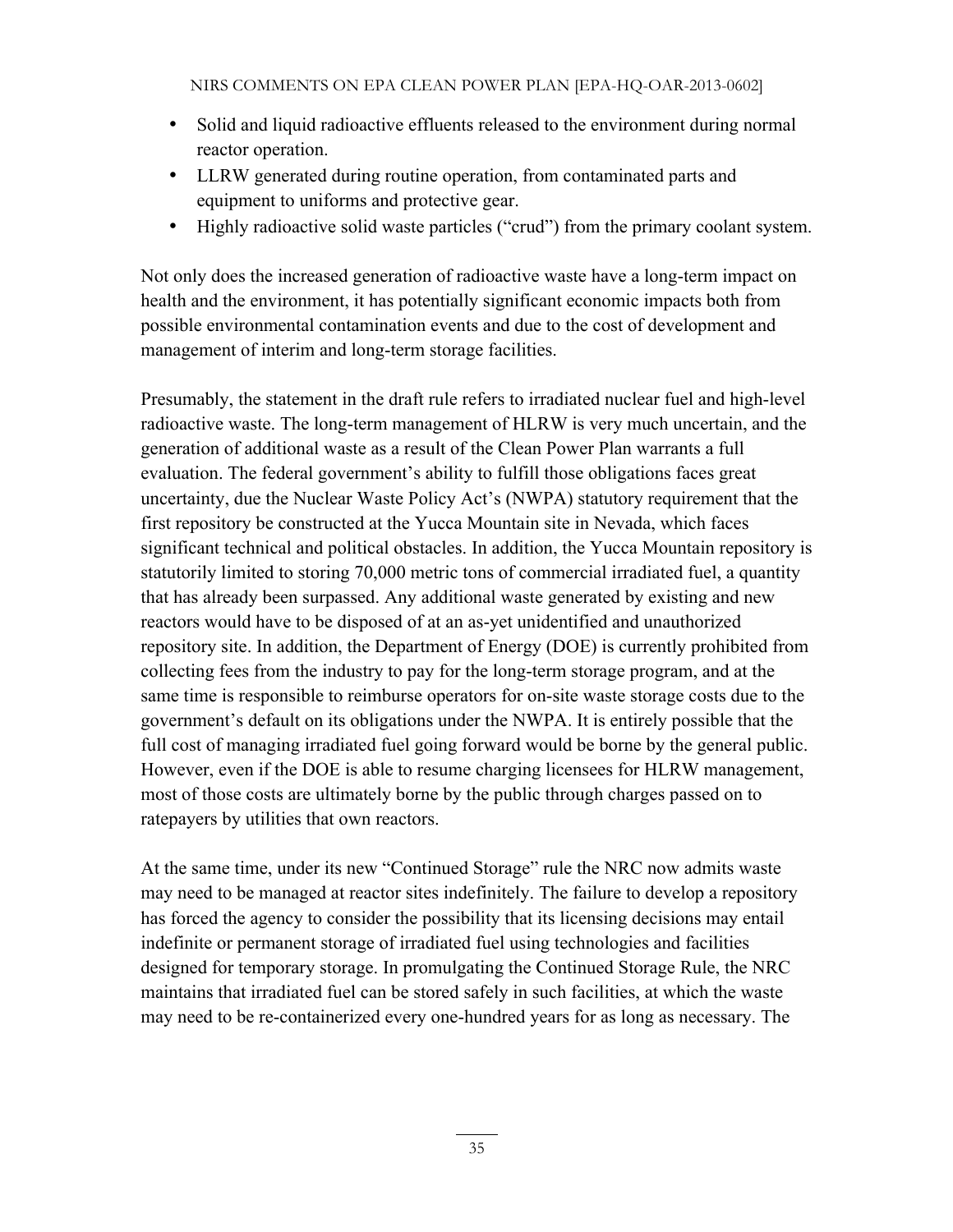NRC estimates the ongoing costs of such a program at over \$8 billion every one-hundred years, for a consolidated storage site containing 40,000 metric tons of irradiated fuel:<sup>47</sup>

- \$11.6 million/year for "caretaking," or approximately \$1.1 billion.
- \$7.11 billion for replacement of storage and handling facilities.

The costs would be higher for storage at reactor sites, due to the economies of scale achieved under a consolidated storage scenario. EPA must consider the incremental costs of additional waste generated by the construction of new reactors and the continued operation of existing reactors, which are not only considerable but would potentially surpass the cost of any other energy alternative over the long and indefinite periods under which they may be incurred.

In addition, the decommissioning of reactors is an expensive process, expected to cost upwards of \$1 billion per reactor going forward. While the marginal cost of decommissioning existing reactors as a result of the draft rule's provision for preserving uneconomical reactors is not likely to be significant, the full cost of decommissioning reactors in construction must be considered. The full cost of funding decommissioning those five reactors would be borne by the general public (rather than being internalized to the plant owners) because they are all to be owned and operated by utilities, which are typically permitted to charge ratepayers for the cost of building up trust funds to pay for decommissioning costs.

#### **4.B. Water Resource Impacts**

Similarly, the draft rule dismisses the impact on water resources for use in thermal cooling systems as:

- 1. An improvement over displaced fossil fuel generation in the case of new reactors, which are implicitly expected to utilize closed-cycle cooling systems.
- 2. A non-impact in the case of existing reactors, despite the fact that a majority employ once-through cooling systems.<sup>48</sup>

EPA's analysis also does not recognize that nuclear reactors use water at higher rates per kWh of generation, and that they require continuous use of water even when not in operation, due to the need for decay heat removal following shutdown and for irradiated fuel pool cooling. The majority of U.S. nuclear plants utilize once-through cooling systems, which require the greatest level of water withdrawals and release large volumes

<sup>&</sup>lt;sup>47</sup> Nuclear Regulatory Commission. "Generic Environmental Impact Statement for Continued Storage of Spent Nuclear Fuel." September 2014. Pages 2-32 to 2-35.

http://pbadupws.nrc.gov/docs/ML1419/ML14196A105.pdf <sup>48</sup> Draft Rule. Federal Register Notice. p. 34883.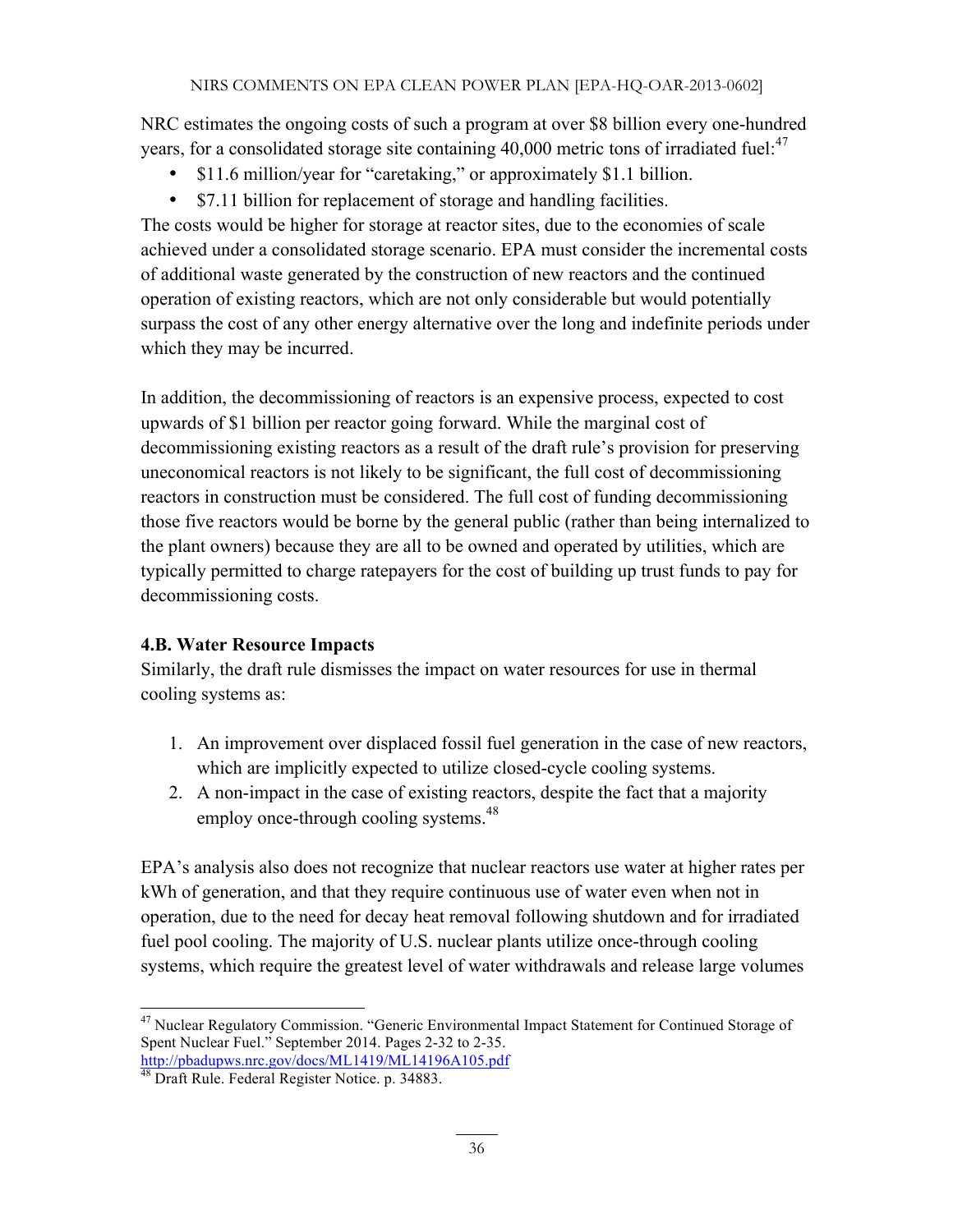of thermal pollution in the form of heated water. Due to the technical characteristics of nuclear versus fossil fuel stations, and depending on the type of cooling system used, nuclear reactors require between 19% and 65% more cooling water per unit of generation and discharge into receiving waters between 20% and 69% more heat per kilowatt hour  $(kWh)$  than fossil fuel-fired stations.<sup>49</sup>

An appropriate analysis would compare the use of water resources to other alternatives, nearly all of which (e.g., renewable generation, energy efficiency, and NGCC plants) utilize water far more efficiently than nuclear. EPA should have conducted a more meaningful evaluation of the water resource impacts of including nuclear in the BSER, particularly considering the impact of nuclear in areas of the country that have experienced droughts, such as Georgia. $50$ 

# **4.C. Technological Advancement**

The EPA also concludes that the construction of new reactors would have a positive impact in encouraging technological innovation. A serious analysis of the opportunities for technological innovation in nuclear power would reveal that the degree of innovation as a result of increased deployment is extremely limited. For instance, the period of the industry's greatest expansion (1960s-1980s) encountered both *increasing* cost of the technology (despite increases in the average size of generating units deployed) and at best a marginal level of technological advance. Deployment of nuclear effectively stopped in the U.S. for thirty years as a result of these shortcomings. The reactors currently under construction utilize effectively the same technology with very little improvement in thermal efficiency and no apparent economic improvement, suffering from the same problems with cost escalation and construction delays. This is reinforced by the fact that one of the five "new" reactors being constructed is actually a reactor that was order over 40 years ago, utilizing the original design, on which construction work was suspended for over 20 years. $51$ 

This is in stark contrast to the experience with wind, solar, and many efficiency applications, which benefit from precisely the characteristics that permit increased deployment to produce innovation, increasing efficiency, and/or cost-reduction: large-

<sup>&</sup>lt;sup>49</sup> Gunter, Paul, et al. "Licensed to Kill: How the nuclear power industry destroys endangered marine wildlife and ocean habitat to save money." February 22, 2001. http://www.nirs.org/reactorwatch/licensedtokill/LiscencedtoKill.pdf

<sup>50</sup> Manuel, John. "Drought in the Southeast: Lessons for Water Management." *Environmental Health Perspectives.* April 2008; 116(4): A168–A171. http://www.ncbi.nlm.nih.gov/sites/myncbi/recentactivity

<sup>&</sup>lt;sup>51</sup> World Nuclear Industry Status Report. "Forty Years Later—US Watts Bar 2 Project Allegedly 'On Time and Within Budget.'" November 5, 2013. http://www.worldnuclearreport.org/Forty-Years-Later-US-Watts-Bar-2.html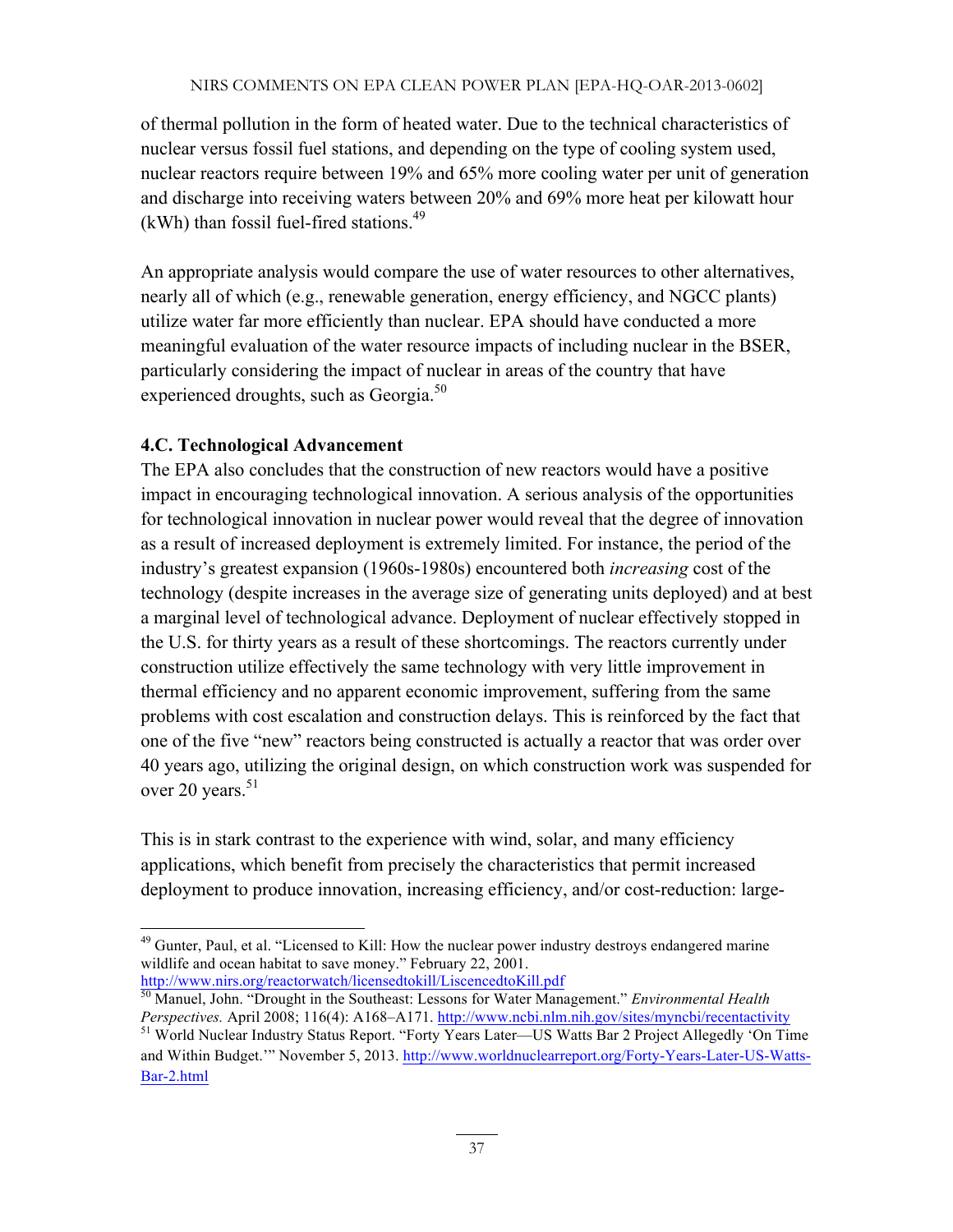scale production, a large number of discrete units to be deployed, competition for market share by a wide variety of manufacturers, and greater ease of market entry for both manufacturers and owners. The lack of rigor in EPA's analysis results in inaccurate conclusions that favor nuclear and its unwarranted inclusion in the BSER.

#### **4.D. Uranium Fuel Production**

The production of nuclear fuel entails significant environmental impacts, including public health, environmental justice, and economic costs. The fuel production process for the light water reactors used in the United States involves the primary extraction of uranium ore (mining), its processing and refinement (milling), enrichment to the necessary concentration of U-235, and its fabrication into fuel pellets and assemblies. For every metric ton (tonne) of fuel produced for use in a reactor, this process results in vast quantities of chemical and radioactive waste:

- 18,758 tonnes of waste rock
- 3,743 tonnes of uranium mill tailings
- 6.26 tonnes of depleted uranium
- 5.44 tonnes of other solid waste
- 3,800 cubic meters of liquid waste<sup>52</sup>

Storage for waste rock and solid and liquid uranium mill tailings lacks strong environmental protection standards, and generally is above ground and open to the air. Leaching of waste rock and tailings piles is known to affect groundwater. Gaseous radon emissions and windblown dust containing uranium, radium, and other radioactive decay products affect communities, livestock, and wildlife. Efforts to remediate some of these sites are beginning, and estimated to be very costly.

As a result of historical uranium mining dating back to the 1940s, a collaboration among EPA and other federal agencies is tracking some 15,000 uranium mine locations.<sup>53</sup> These facilities have been disproportionately located on or near Native American communities and territorial lands, with over 75% located on federal and tribal lands, presenting a major environmental justice problem. In addition, EPA estimates that nearly 10 million people reside within 50 miles of abandoned uranium mines.<sup>54</sup> Due to the expiration of a program for converting high-enriched uranium from dismantled atomic weapons in the former Soviet states to low-enriched reactor fuel, the U.S. nuclear energy industry has resumed

Volume 2: Investigation of Potential Health, Geographic, and Environmental Issues of Abandoned Uranium Mines [EPA 402-R-08-005]." April 2008. Chapter 2, Uranium Mines Location Analysis. Page 2- 4. http://www.epa.gov/radiation/docs/tenorm/402-r-08-005-volii/402-r-08-005-v2-ch2.pdf

<sup>&</sup>lt;sup>52</sup> WISE Uranium Project. "Nuclear Fuel Material Balance Calculator." World Information Service on Energy. November 23, 2009 (Updated). http://www.wise-uranium.org/nfcm.html

 $^{53}$  Abandoned Mine Lands Portal. "About AMLs." http://www.abandonedmines.gov/aa.html<br><sup>54</sup> EPA "Technologically Enhanced Naturally Occurring Radioactive Materials From Uranium Mining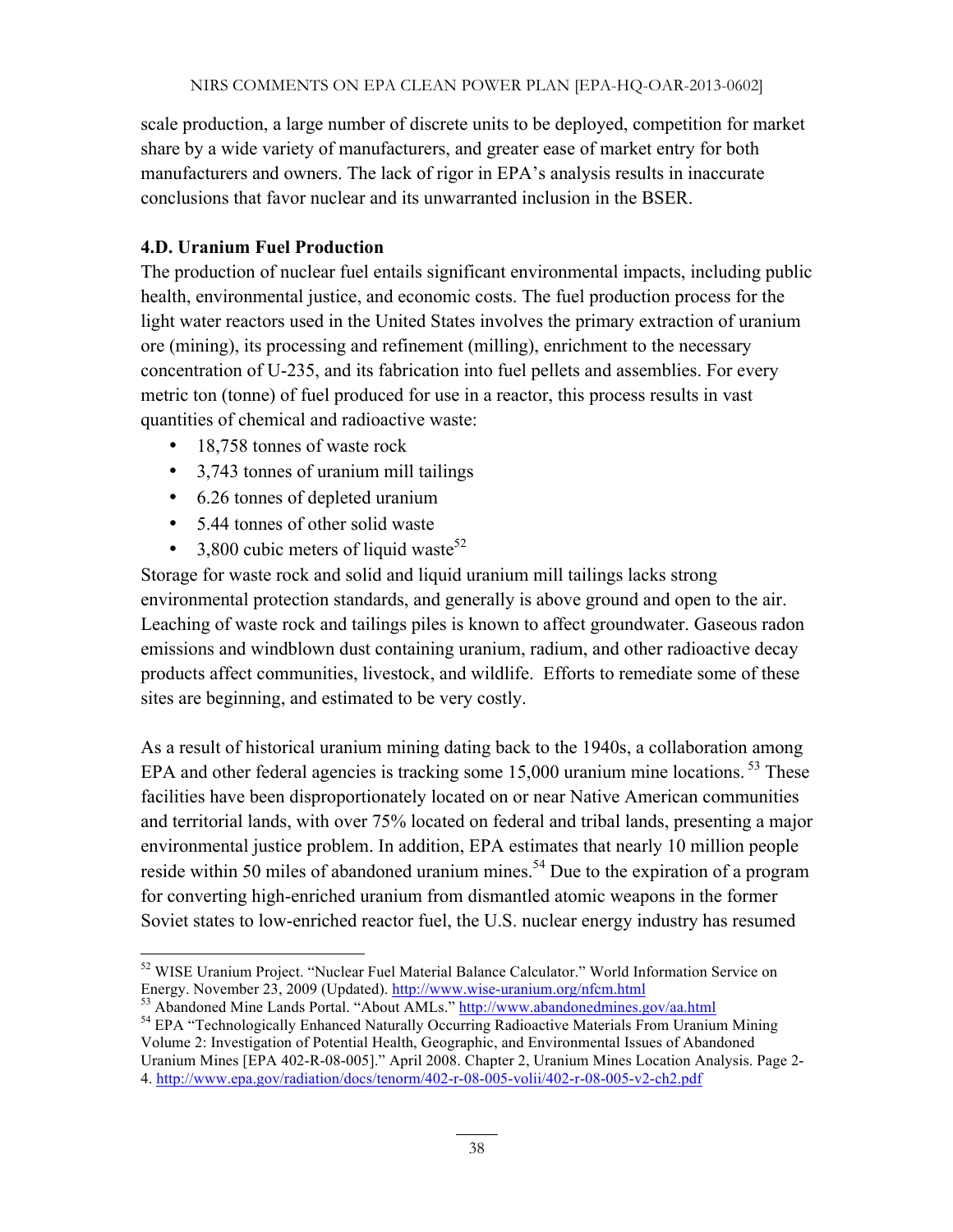full-scale use of mined uranium for fuel production. Dozens of new uranium mining operations have been proposed.55 The impacts of uranium mining and fuel production should also disqualify nuclear from inclusion in the Clean Power Plan's best system of emissions reduction.

#### **4.E. Nuclear Accidents**

The potential for radiological accidents resulting from continued operation of existing reactors and the deployment of additional, new reactors is never mentioned. Ignoring the vast financial costs and human health and environmental impacts stemming from reactor accidents distorts the evaluation of nuclear in the rule. Estimates of the financial consequences of the Fukushima nuclear disaster continue to rise, but now range from \$137 billion<sup>56</sup> to more than \$250 billion.<sup>57</sup> Excluding consideration of nuclear accidents would be arbitrary and capricious, particularly when the draft rule includes the construction of new reactors and the retention of aging reactors in the "best system of emissions reduction."

At the same time, the Fukushima accident has shown that such an accident can lead to a reevaluation of energy policy and regulatory actions that result in extended outages and early retirements.<sup>58</sup> Japan's reliance on the preservation and expansion of nuclear to achieve emissions goals left the country unprepared to meet its electricity needs without increased reliance on fossil fuel generation capacity. Germany, on the other hand, is proceeding with an accelerated but orderly phase-out of nuclear, while remaining on track with its emissions goals due to its rapid deployment of renewables. The country has also managed to do so while achieving much higher levels of system reliability than the United States.

<sup>&</sup>lt;sup>55</sup> Fettus, Geoffrey H., and Matthew G. McKinzie. "Nuclear Fuel's Dirty Beginnings: Environmental Damage and Public Health Risks From Uranium Mining in the American West." Natural Resources Defense Council. March 2012. http://www.nrdc.org/nuclear/files/uranium-mining-report.pdf<br><sup>56</sup> Tsuyoshi Inajima and Yasumasa Song. "Fukushima \$137 Billion Cost Has Tepco Seeking More Aid."

*Bloomberg.* November 7, 2012. http://www.bloomberg.com/news/2012-11-07/fukushima-137-billion-costhas-tepco-seeking-more-aid.html<br>
<sup>57</sup> Starr, Steven. "Costs and Consequences of the Fukushima Daiichi Disaster." Physicians for Social

Responsibility, Environmental Health Policy Institute. October 31, 2012. http://www.psr.org/environmentand-health/environmental-health-policy-institute/responses/costs-and-consequences-offukushima.html#\_edn4

<sup>&</sup>lt;sup>58</sup> Lovins, Amory. "How Opposite Energy Policies Turned The Fukushima Disaster Into A Loss For Japan And A Win For Germany." *Forbes*. June 28, 2014.

http://www.forbes.com/sites/amorylovins/2014/06/28/how-opposite-energy-policies-turned-the-fukushimadisaster-into-a-loss-for-japan-and-a-win-for-germany/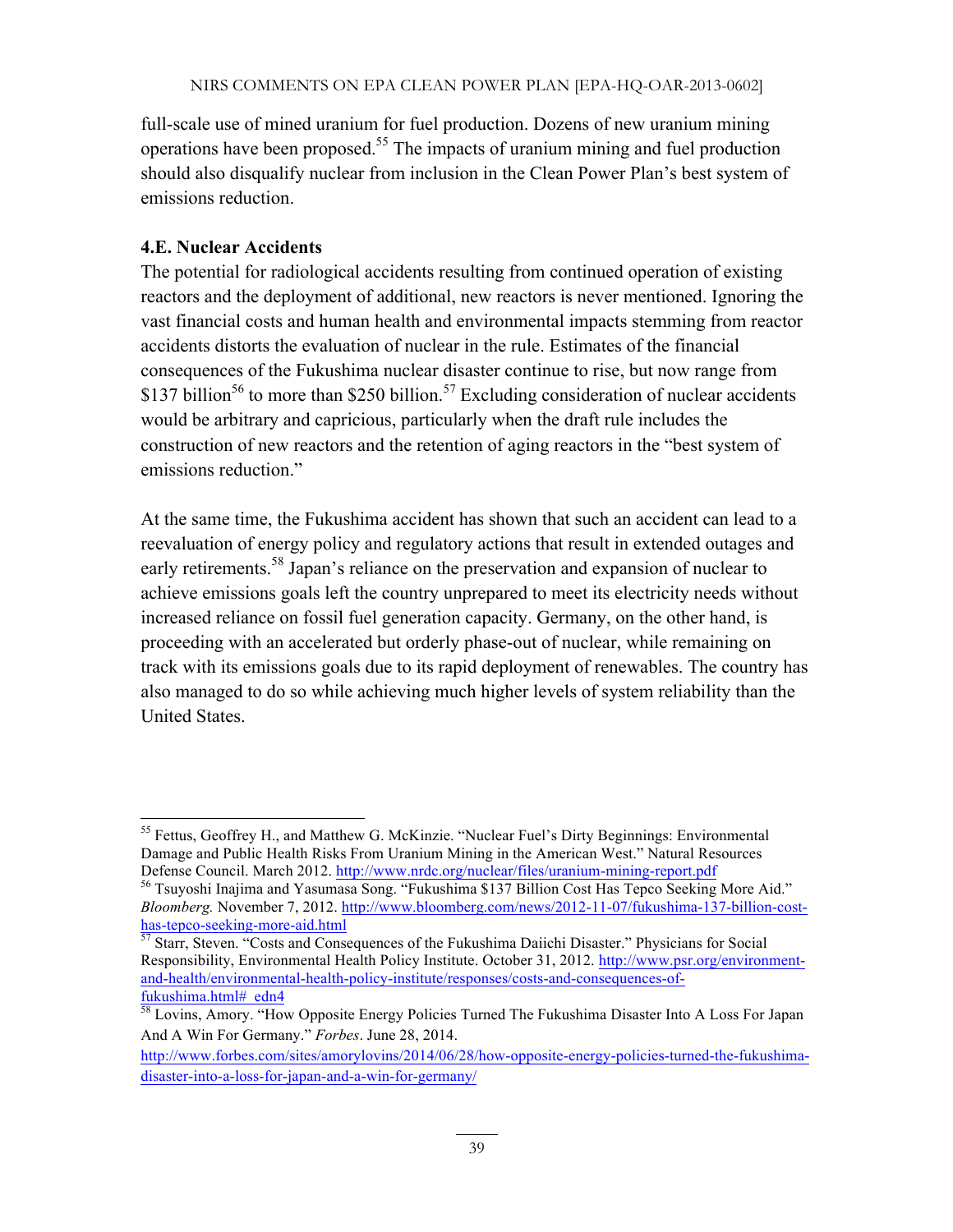#### **Conclusion and Recommendations**

NIRS welcomes the publication of the Clean Power Plan (CPP), which we regard as the most significant and promising policy development to address greenhouse gas emissions and climate disruption by the United States to date. Based on the foregoing information and analysis, we provide the following information and recommendations to support the enhancement of the proposed rule:

- 1. NIRS supports the overall framework of the Clean Power Plan, including the following central features:
	- a. Adoption of the Option 1 scenario for 2030 emissions goals.
	- b. The rate-based approach to establishing emissions goals.
	- c. The option of multi-state or regional implementation plans.
- 2. The BSER and goal-setting formula should be modified, as set forth in comments submitted by the Institute for Energy and Environmental Research (IEER).
- 3. The EPA must set forth guidelines for multi-state or regional implementation plans and greenhouse gas reduction programs to reflect best practices and to optimize emissions reductions and cost-effectiveness. In particular, the utilization of emissions offsets should be strictly limited, and the inclusion of nuclear generation as an offset option should be disqualified.
- 4. Based on its economic and technical feasibility and its non-air quality impacts, nuclear generation should be excluded from the BSER.
- 5. NIRS supports the inclusion of other low-/zero-carbon resources in the BSER (including renewable generation sources, energy efficiency and demand management, and energy storage), but with the modifications recommended by IEER.
	- a. As a related matter, rather than encouraging financial support for uneconomical generation resources, EPA should recommend states invest in infrastructure enhancements to support deployment and integration of renewable and distributed generation, demand management, and resiliency.
- 6. In order to ensure that states have the information necessary to accurately evaluate proposals to include nuclear generation in their implementation plans, EPA must include a thorough analysis of the economic and technical feasibility of various nuclear generation resources. Specifically, EPA must provide credible and technically sound analyses of the following:
	- a. Completion of reactors in construction, with reference both to (1) current cost projections and project delays and (2) the historical record of reactor project delays and cancellations.